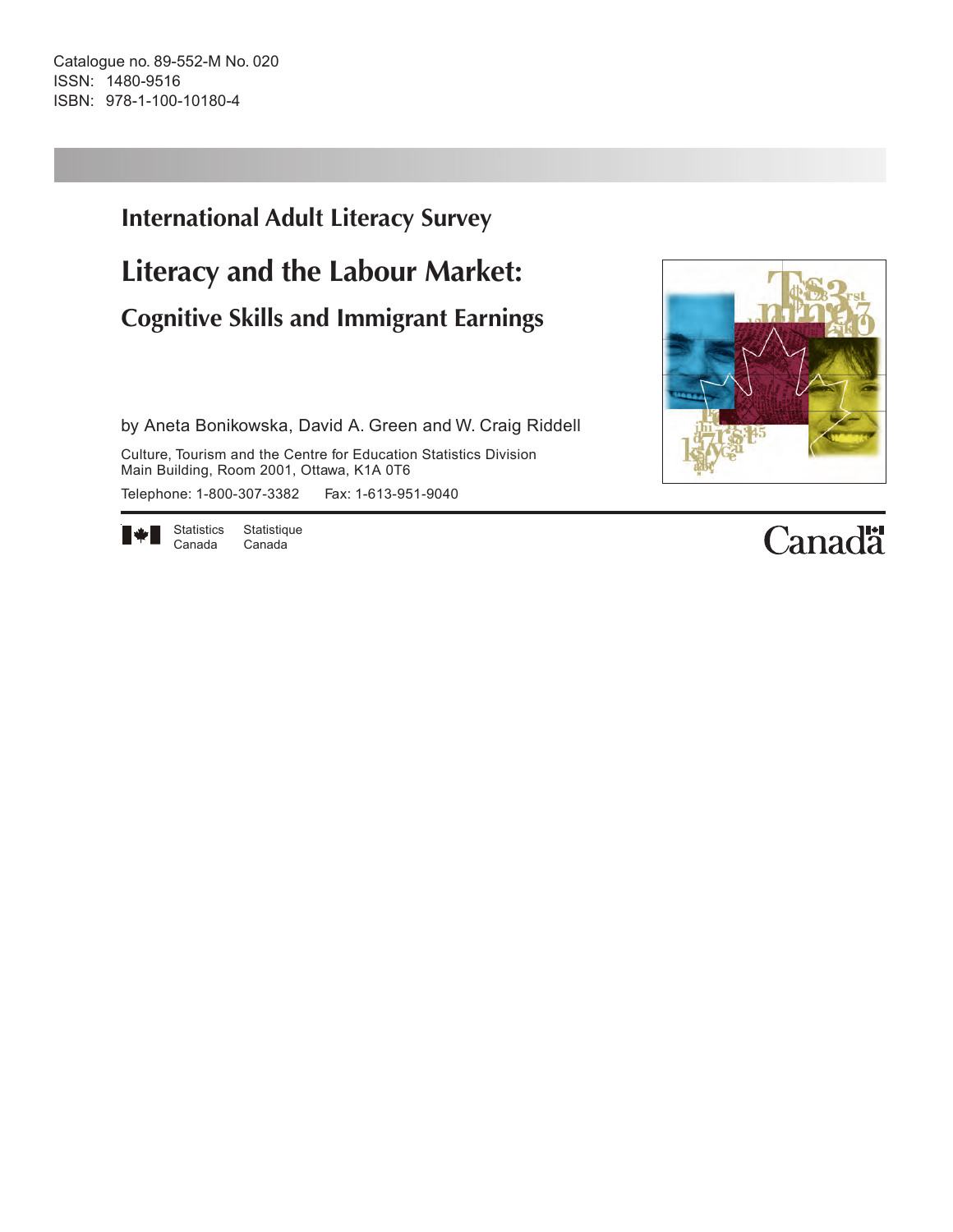### **How to obtain more information**

For information about this product or the wide r ange of ser vices and data a vailable from Statistics Canada, visit our w ebsite at www.statcan.ca or contact us by e-mail at infostats@statcan.ca or by telephone from 8:30 a.m. to 4:30 p.m. Monday to Friday:

### **Statistics Canada National Contact Centre**

Toll-free telephone (Canada and the United States):

| Inquiries line                                              | 1-800-263-1136 |
|-------------------------------------------------------------|----------------|
| National telecommunications device for the hearing impaired | 1-800-363-7629 |
| Fax line                                                    | 1-877-287-4369 |
| Depository Services Program inquiries line                  | 1-800-635-7943 |
| Depository Services Program fax line                        | 1-800-565-7757 |
| Local or international calls:                               |                |
| Inquiries line                                              | 1-613-951-8116 |
| Fax line                                                    | 1-613-951-0581 |

### **Information to access the product**

This product, Catalogue no. 89-552-M, is available for free in electronic format. To obtain a single issue, visit our website at www.statcan.ca and select "Publications."

### **Standards of service to the public**

Statistics Canada is committed to serving its clients in a prompt, reliable and courteous manner. To this end, the Agency has developed standards of service which its employees observe in serving its clients. To obtain a copy of these service standards, please contact Statistics Canada toll free at 1-800-263-1136The service standards are also published on www.statcan.ca under "About us" > "Providing services to Canadians."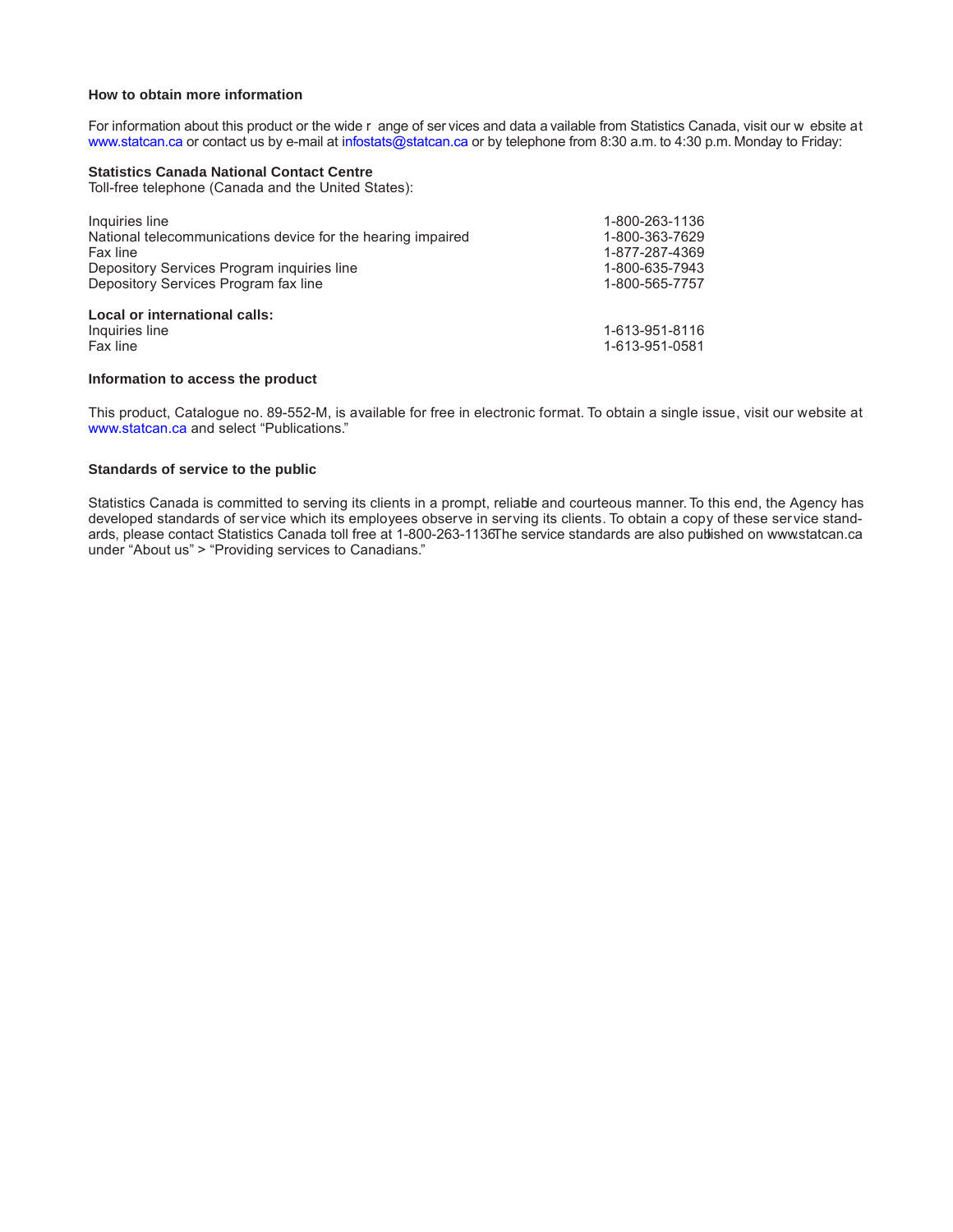# **International Adult Literacy Survey**

# **Literacy and the Labour Market: Cognitive Skills and Immigrant Earnings**

### **by Aneta Bonikowska, David A. Green and W. Craig Riddell**

Department of Economics, University of British Columbia

Published by authority of the Minister responsible for Statistics Canada

© Minister of Industry, 2008

All rights reserved. The content of this electronic publication may be reproduced, in whole or in part, and by any means, without further permission from Statistics Canada, subject to the following conditions: that it be done solely for the purposes of private study, research, criticism, review or newspaper summary, and/or for non-commercial purposes; and that Statistics Canada be fully acknowledged as follows: Source (or "Adapted from", if appropriate): Statistics Canada, year of publication, name of product, catalogue number, volume and issue numbers, reference period and page(s). Otherwise, no part of this publication may be reproduced, stored in a retrieval system or transmitted in any form, by any means—electronic, mechanical or photocopy—or for any purposes without prior written permission of Licensing Services, Client Services Division, Statistics Canada, Ottawa, Ontario, Canada K1A 0T6.

July 2008

Catalogue no. 89-552-M No. 020 ISSN 1480-9516 ISBN 978-1-100-10180-4 Frequency: Irregular Ottawa

Cette publication est disponible en français ( $\rm N^{\circ}$  89-552-M  $\rm N^{\circ}$ . 020 au catalogue)

Statistics Canada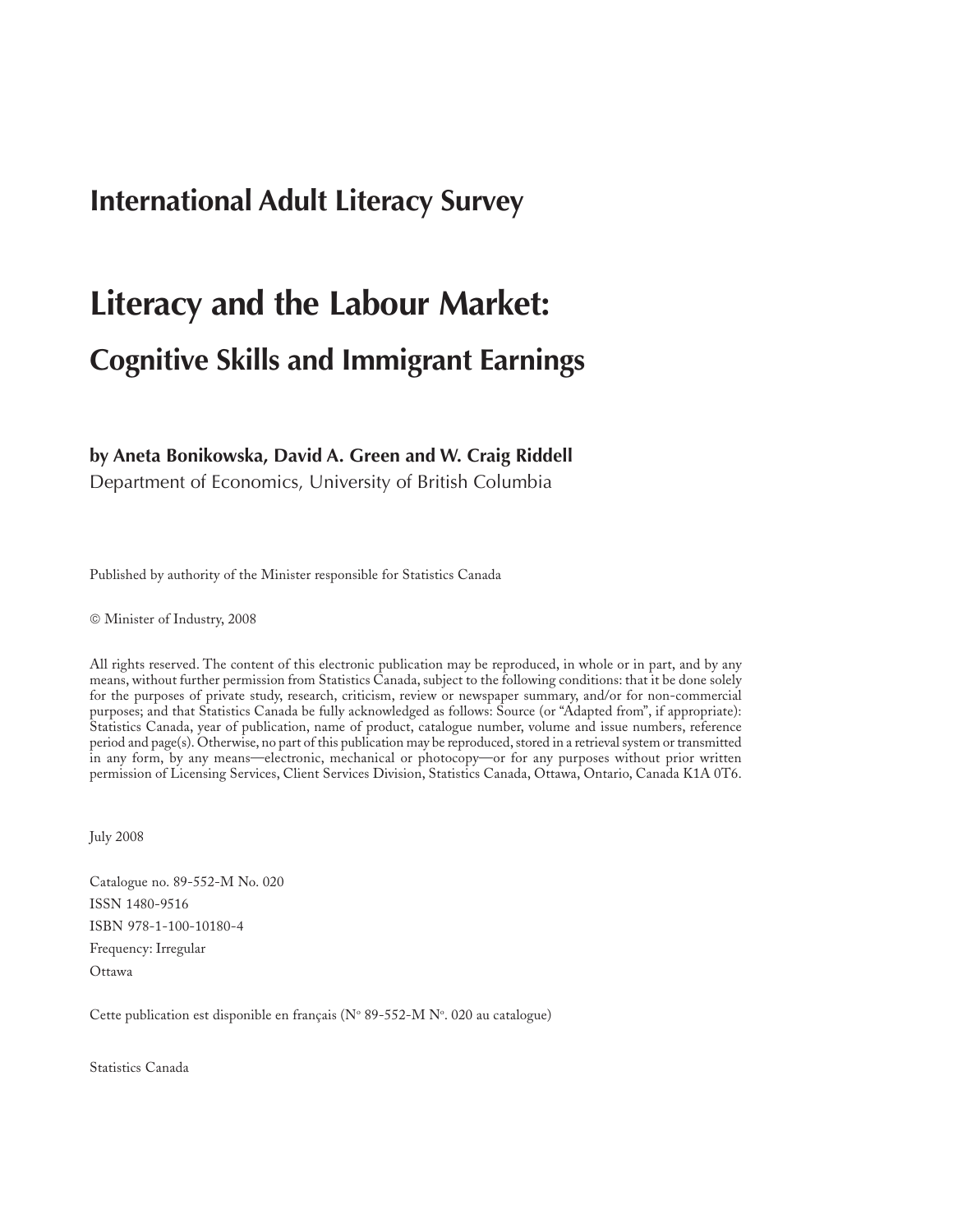# <span id="page-3-0"></span>**Acronyms**

| ALL          | Adult Literacy and Life Skills Survey          |
|--------------|------------------------------------------------|
| <b>CDF</b>   | Cumulative distribution function               |
| <b>IALS</b>  | <b>International Adult Literacy Survey</b>     |
| <b>IALSS</b> | International Adult Literacy and Skills Survey |
| <b>OILS</b>  | Ontario Immigrant Literacy Survey              |
| <b>YSM</b>   | Years since migration                          |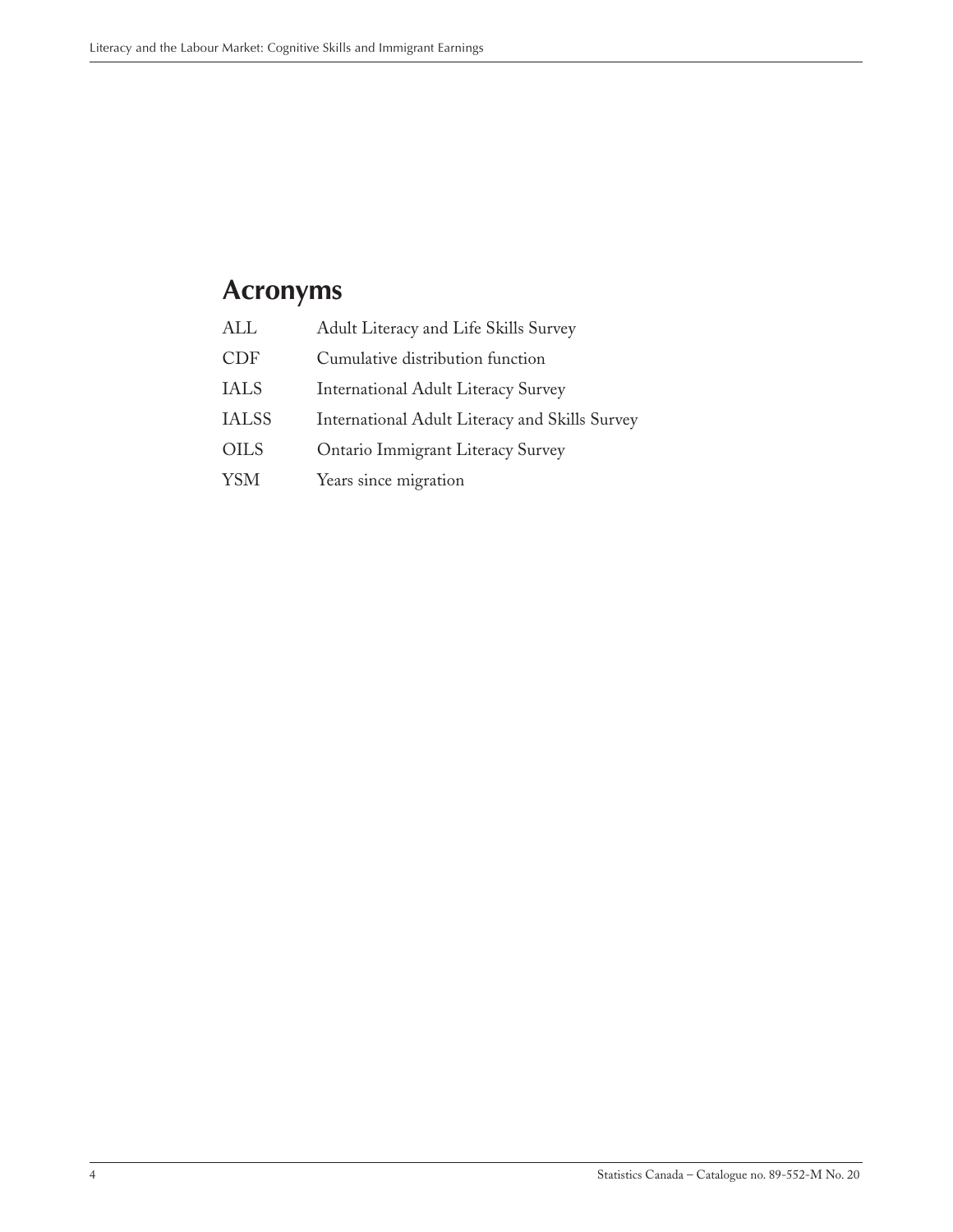# <span id="page-4-0"></span>**Acknowledgements**

We thank Scott Murray for encouraging us to undertake this project, and Yvan Clermont and Jean Pignal of Statistics Canada for their assistance in providing access to the data by remote access. We also thank Pat Grady and several anonymous reviewers for helpful comments.

# **Note of appreciation**

Canada owes the success of its statistical system to a long-standing partnership between Statistics Canada, the citizens of Canada, its businesses, governments and other institutions. Accurate and timely statistical information could not be produced without their continued cooperation and goodwill.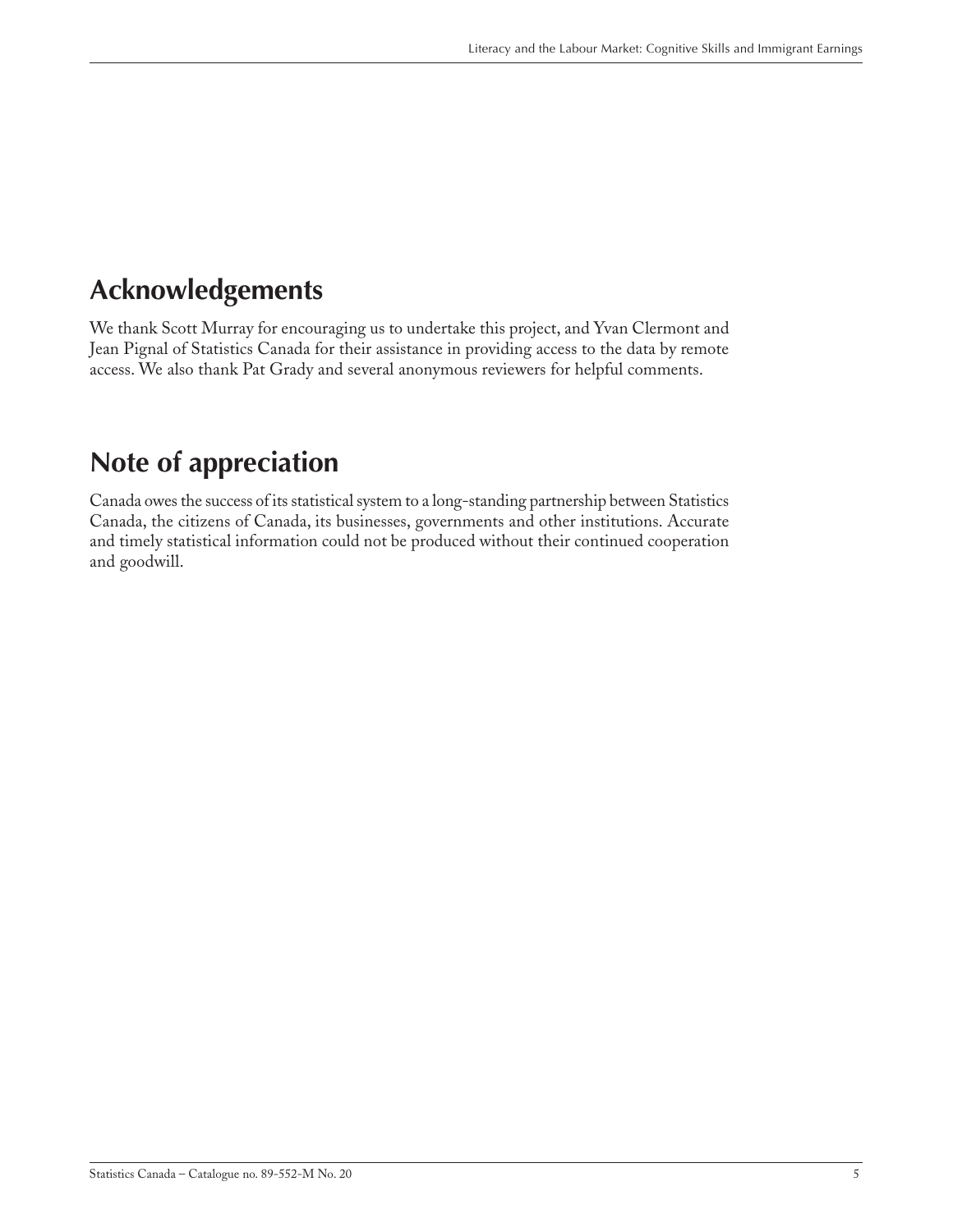# **Table of contents**

|    | <b>Acronyms</b>                                          |    |  |  |
|----|----------------------------------------------------------|----|--|--|
|    | Acknowledgements                                         | 5  |  |  |
| 1. | Introduction                                             | 8  |  |  |
| 2. | A framework for discussing earnings generation           | 11 |  |  |
| 3. | Data and basic patterns                                  | 16 |  |  |
| 4. | Do immigrant and Canadian-born cognitive skills differ?  | 24 |  |  |
| 5. | The effect of education and cognitive skills on earnings | 51 |  |  |
| 6. | Conclusions                                              | 65 |  |  |
|    | <b>References</b>                                        | 67 |  |  |
|    | <b>Endnotes</b>                                          | 69 |  |  |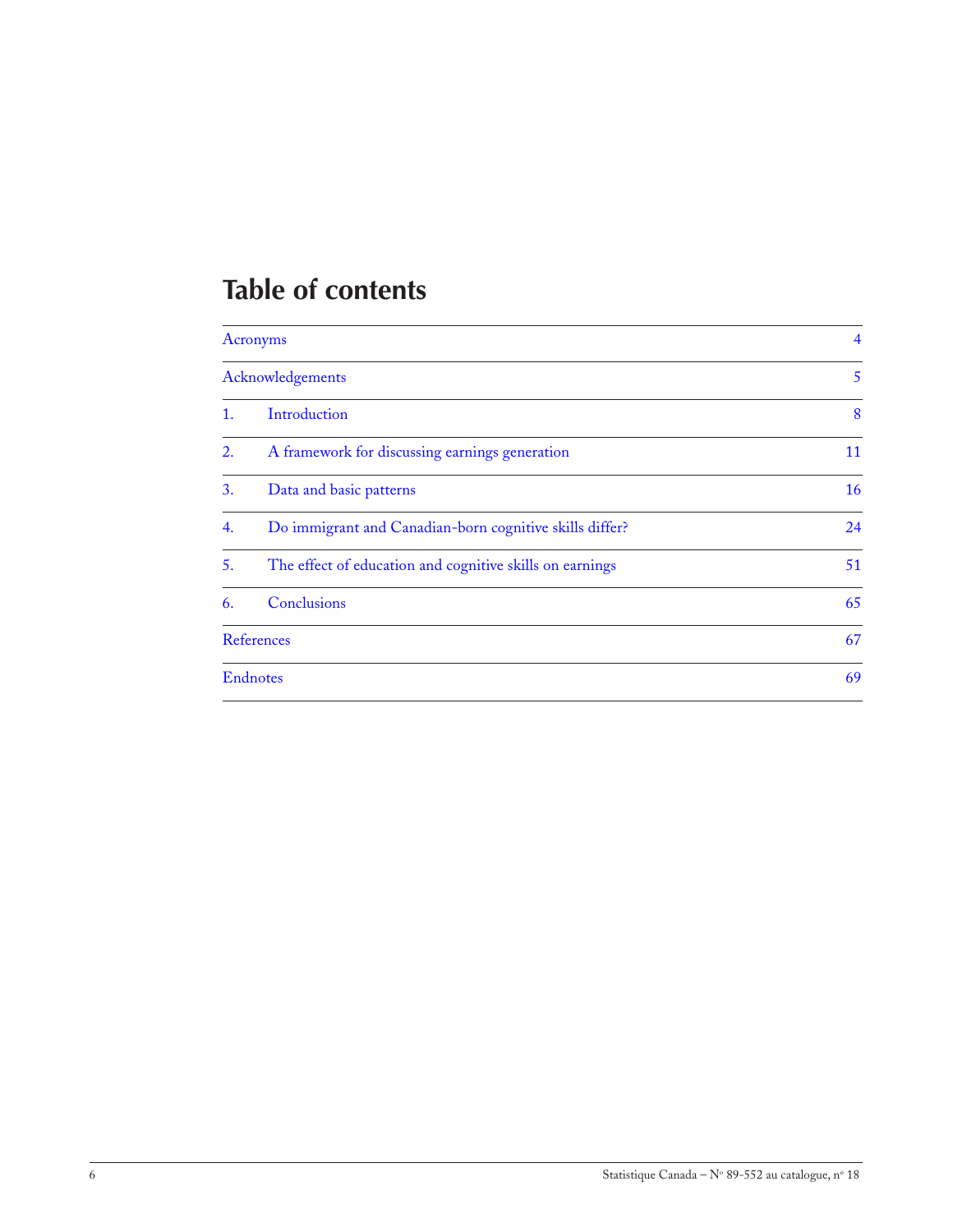# **Table of contents**

### **Charts**

| Chart 4.1         | Distribution of average skill score - males       | 25 |
|-------------------|---------------------------------------------------|----|
| Chart 4.2         | Distribution of average skill score - females     | 27 |
| Chart 4.3         | Distribution of prose literacy score - males      | 30 |
| Chart 4.4         | Distribution of prose literacy score - females    | 32 |
| Chart 4.5         | Distribution of document literacy score - males   | 34 |
| Chart 4.6         | Distribution of document literacy score – females | 36 |
| Chart 4.7         | Distribution of numeracy score – males            | 38 |
| Chart 4.8         | Distribution of numeracy score – females          | 40 |
| Chart 4.9         | Distribution of problem solving score – males     | 42 |
| <b>Chart 4.10</b> | Distribution of problem solving score – females   | 44 |
|                   |                                                   |    |

### **Tables**

| Table 3.1 | Summary statistics for immigrants and the native (Canadian) born - males                                       | 18 |
|-----------|----------------------------------------------------------------------------------------------------------------|----|
| Table 3.2 | Summary statistics for immigrants and the native (Canadian) born - females                                     | 19 |
| Table 3.3 | Summary statistics for immigrant and native (Canadian) born workers - males                                    | 21 |
| Table 3.4 | Summary statistics for immigrant and native (Canadian) born workers - females                                  | 22 |
| Table 4.1 | Summary statistics by imputed and non-imputed skill scores<br>among immigrant workers                          | 47 |
| Table 4.2 | Estimated coefficients from regressions with log of average cognitive<br>skill score as the dependent variable | 48 |
| Table 5.1 | Estimated coefficients from earnings regressions without skill effects - males                                 | 53 |
| Table 5.2 | Estimated coefficients from earnings regressions without skill effects - females                               | 54 |
| Table 5.3 | Fitted returns to immigrants and Canadian born by experience                                                   |    |
|           | and education, no skill effects                                                                                | 57 |
| Table 5.4 | Estimated coefficients from earnings regressions with skill effects - males                                    | 59 |
| Table 5.5 | Estimated coefficients from earnings regressions with skill effects - females                                  | 60 |
| Table 5.6 | Fitted returns to immigrants and native born by experience and education<br>with skill effects                 | 63 |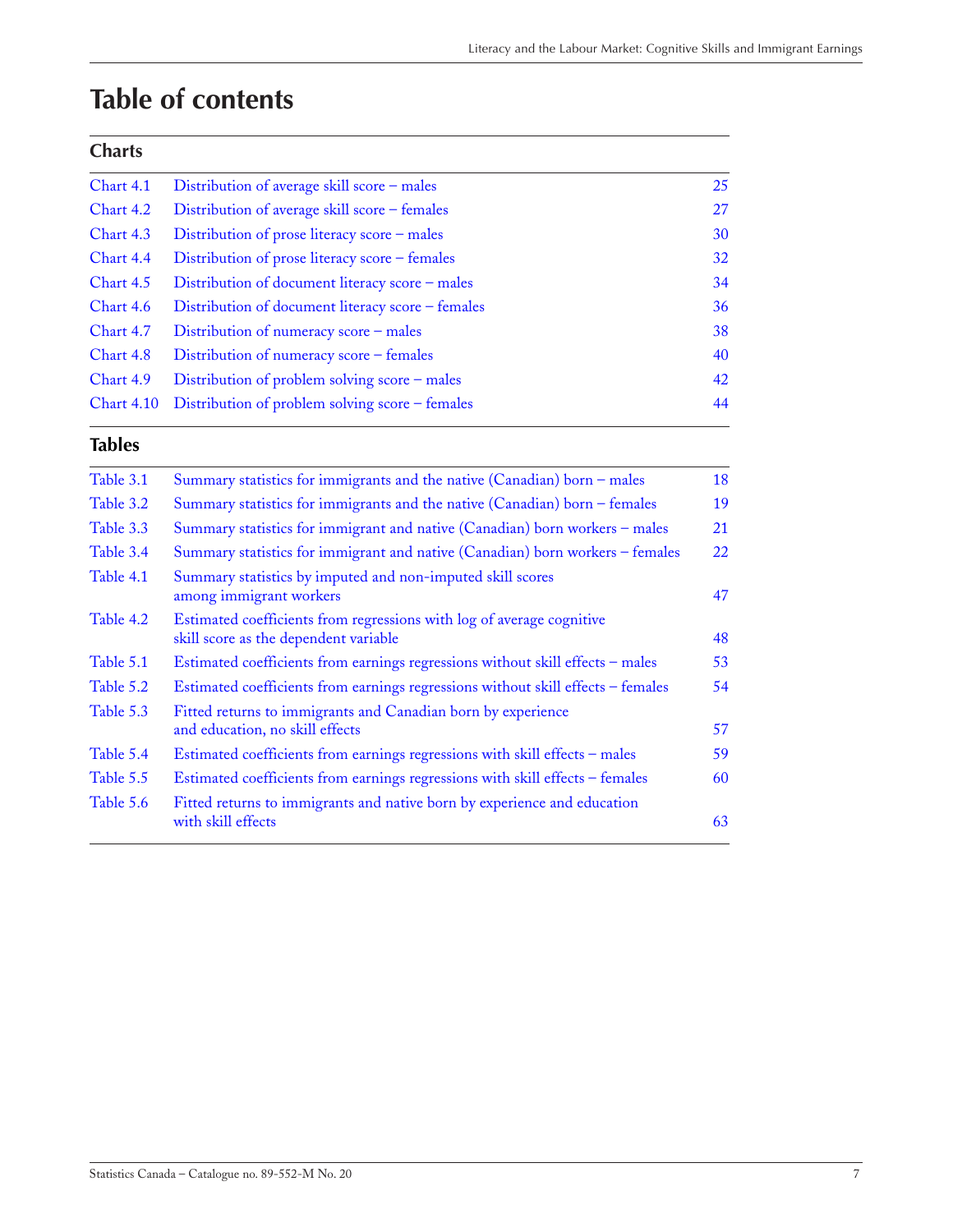# <span id="page-7-0"></span>**1. Introduction**

Considerable research effort has been devoted to understanding earnings differences between immigrant and native-born (i.e. Canadian-born) workers (see, for example, Chiswick (1978), Borjas (1985, 1995) for the United States, and Baker and Benjamin (1994), Bloom, Grenier and Gunderson (1995), Grant (1999) and Aydemir and Skuterud (2005) for Canada). These studies establish that immigrants typically earn less than Canadian-born workers with the same amount of education and work experience. The low earnings of immigrants are often attributed to the specificity of human capital to the country where it originates. Skills generated through education or work experience in the source country cannot be directly transferred to the host country, resulting in apparently well qualified immigrants holding low paying jobs. Of course, this is not the only potential explanation for lower immigrant earnings. Another possibility is that employers in the host country discriminate against immigrants, that is, pay immigrant workers less than equally productive Canadian-born workers. Investigating these issues would be straightforward if we had access to direct measures of skill. In that case, we could compare Canadian born and immigrant workers with the same levels of measured education and experience to see whether the immigrants in fact have lower skill levels, supporting the first hypothesis. Alternatively, we could observe whether immigrants get a lower return to their observed skills, supporting the second hypothesis. In this paper, we take advantage of the rich data provided by the Canadian component of the International Adult Literacy and Skills Survey (IALSS)1 which includes both standard demographic and labour market information for the Canadian born and immigrants and results from tests of literacy, numeracy and problemsolving skills. Interpreting the test scores as direct measurements of cognitive skills, we are able to provide a closer examination of explanations for low immigrant earnings than has previously been possible. In addition, the data include more precise information on where education was obtained and age of migration than is available in most previous studies, further refining our ability to scrutinize immigrant-Canadian born earnings differentials.

The primary goal of the paper is to provide answers to four questions related to immigrants' skills. First, do the cognitive skills of immigrants differ from those of Canadian born and, if so, in what way? Second, do immigrant – Canadian born skill differences depend on where immigrant human capital was acquired? Third, do immigrants receive different returns to these skills than observationally similar Canadian-born workers? Fourth, can differences in levels and returns to these skills explain differences in earnings between immigrant and Canadian-born workers?

Recent contributions stress the need to account carefully for where education and experience was acquired in examining immigrant earnings. Using Israeli Census data, Friedberg (2000) finds that lower immigrant earnings compared to Israeli-born workers with similar education and experience can be explained almost entirely by lower returns to experience acquired outside of Israel. This is true in particular for non-European immigrants. Similarly, Green and Worswick (2002) find zero returns to foreign experience for recent immigrant cohorts but show that, in Canada's case, this is a change from the early 1980s when immigrants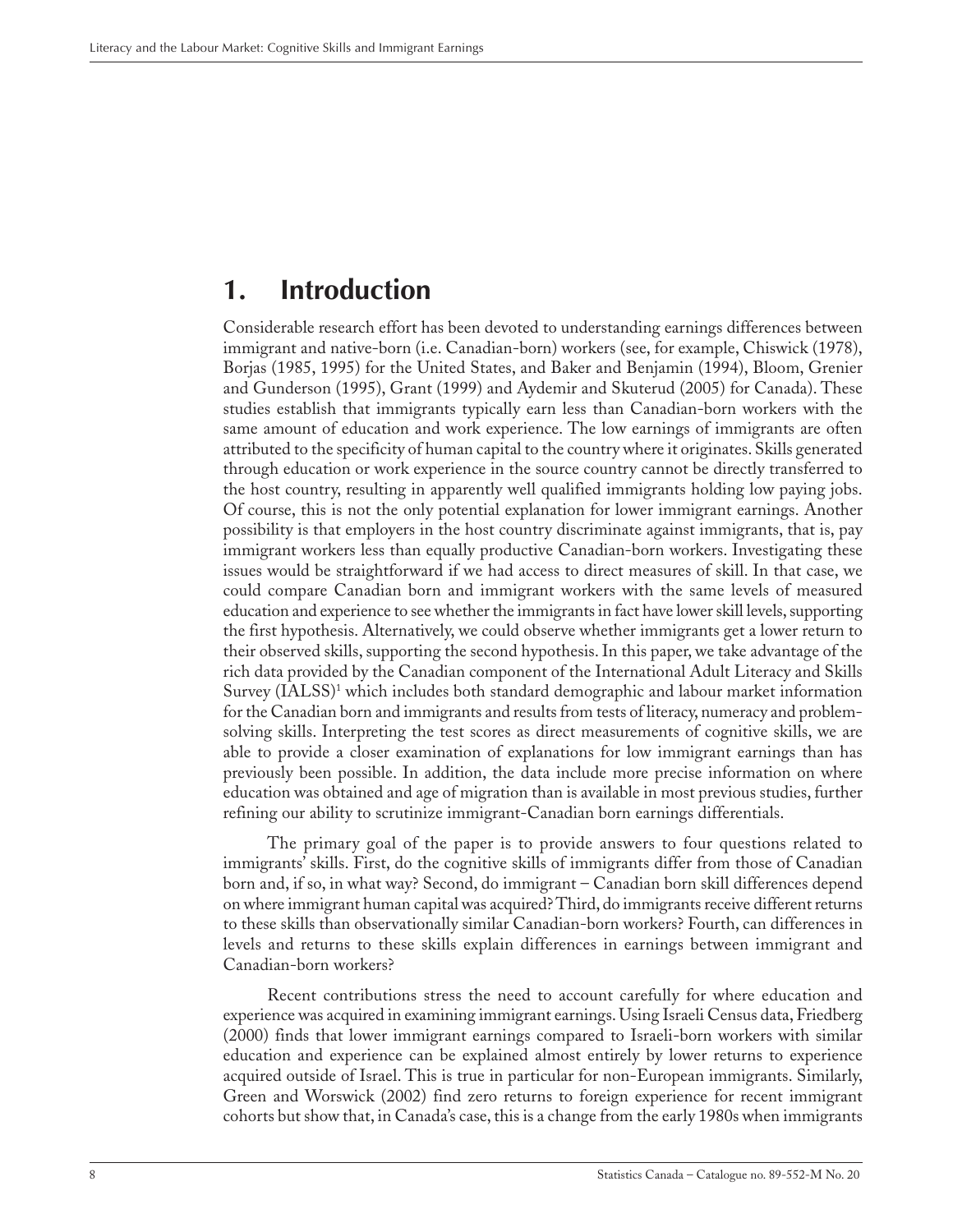earned returns to foreign experience that were similar to what the Canadian born were earning for domestically acquired experience. Much of this change over time is related to changes in the source country composition of the inflow. Using data on immigrants to Ontario, Ferrer, Green and Riddell (2006) also find that low returns to foreign experience play a major role in the immigrant – Canadian-born earnings gap, especially among the university-educated. Schaafsma and Sweetman (2001) and Ferrer and Riddell (forthcoming) examine the issue of lower returns to foreign acquired education in a somewhat indirect way by using age at immigration.2 Both papers find that returns to foreign education, while lower than those to Canadian education, are still substantial. In this paper we provide additional evidence on the importance of where education and experience was acquired. This additional evidence is particularly valuable because the data used in this paper has definite advantages over the data used in previous studies. Part of the contribution of this paper is to re-examine issues about returns to foreign experience and education raised in earlier papers, using better data.

This paper also builds on work by Green and Riddell (2003) and Ferrer, Green and Riddell (2006) that uses, respectively, the International Adult Literacy Survey (IALS) and the Ontario Immigrant Literacy Survey (OILS) to examine the role of cognitive skills in earnings patterns of Canadian-born and immigrant workers. Like the IALSS, the IALS and OILS data contain both standard survey questions and literacy and numeracy tests. Green and Riddell (2003) argue that the types of literacy questions asked in the IALS are particularly conducive to using the literacy test scores as measures of cognitive skills possessed by the respondent at the time of the survey. Based on this assumption, they argue that much can be learned about how these basic skills influence earnings from an analysis of interactions of the literacy measures and other standard human capital variables. In that analysis they use a hedonic model in which observed earnings are directly determined by the basic skills an individual possesses and the implicit prices of those skills. We adopt a similar interpretative framework in this paper.

The results imply that the answer to our first main question – Do immigrant literacy skills differ from those of the Canadian born? – is yes. The Canadian-born test score distributions dominate those of immigrants, and immigrants have lower average test scores than observationally equivalent Canadian-born workers. An important part of the gap stems from a set of immigrants unable to complete the tests, and who were therefore assigned low scores. We also find strong evidence that skill differences depend on where human capital was acquired. Immigrants who completed their education prior to arrival in Canada have significantly lower skills than otherwise similar immigrants who obtained some or all of their education in Canada. Regardless of these differences in skill levels and acquisition, however, we clearly reject the hypothesis that immigrants receive lower returns to cognitive skills than the Canadian born. Indeed, an important group of immigrants benefit more than do native-born Canadians from higher skill levels. We argue that this is evidence against a discrimination explanation for differences in earnings between immigrant and Canadian-born workers.

Our earnings regression results support findings in earlier papers that returns to both foreign-acquired education and experience for immigrants are lower than returns to education and experience obtained in Canada by either immigrants or Canadian-born workers. This pattern in returns to experience does not change once we control for cognitive skills, indicating that the root of the problem does not lie in foreign experience generating lower cognitive skills. Cognitive skills themselves exert a significant effect on earnings, with a 100-point increase in the average skill score generating an earnings increase of almost 30 percent<sup>3</sup>. The combination of this return to skills and the lower skill levels of immigrants explain part of the immigrant earnings differential. We estimate that raising immigrant average skill levels to the Canadianborn level would almost eliminate the earnings disadvantage of high school educated male immigrants relative to similarly educated Canadian-born men, and would produce a substantial earnings advantage among high school educated female immigrants. Among the university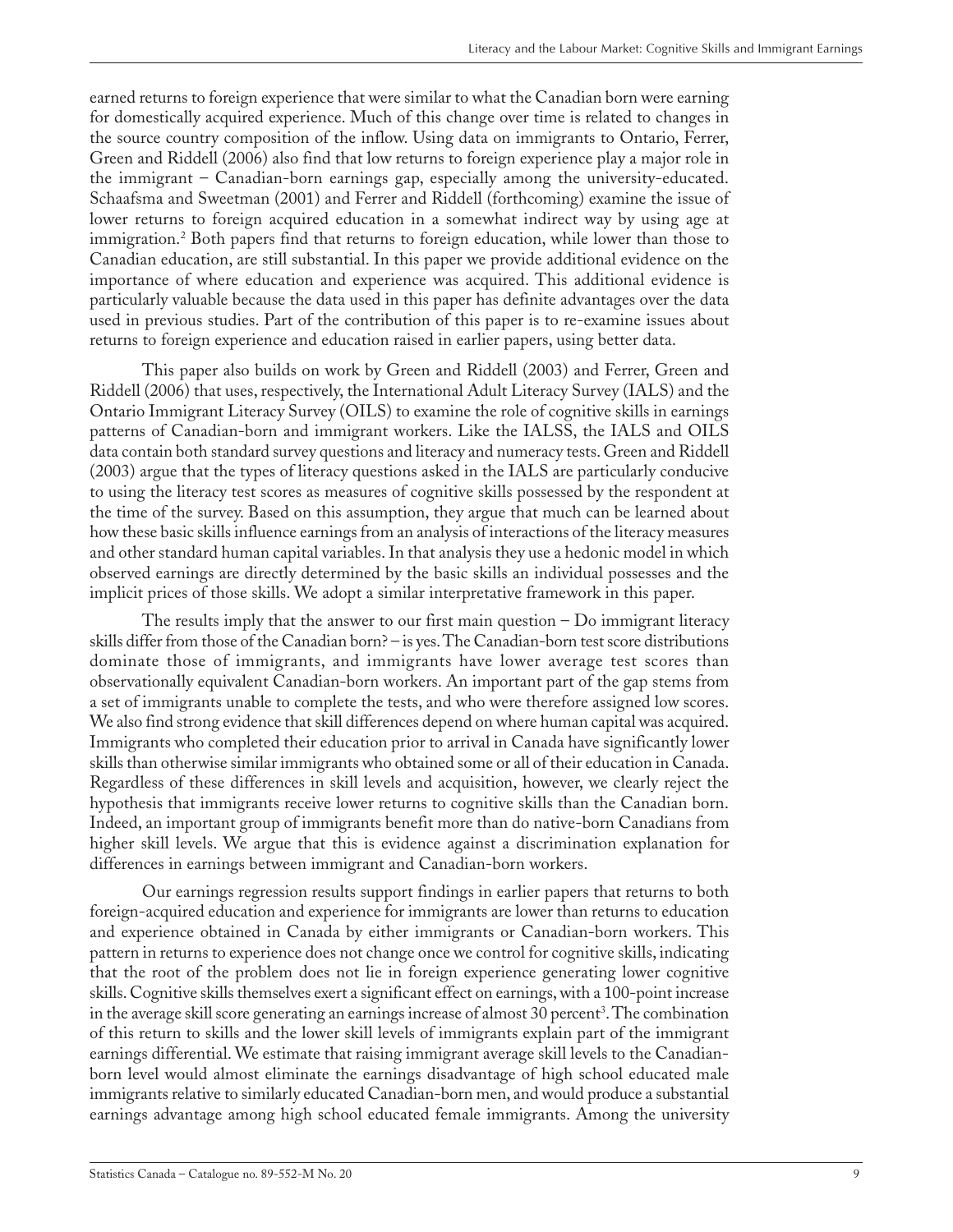educated, for whom the earnings differential is larger, raising immigrant skill levels to the Canadian-born level would reduce the male earnings gap by more than 50 percent and would more than eliminate the female earnings gap, turning the immigrant disadvantage into an advantage.

The paper is organized as follows. In the next section we present a framework for considering what we might learn from introducing cognitive skills measures into a standard earnings equation. In the third section, we discuss our data and present basic data patterns. The fourth section examines whether immigrants have different skill levels from the Canadian born. The fifth section contains the analysis of immigrant earnings, and the final section concludes.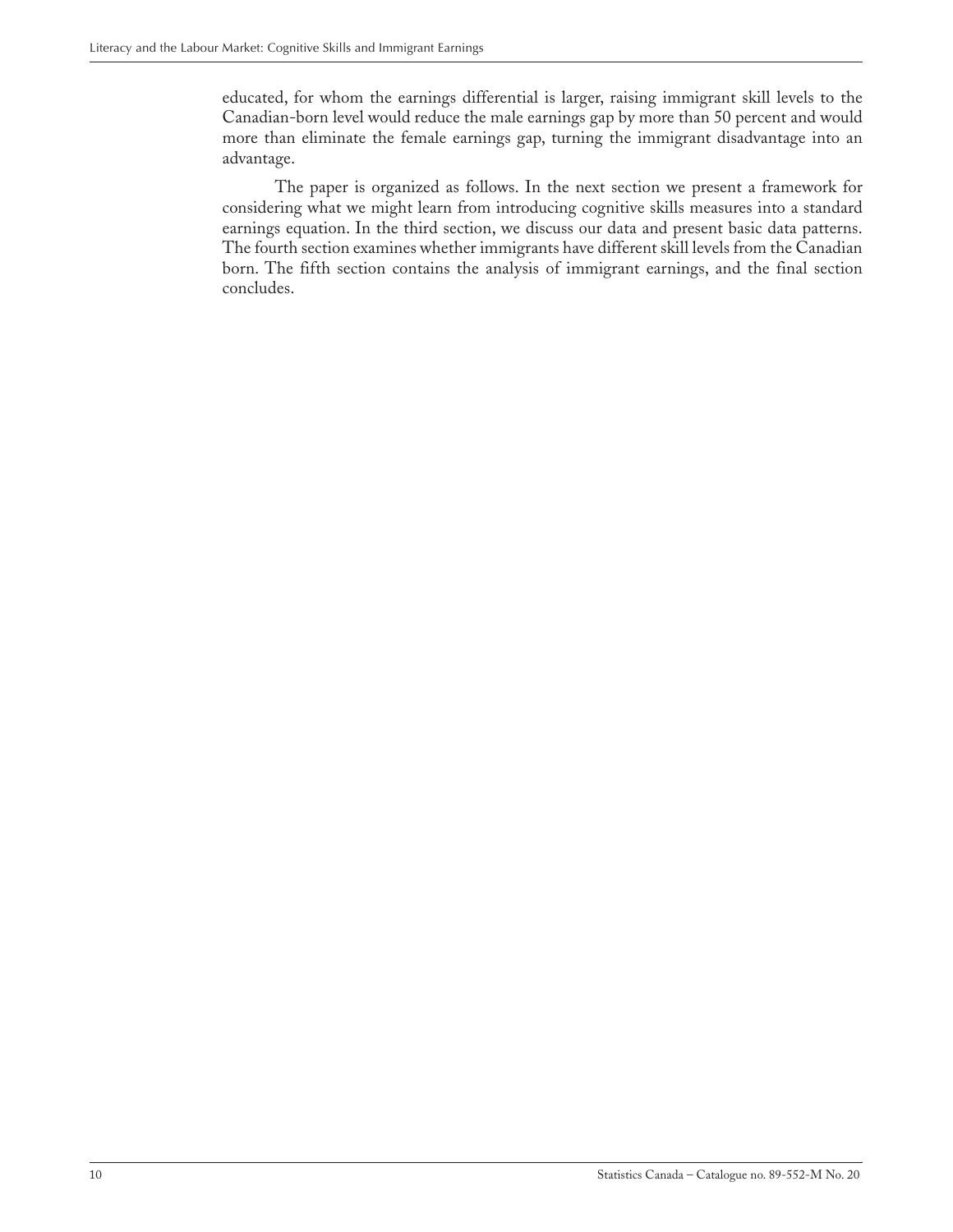## <span id="page-10-0"></span>**2. A framework for discussing earnings generation**

This section sets out a simple framework for considering earnings generation and its relationship to cognitive skills. This will prove useful in understanding the role of these skills in immigrant and Canadian-born earnings. The framework is based on the one used by Green and Riddell (2003) in a discussion of literacy and earnings among non-immigrants. They distinguish among attributes (personal characteristics that can be acquired by the worker and enhance individual earnings), skills (personal characteristics that aid in productivity in specific tasks and which can be acquired by the worker) and abilities (innate, productive characteristics). In this taxonomy, skills are a subset of attributes, where the former focus on facility with specific tasks while the latter also includes characteristics such as persistence and willingness to follow orders. Abilities are similar to attributes but are innate, while attributes are acquirable. In this paper, we group together attributes and skills and refer to them simply as skills. Thus, the key distinction is that between skills and abilities.

Assume, for the moment, there are three skills a worker can possess, and workers can possess them in varying amounts. We begin with three skills because it allows us to emphasize key points. The framework can easily be extended to address the more likely scenario that there are more than three. Individual earnings are determined according to some function of the skills an individual possesses and puts into use, as follows:

$$
E_i = f(G_{1i}, G_{2i}, G_{3i}) + e_i
$$
 (1)

where  $E_i$  are earnings for individual *i*,  $G_{ki}$  is the amount of skill *k* that person *i* sells in the market, and  $e_i$  is a disturbance term that is independent of the skills. The disturbance term captures either measurement error in earnings or individual idiosyncratic events that are independent of the skill levels. The earnings generation function f(.) can be viewed as derived ultimately from marginal product conditions related to an overall production function that is separable in other (non-skill) inputs. Alternatively, it can be seen as representing worker capacities to capture rents from firms (e.g., Bowles, Gintis and Osborne, 2001). We remain agnostic on which interpretation is correct. In either case, by characterizing the f(.) function, we can learn about the importance of the various skills and how they interact in earnings generation. To help focus ideas, we will think of  $G_{_I}$  as cognitive skills of the type measured in literacy, numeracy and problem-solving tests, G<sub>2</sub> as other (perhaps manual) skills that are not captured in such tests and that might be acquired through work experience, and  $G_{\scriptscriptstyle\mathcal{S}}$  as noncognitive characteristics such as persistence.

The earnings function in equation (1) is quite general. However, it will prove easier to work with a more specific functional form. In our empirical investigations, we find that the data is well characterized by first or second order polynomials in observable variables. Thus, for empirical purposes we work with:<sup>4</sup>

$$
E_i = \gamma_0 + g_{11} G_{1i} + \gamma_{21} G_{2i} + \gamma_{31} G_{3i} + \gamma_{12} G_{1i}^2 + \gamma_{22} G_{2i}^2 + \gamma_{32} G_{3i}^2
$$
  
+
$$
\delta_{12} G_{1i} G_{2i} + \delta_{13} G_{1i} G_{3i} + \delta_{23} G_{2i} G_{3i} + e_i
$$
 (1')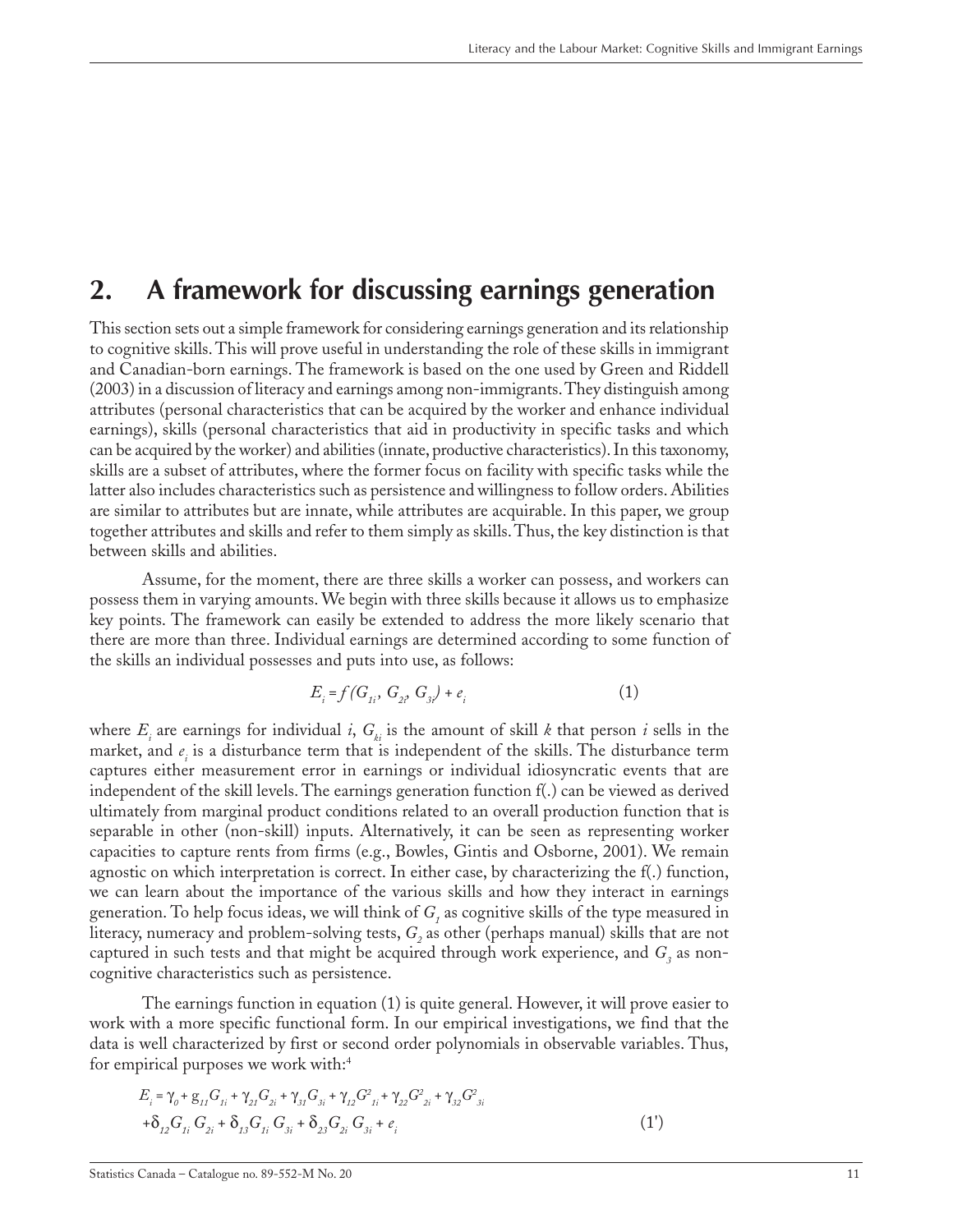We are interested in characterizing the f(.) function and obtaining estimates of the  $\gamma$  and  $\delta$ parameters. Doing so will provide information about the relative importance of the various skills in earnings generation and whether the skills are complements or substitutes in generating earnings.

Characterizing the earnings function would be relatively straightforward if we observed the skills, *G<sub>ki</sub>*. Typically, of course, we do not observe them. What we do observe are some of the inputs used in generating the skills. To see how they enter our framework, consider a set of skill production functions:

$$
Gi = b_k (edn_i, exp_i, \theta_{ki})
$$
 (2)

where *k* indexes the skill type, *edn* corresponds to a set of dummy variables representing different levels of formal schooling,  $exp$  is years of work experience and  $\theta_i$  is an ability specific to the production of the *k*-th skill. Of course, an h function could be constructed such that a skill corresponds one for one with an ability (e.g., persistence may be an innate characteristic rather than something that can be produced).

As with the f(.) function, our discussion of the features of the  $\mathrm{h}_{_\mathrm{k}}(.)$  functions is simplified by considering a quadratic version:

$$
G_{ki} = \alpha_{k1} e d n_i + \alpha_{k2} e d n_i + \alpha_{k3} e d n_i + \alpha_{k4} e d n_i + \alpha_{k5} e d n_i + \alpha_{k6} e d n_i
$$
  
+ 
$$
\alpha_{k3} e d n_i e d n_i e d n_i e d n_i e d n_i e d n_i e d n_i e d n_i
$$
 (2')

where the *e, s* and θ subscripts on the α's correspond to experience, schooling and ability variables, respectively. Note that *edn* corresponds to a vector of education dummy variables and thus the α's correspond to either scalar parameters or vectors of parameters as appropriate.

If we do not observe the  $G_k$ 's directly, we can obtain an estimating equation by substituting equation (2) into (1). This yields a reduced form specification for earnings as a function of schooling and experience. The ability variables are unobserved and thus end up in the error term. An inspection of equations (1') and (2') makes it clear that the coefficient on an observable variable such as educational attainment in the reduced form earnings equation will consist of a combination of the  $\alpha$ ,  $\gamma$  and  $\delta$  parameters. More specifically, such a coefficient reflects the combination of how that covariate contributes to production of each of the skills and how those skills contribute to earnings generation.

We are interested in how much we can learn about the structure of the functions in equations (1) and (2) when we observe some but not all of the skills. Labelling the set of observed skills  $G_p$  and using it to refer to a vector of cognitive skills, we obtain a quasi-reduced form earnings regression that includes G<sub>1</sub> (the observed cognitive skills), experience and schooling variables. Thus, our general estimating regression is of the form:

$$
E_i = \beta_0 + \beta_1 \text{ edn}_i + \beta_2 \exp_i + \beta_3 \exp_i^2 + \beta_4 \text{ edn}_i^* \exp_i + \beta_5 G_{1i} + \beta_6 G_{1i}^2
$$
  
+ 
$$
\beta_7 G_{1i}^* e d n_i + \beta_8 G_{1i}^* e x p_i + u_i
$$
 (3)

where  $G_i$  corresponds to our measures of cognitive skills, *edn* is again a vector of education dummy variables, the β's are either scalars or vectors of parameters as appropriate and *u* is an error. Notice that the error term will include interactions of the ability variables and the observables. This means that some type of random coefficients estimator may be appropriate. As a first step, we will ignore this latter complication and present results based on mean regression (though we do correct the standard errors for general forms of heteroskedasticity). Given the model set out above, these estimates are not fully efficient and can provide only part of the story of how the various skills interact. Nonetheless, as we shall see, there is still a great deal we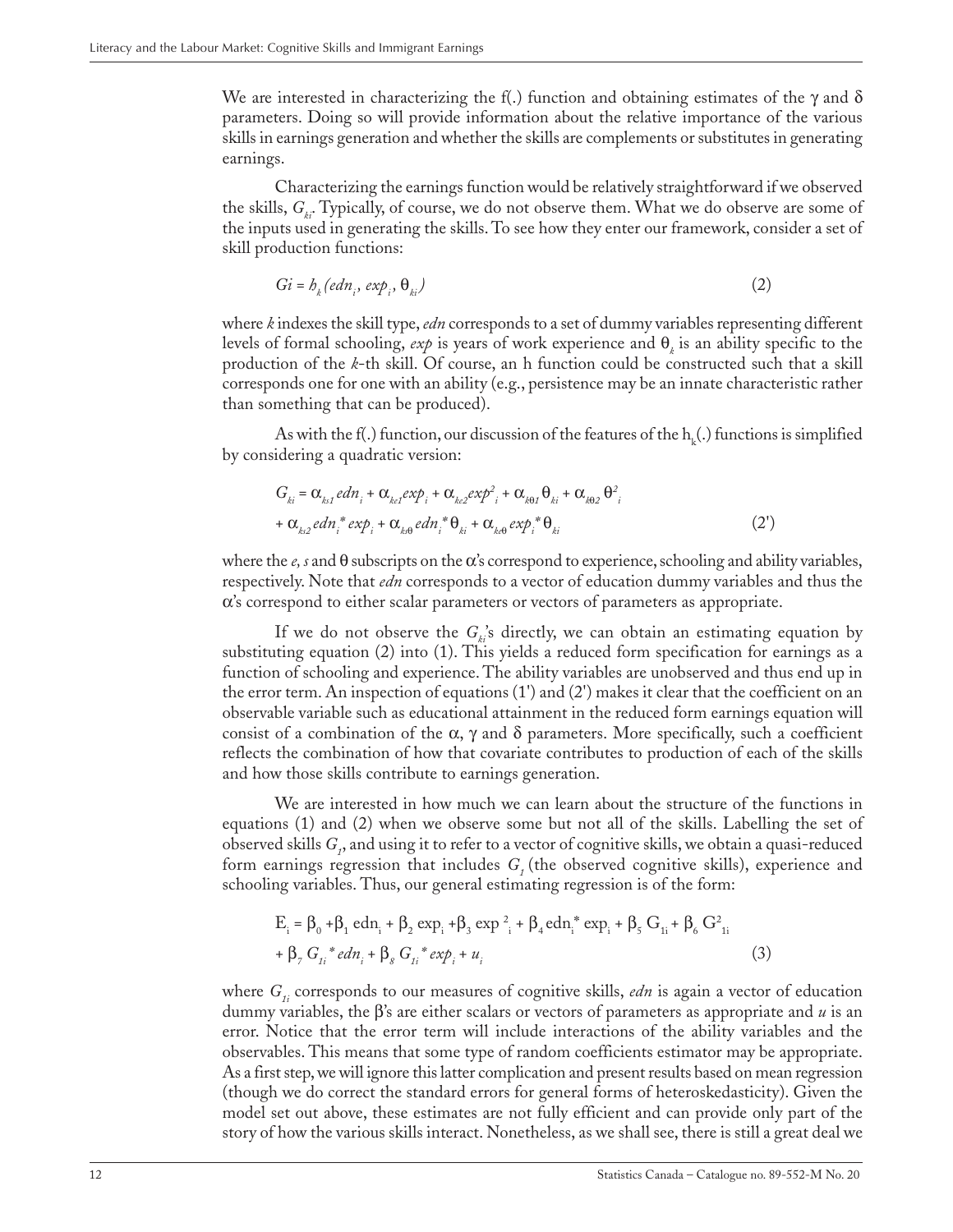can learn from mean regressions, and they have the advantage of being easy to interpret and compare to the existing literature.

The framework set out to this point could be considered the relevant earnings generation model for a Canadian born individual. We assume that immigrants use the same sets of skills to generate earnings in the Canadian labour market. Immigrants could differ from the Canadian born in both of the main building blocks of the model: in the returns they obtain from a given set of skills (i.e., immigrants could have a different f(.) function); and in the production functions for creating individual skills (i.e., immigrants could have different h(.) functions).

Differences in the f(.) function between immigrants and the Canadian born correspond to discrimination in this model since they represent differences in earnings between immigrants and Canadian born workers who are in fact equally productive. Thus, if we could directly observe all relevant skills, we could determine whether shortfalls in earnings for immigrants relative to the Canadian born arise from discrimination. It is tempting to think that differences between immigrants and the Canadian born in the coefficients on the non-interacted  $G_{1i}$ terms (i.e.,  $\beta_5$  and  $\beta_6$ ) can provide direct evidence on whether discrimination exists (i.e., on whether immigrant and Canadian born workers with the same observed cognitive skills are paid differently). However, if interactions of  $G_i$  with the *exp* and *edn* variables are significant then this interpretation need not hold. A non-zero interaction of, for example,  $\exp$  and  $G_i$ would imply both that the f(.) function involves an interaction of  $G_{1i}$  and some other skill (say,  $G_{2i}$ ) and that *exp* helps to produce  $G_{2i}$ . In that case, the return to  $G_{1i}$  is a complicated function that varies with different levels of *exp* and  $\beta_5$  and  $\beta_6$  represent the effect of  $G_{1i}$  on earnings at the base level for experience. Consequently, one could observe different coefficients related to *G1i* between immigrants and the Canadian born because *exp* is differentially productive in creating other skills for the two groups rather than because of discrimination. Thus, the coefficients  $\beta_5$  and  $\beta_6$  provide information about discrimination only if the coefficients on the interactions of  $\mathrm{G}_{_{1\mathrm{i}}}$  and other variables (i.e.,  $\mathrm{\beta}_{_{7}}$  and  $\mathrm{\beta}_{_{8}}$ ) are zero.

Given results in earlier research both in Canada and in other countries, it seems very likely that the skill production functions differ between immigrants and the Canadian born. Thus, for immigrants, we rewrite these production functions as:

$$
G_{ki} = b^I_{\ k} (edn_i, exp_i, \theta_{ki}, fedn_i, fexp_i)
$$
 (4)

where *edn* and *exp* correspond to education and experience obtained in Canada, while *fedn* and *fexp* represent foreign-acquired education and experience. A standard claim in the immigrant earnings literature is that credentials recognition problems and mismatches in technological requirements imply that education and experience obtained in most other countries will not be as productive in Canada as Canadian education and experience. If this is not true, then equation (4) collapses to equation (2) and differences in earnings between immigrants and the Canadian born arise either because they have different levels of schooling, experience and ability or because there is discrimination. Often, studies do not have particularly good measures of *fedn* and *fexp* so it is difficult to check directly for differences in returns on these skill inputs. However, the IALSS data contains direct questions on education obtained abroad and permits calculation of age at arrival as a continuous variable. This means we can construct reliable versions of both *fedn* and *fexp*. With this information the immigrant earnings specification, with  $G_{ij}$  included, becomes:

$$
E_{i} = \beta_{0}^{I} + \beta_{1}^{I} \text{ edn}_{i} + \beta_{2}^{I} \text{ exp}_{i} + \beta_{3}^{I} \text{ exp}_{i}^{2} + \beta_{4}^{I} \text{ edn}_{i}^{*} \text{ exp}_{i} + \beta_{5}^{I} \text{ G}_{1i} + \beta_{6}^{I} \text{ G}_{1i}^{2} + \beta_{7}^{I} \text{ G}_{1i}^{*} \text{ edn}_{i} + \beta_{8}^{I} \text{ G}_{1i}^{*} \text{ exp}_{i} + \beta_{9}^{I} \text{ fedn}_{i} + \beta_{10}^{I} \text{ fexp}_{i} + \beta_{11}^{I} \text{ G}_{1i}^{*} \text{fedn}_{i} + \beta_{12}^{I} \text{ G}_{1i}^{*} \text{ fexp}_{i} + \beta_{13}^{I} \text{ fexp}_{i}^{*} \text{ fexp}_{i} + \beta_{14}^{I} \text{ exp}_{i}^{*} \text{ fexp}_{i} + u_{i} \qquad (5)
$$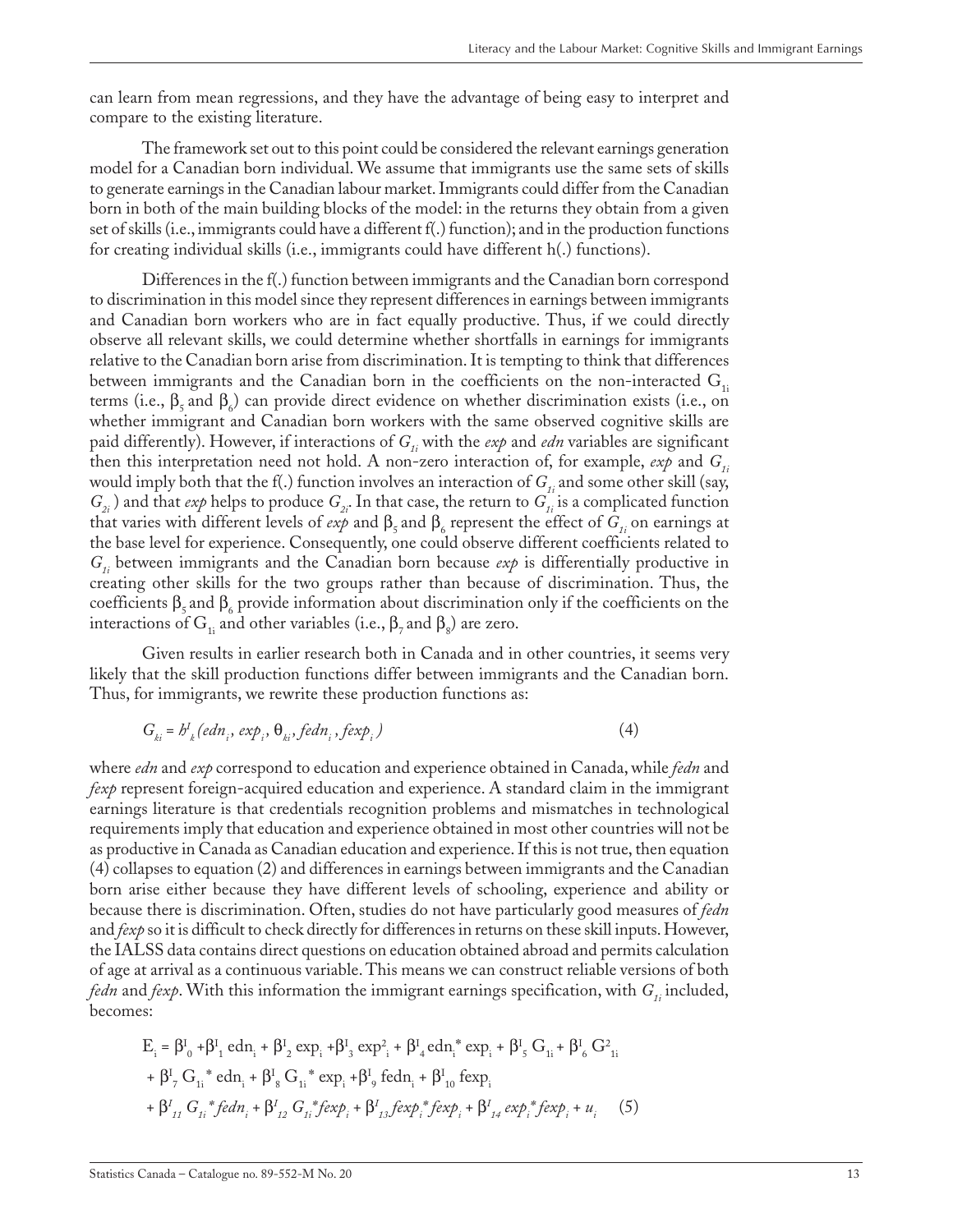Equation (5) includes a wide variety of interactions of *fexp* and *fedn* with each other and other variables.5 Thus, the specification allows for complex interactions among foreign obtained inputs in the production of skills. For example, the interaction of *fexp* and *exp* represents the possibility that immigrants are better able to translate their source country experience into earnings after they have more experience in Canada.

A key conclusion of the previous literature on immigrant earnings in Canada is that more recent cohorts of immigrants have poorer earnings when compared to both earlier immigrants and Canadian-born workers with the same measured levels of education and experience. In our framework, that would arise either because of an increase in discrimination against more recent cohorts (for example, because they have a larger visible minority component) or because more recent cohorts have lower skills. With a single cross-section, we cannot separate effects of changes across immigrant cohorts from the effects of gradual adaptation to the Canadian labour market by new immigrants. The Canadian experience coefficients we estimate for immigrants will effectively combine true assimilation effects and the impact on earnings of differences across cohorts. Although this means we cannot distinguish between these features of immigrant adaptation, we are still able to learn much about the immigrant experience and how it relates to measured skills.

Cognitive skills play an important role in this analysis. As stated earlier, we assume that the IALSS test scores provide direct measures of these skills and thus we can examine  $G_{ij}$ and its interactions with inputs such as experience and education to learn about the role of various skills in earnings generation. In equation (5), the interactions of cognitive skills with *fexp* and *fedn* are of special importance. Nonzero coefficients on these interactions may reflect impacts of cognitive skills in helping immigrants translate their foreign-obtained human capital into the Canadian labour market. Note that in our framework, such an effect would amount to improved cognitive skills leading to more production of  $G_{2i}$  and  $G_{3i}$  with given levels of *fexp* and *fedn* and would be captured by including  $G_i$  in the  $G_i$  and  $G_i$  skill production functions.

To this point we have not mentioned a key component of the immigrant assimilation experience: language skills. Using a variety of approaches to address potential endogeneity and measurement error issues, papers by Chiswick (1991), Chiswick and Miller (1995), Dustmann and Fabbri (2003), and Berman, Lang, and Siniver (2003) find substantial effects of host country language acquisition on immigrant earnings. In our framework, fluency in the host country language can enter either as a skill in its own right (i.e., we would add  $G_4$ ; to equation (1)) and/ or as an input to the generation of other skills. In the latter case, employers care only about the usable amounts of each skill that a worker possesses. Thus, an engineer who is well trained but cannot communicate with his or her employer or fellow employees would be counted as having zero usable engineering skills. Language ability in French or English then enters as an input into the production of usable skills, with greater language ability leading to higher usable skills for any given level of other inputs. Both Chiswick (1991) and Dustmann and Fabbri (2003) include self-reported reading skills along with host country fluency in earnings regressions, interpreting the reading and speaking fluencies as separate skills. Chiswick (1991), using a sample of illegal immigrants to the US, finds that reading fluency has a much stronger effect on earnings than speaking fluency when both are included. Dustmann and Fabbri (2003), using United Kingdom immigrant data, find that reading fluency is a more important determinant of employment, but speaking fluency is a more important determinant of earnings. Following these and other authors, we control for language proficiency in our analysis.

Finally, the framework is useful for considering endogeneity issues. In either equation (4) or (5), the error term will contain ability factors and, potentially, the interaction of those factors with skill inputs such as education and experience. As in standard analyses of the endogeneity of schooling, if those ability factors are also inputs into choices about levels of schooling and skills then  $G_i$  and *edn*, are endogenous. It is interesting to consider the assumptions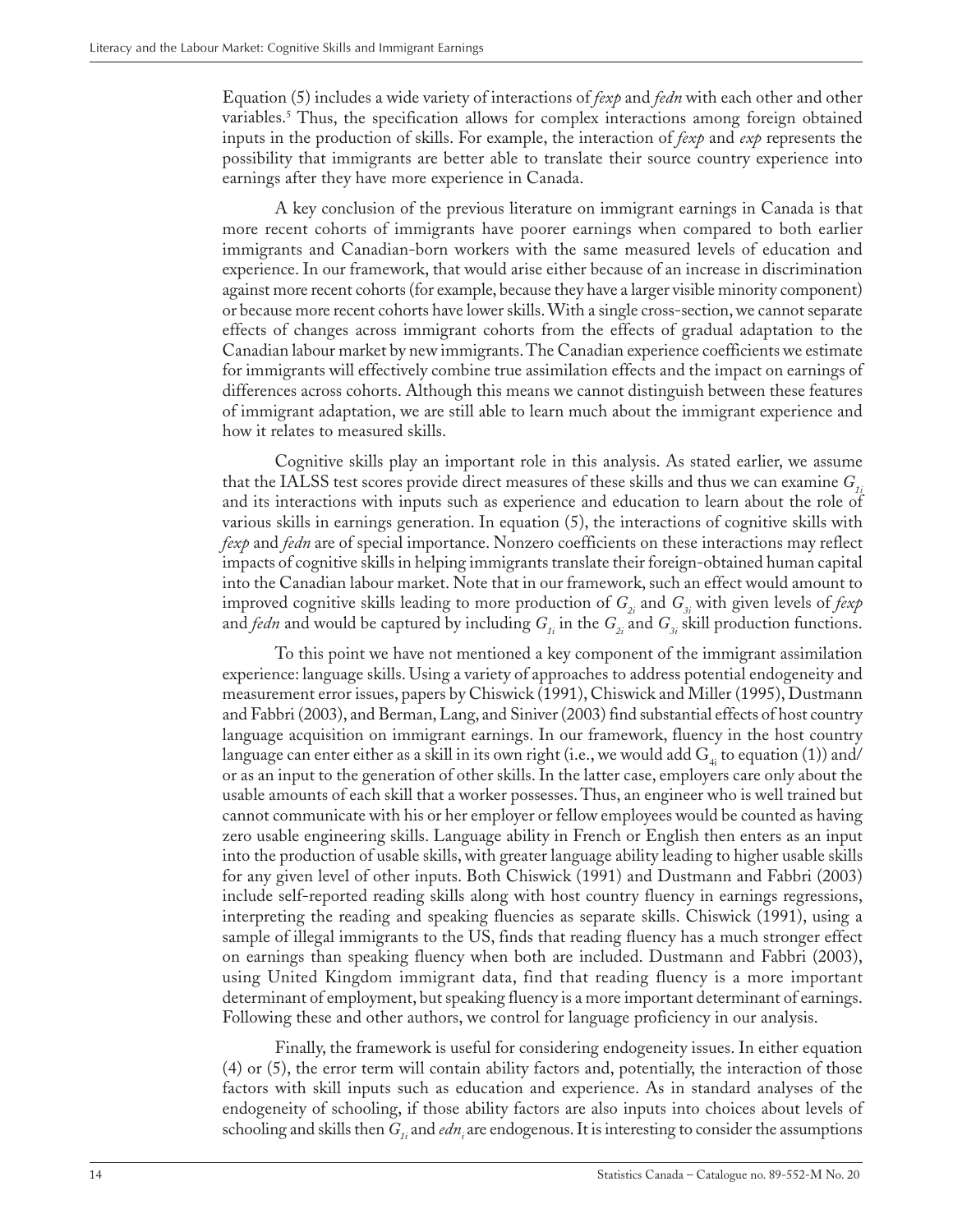under which such an endogeneity problem does not exist. Assume that cognitive ability is only an input into generating cognitive skills (i.e., it enters the  $G_{i}$  production function but not those for *G<sub>2i</sub>* and *G<sub>3i</sub>*) and other types of ability do not help produce cognitive skills. Thus, for example, social ability does not help produce cognitive skills and cognitive ability does not help produce social skills. In that case, θ*1i* does not enter the error term – it is fully captured by the included *G<sub>1</sub>*, variable. Then, assuming the various types of ability are uncorrelated is sufficient to imply that  $G_i$  is exogenous. Further, if schooling choices are related only to generation of cognitive skills (e.g., schooling may help create social skills but that is not why people choose to go to school) then education is also exogenous. These assumptions are strong but no stronger than what is assumed when researchers include measures of ability in earnings regressions to address the schooling endogeneity problem, and we do not view them as completely unreasonable.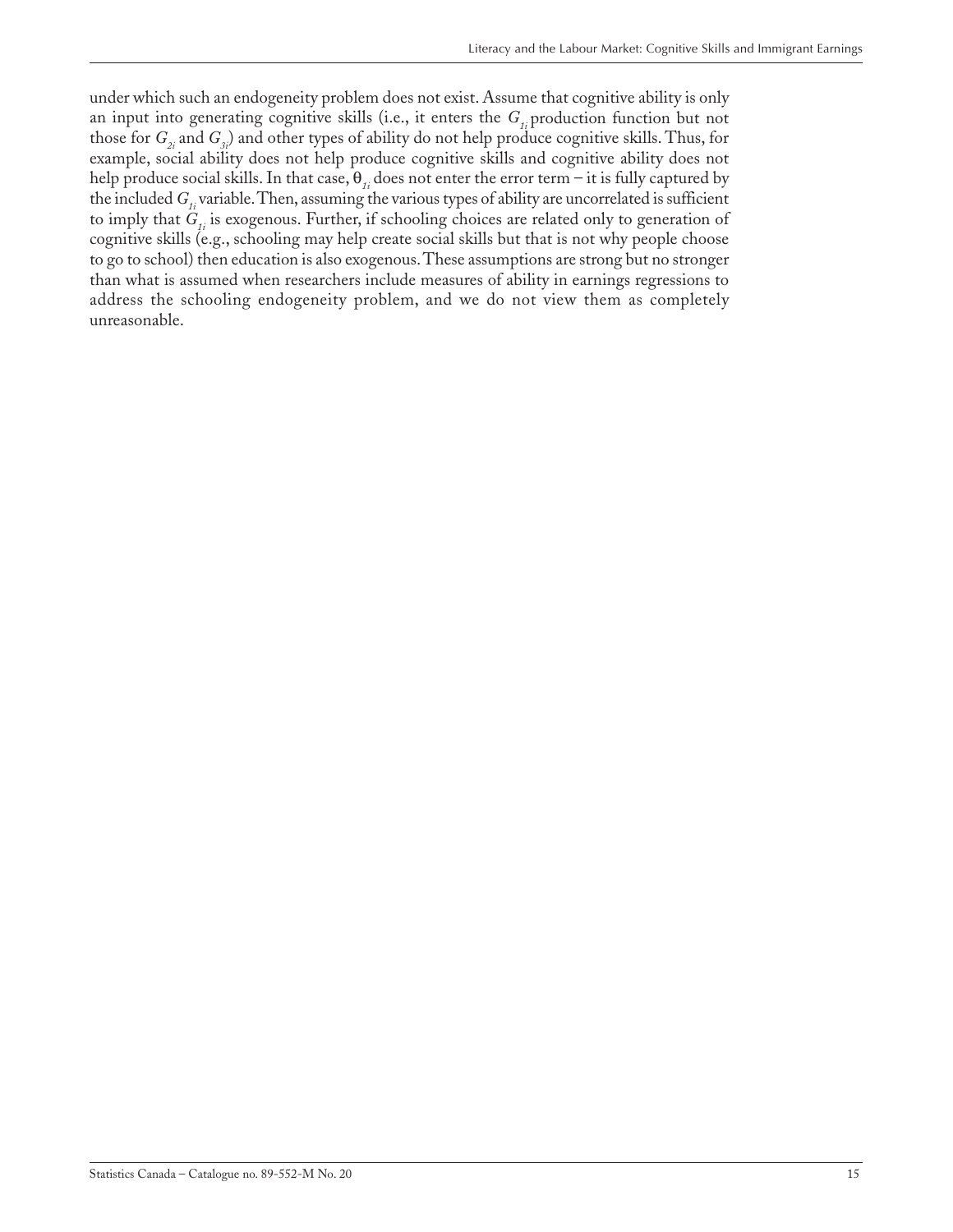# <span id="page-15-0"></span>**3. Data and basic patterns**

The main dataset we use in this investigation is the International Adult Literacy and Skills Survey (IALSS), the Canadian component of the Adult Literacy and Life Skills Survey (ALL). Statistics Canada carried out this survey in 2003 to study the skills of Canadians. The IALSS data contain the results of literacy, numeracy and problem-solving tests as well as information on labour market variables such as income, education and labour force status. The survey covers individuals age 16 and over, and this is also the age range we focus on in our analysis. We drop individuals who list their main activity as "student" in order to focus on the effect of completed schooling and what happens subsequently to individual skills. We also drop the over-sampled aboriginal population, reserving a careful analysis of these individuals for a separate paper. Finally, we drop observations when we do not have information on age at arrival or education, and in the earnings analysis we also drop observations with missing earnings information. Although much of the immigration literature focuses on males, we analyse both male and female immigrants. We use the sample weights in our analysis, so all summary statistics and regression estimates are nationally representative. In the regression analysis, when computing standard errors for the coefficient estimates we also use the Jackknife replicate weights provided in the data set to account for the complex survey design.

Our combined immigrant and Canadian-born sample has 18,373 observations, of which 3,709 are immigrants. However, when we turn our attention to the impact of cognitive skills on individual earnings, we restrict the sample to earners, thereby excluding the unemployed and individuals who are out of the labour force. We also exclude the self-employed and workers with weekly earnings that are less than or equal to \$50 and over \$20,000. The latter restriction cuts out a small number of workers with earnings that are significant outliers relative to the rest of the sample. We exclude the self-employed because we wish to assess the way skills are rewarded in the labour market, and earnings from self-employment reflect both returns to skills and returns to capital.

For the earnings analysis our dependent variable is weekly earnings. In the IALSS, respondents are first asked about their standard pay period and then about typical earnings in that pay period. Using these responses we construct a weekly earnings measure for each paid worker. Thus, for example, in the case of individuals who report that they are paid monthly we divide their usual monthly earnings by 4.333.

The main objective, and major advantage, of the IALSS survey is to provide measures of four skills: Prose literacy, Document literacy, Numeracy and Problem Solving. The test questions do not attempt to measure abilities such as those in mathematics and reading but rather try to assess capabilities in applying skills to circumstances that arise in everyday life. Thus, the Document questions, which are intended to assess capabilities in locating and using information in various forms, range from identifying percentages in categories in a pictorial graph to assessing an average price by combining several pieces of information. The Numeracy component ranges from simple addition of pieces of information on an order form to calculating the percentage of calories coming from fat in a Big Mac based on a nutritional table. Thus, the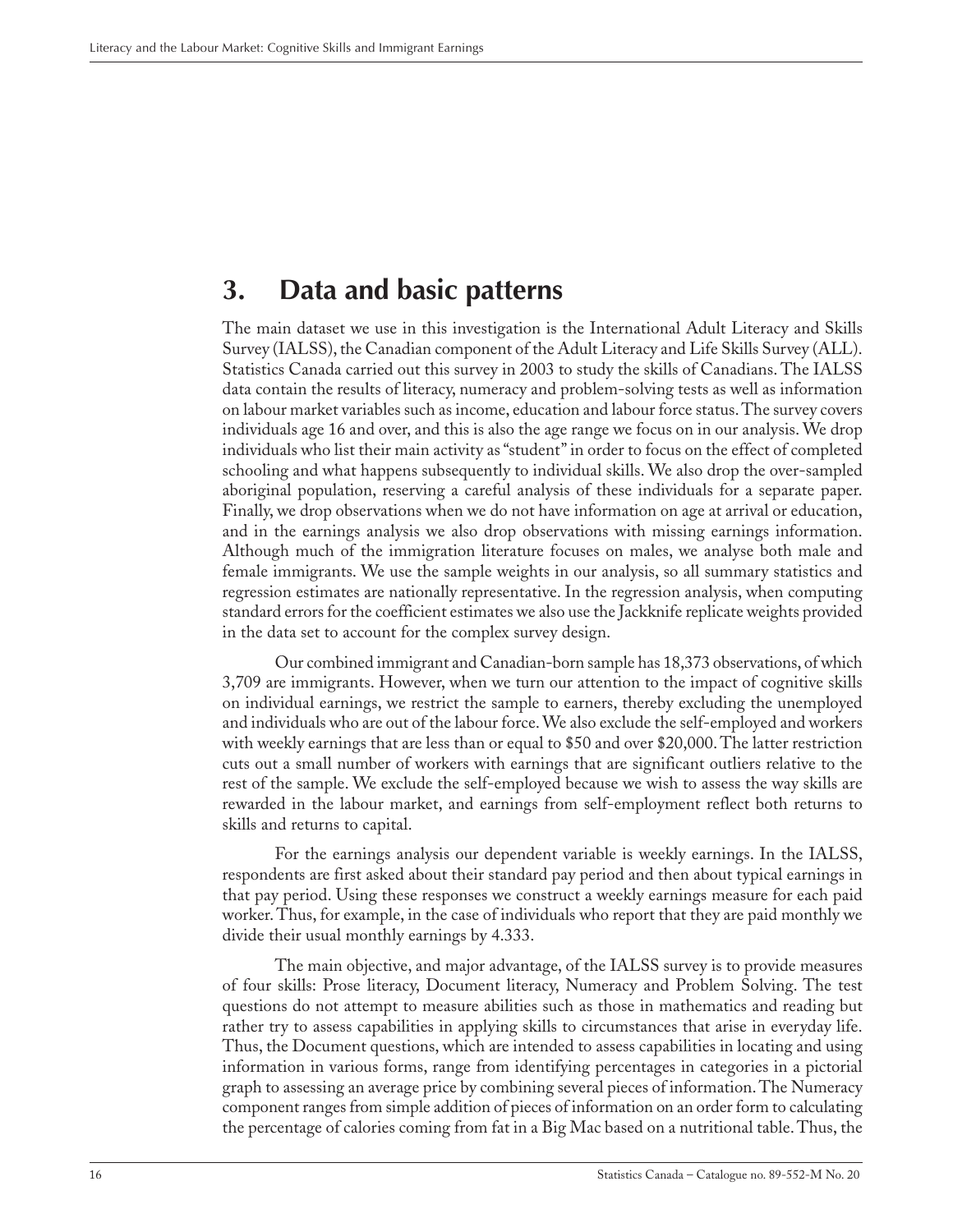questions are related to implementation and use of skills in the real world and are intended not just to elicit current capacities but also adaptability to answering questions in other contexts (Murray, Clermont and Binkley, 2005).<sup>6</sup> This is an important point for the interpretation of our results since we want to interpret the test results as revealing job relevant skills at the time of the interview rather than inherent abilities. It is worth emphasizing that these skills are essentially cognitive in nature.

The survey was administered by first asking respondents to complete a limited set of "core tasks." The majority of respondents then completed the survey and a set of "main tasks" that were randomly drawn from a large pool of potential tasks. Those unable to complete the "core tasks" because of language difficulties or other limitations remain in the sample but have their skill test scores imputed. In our empirical analysis we control for this group, usually by including a dummy variable for "those unable to complete main skill tasks."

A salient feature of the data is the strong correlation among the various cognitive skill measures. The correlation between the Prose literacy and Document literacy scores is 0.96, that between Prose literacy and Numeracy is 0.90, and the correlation between Prose literacy and Problem Solving is 0.93. Further, a principal components analysis indicated only two principal components with the first being vastly more important and placing equal weight on all four scores. Thus a simple average of the four scores captures much of the information available in the skill measures. This is the skill measure that we use in much of the analysis.

The other main variables in our analysis are standard human capital measures plus variables related to language ability in English or French. The survey asked respondents their number of years of completed schooling, so we are able to construct the standard Mincer measure of potential experience (i.e., age – years of schooling – 6). Since we know the age at which immigrants entered Canada, we are able to divide experience of immigrants into foreign experience and Canadian experience.7 We examine educational impacts using the respondent's highest level of educational attainment, grouped in four categories: less than completed high school, high school graduates, non-university post-secondary graduates, and those with a Bachelor's or higher university degree.<sup>8</sup> As mentioned earlier, a major advantage of the IALSS data is its detailed questions on where immigrants obtained their education. In particular, respondents are asked about their total years of completed schooling as well as their years of schooling completed outside of Canada. The survey also asks whether the respondent completed his/her highest level of education in Canada. We make use of this information in what follows by dividing our analysis between immigrants who completed their education in Canada versus those who completed it abroad. This turns out to be an important distinction and is one that cannot be made very precisely in data sets such as the Census.

The survey also includes a series of questions on language ability in English or French, all of which are self-reported. We use one that asks respondents about their first language spoken. We create a dummy variable that equals one if the first language spoken is other than English or French. Finally, we include dummy variables corresponding to the country of origin. One variable corresponds to immigrants from the United States or United Kingdom, a second to immigrants from continental Europe, and a third to immigrants from Asia, with the rest of the world forming the omitted category in the estimation.<sup>9</sup> Much of the earlier literature on immigrants indicates that there are strong source country effects and that immigrants from the United States and United Kingdom adapt particularly well to the Canadian economy.

Tables 3.1 and 3.2 display summary statistics for the main variables of interest. Both male and female immigrants are, on average, four years older and, correspondingly, have four more years of labour market experience than their Canadian-born counterparts. Immigrant men report one more year of schooling than do Canadian-born men, but immigrant women report one year less education than Canadian-born women. This gender difference in the immigrant – Canadian-born educational attainment gap is also evident when we look at the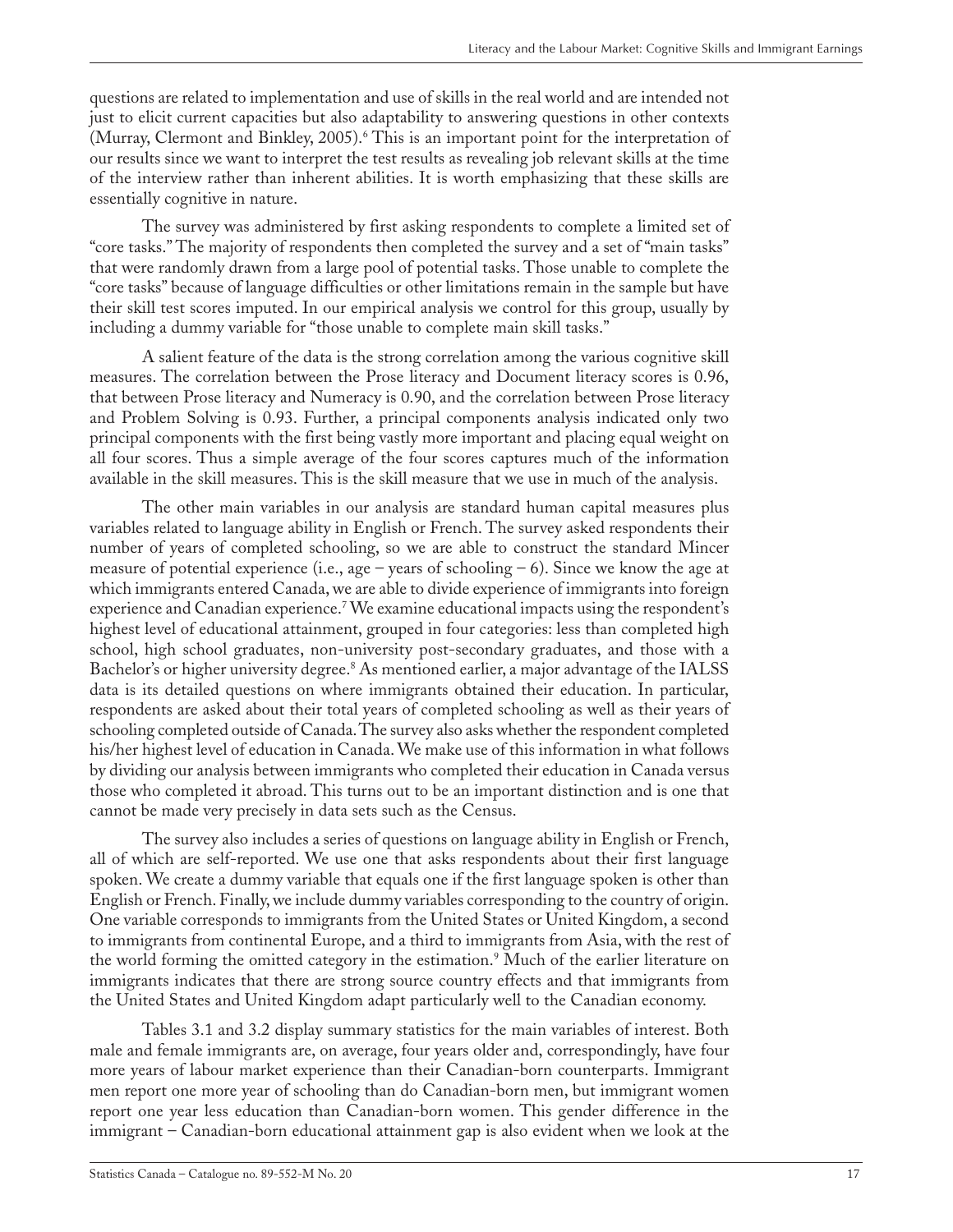<span id="page-17-0"></span>highest level of education attained. Among males, the distribution of formal education among immigrants is very different than, and generally superior to, that for the Canadian born. The fraction of Canadian-born men with no postsecondary education is 57%, versus 46% among immigrants. Additionally, a much larger fraction of male immigrants has a university degree (31%) compared to Canadian-born men (18%). In contrast, the fraction of Canadian-born women with no post-secondary education is the same as that for immigrant women (57%) and the fraction of immigrant women that did not complete high school (26%) is higher than that of Canadian-born women (23%). At the top of the educational distribution, a larger proportion of immigrant women has a university degree (21%) than is the case for Canadian-born women (17%), but the gap between immigrants and native-born Canadians is much smaller than that for males.

**Table 3.1 Summary statistics for immigrants and the native (Canadian) born – males**

|                                        |                |                       |          | Immigrant                |          |          |          | <b>Canadian born</b> |  |
|----------------------------------------|----------------|-----------------------|----------|--------------------------|----------|----------|----------|----------------------|--|
|                                        | $\mathbf{1}$ . |                       |          | 2.                       |          | 3.       |          | 4.                   |  |
|                                        |                | Canadian<br>education |          | No Canadian<br>education |          | All      |          | All                  |  |
|                                        | years          | percent               | years    | percent                  | years    | percent  | years    | percent              |  |
| Age                                    | 45             | .                     | 52       | $\ldots$                 | 49       | .        | 44       | $\ldots$             |  |
| Experience                             | 25             | $\cdots$              | 33       | $\cdots$                 | 29       | .        | 25       | $\cdots$             |  |
| Canadian                               | 21             | $\cdots$              | 20       | $\cdots$                 | 20       | .        | $\cdots$ | $\cdots$             |  |
| Foreign                                | 5              | $\cdots$              | 13       | $\cdots$                 | 10       | $\cdots$ | $\cdots$ | $\cdots$             |  |
| Years of schooling                     | 14             | $\cdots$              | 13       | $\cdots$                 | 14       | .        | 13       | $\cdots$             |  |
| Less than high school                  | $\cdots$       | 17                    | $\ldots$ | 25                       | $\cdots$ | 21       | $\cdots$ | 27                   |  |
| High school                            | $\cdots$       | 28                    | $\cdots$ | 22                       | .        | 25       | .        | 30                   |  |
| Foreign                                | $\cdots$       | $\cdots$              | $\cdots$ | 22                       | .        | 12       | .        | $\cdots$             |  |
| Canadian                               | $\cdots$       | 28                    | $\cdots$ | $\cdots$                 | .        | 12       | .        | $\cdots$             |  |
| Non-university post-secondary          | .              | 24                    | $\cdots$ | 23                       | .        | 23       | .        | 25                   |  |
| Foreign                                | $\cdots$       | $\cdots$              | $\ldots$ | 23                       | .        | 13       | .        | $\cdots$             |  |
| Canadian                               | $\cdots$       | 24                    | $\cdots$ | $\cdots$                 | .        | 11       | .        | $\ldots$             |  |
| University                             | $\cdots$       | 31                    | $\cdots$ | 31                       | $\cdots$ | 31       | .        | 18                   |  |
| Foreign                                | $\cdots$       | $\cdots$              | $\cdots$ | 31                       | $\cdots$ | 17       | .        | $\cdots$             |  |
| Canadian                               | .              | 31                    | $\cdots$ | $\cdots$                 | $\cdots$ | 14       | .        | $\cdots$             |  |
| Years since migration                  | 29             | $\cdots$              | 20       | $\cdots$                 | 24       | $\cdots$ | $\cdots$ | .                    |  |
| Age at immigration                     | 16             | $\cdots$              | 32       | $\cdots$                 | 25       | $\cdots$ | .        | $\cdots$             |  |
| First language not English or French   | $\cdots$       | 66                    | $\cdots$ | 77                       | $\cdots$ | 72       | .        | 5                    |  |
| United States or United Kingdom origin | $\cdots$       | 16                    | $\cdots$ | 13                       | .        | 14       | .        | $\cdots$             |  |
| European origin                        | $\cdots$       | 26                    | $\cdots$ | 23                       | $\cdots$ | 24       | .        | $\cdots$             |  |
| Asian origin                           | .              | 24                    | $\cdots$ | 35                       | .        | 30       | .        | $\cdots$             |  |
| Did not complete main skill tasks      | $\cdots$       | 16                    | $\cdots$ | 30                       | $\cdots$ | 24       | $\cdots$ | 13                   |  |
| <b>Average score</b>                   |                |                       |          |                          |          |          |          |                      |  |
| Prose literacy score                   | .              | 264                   | $\cdots$ | 231                      | .        | 245      | .        | 278                  |  |
| Document literacy score                | $\cdots$       | 271                   | $\cdots$ | 238                      | $\cdots$ | 252      | .        | 281                  |  |
| Numeracy score                         | $\cdots$       | 269                   | $\cdots$ | 240                      | $\cdots$ | 252      | $\cdots$ | 277                  |  |
| Problem solving score                  | $\cdots$       | 258                   | $\cdots$ | 228                      | $\cdots$ | 241      | $\cdots$ | 274                  |  |
| Number of observations                 | 750            | 750                   | 981      | 981                      | 1,731    | 1,731    | 6,711    | 6,711                |  |

… not applicable

**Note**: Sample includes males, age 16 and older, excluding students and observations with missing information on age at immigration or highest level of schooling.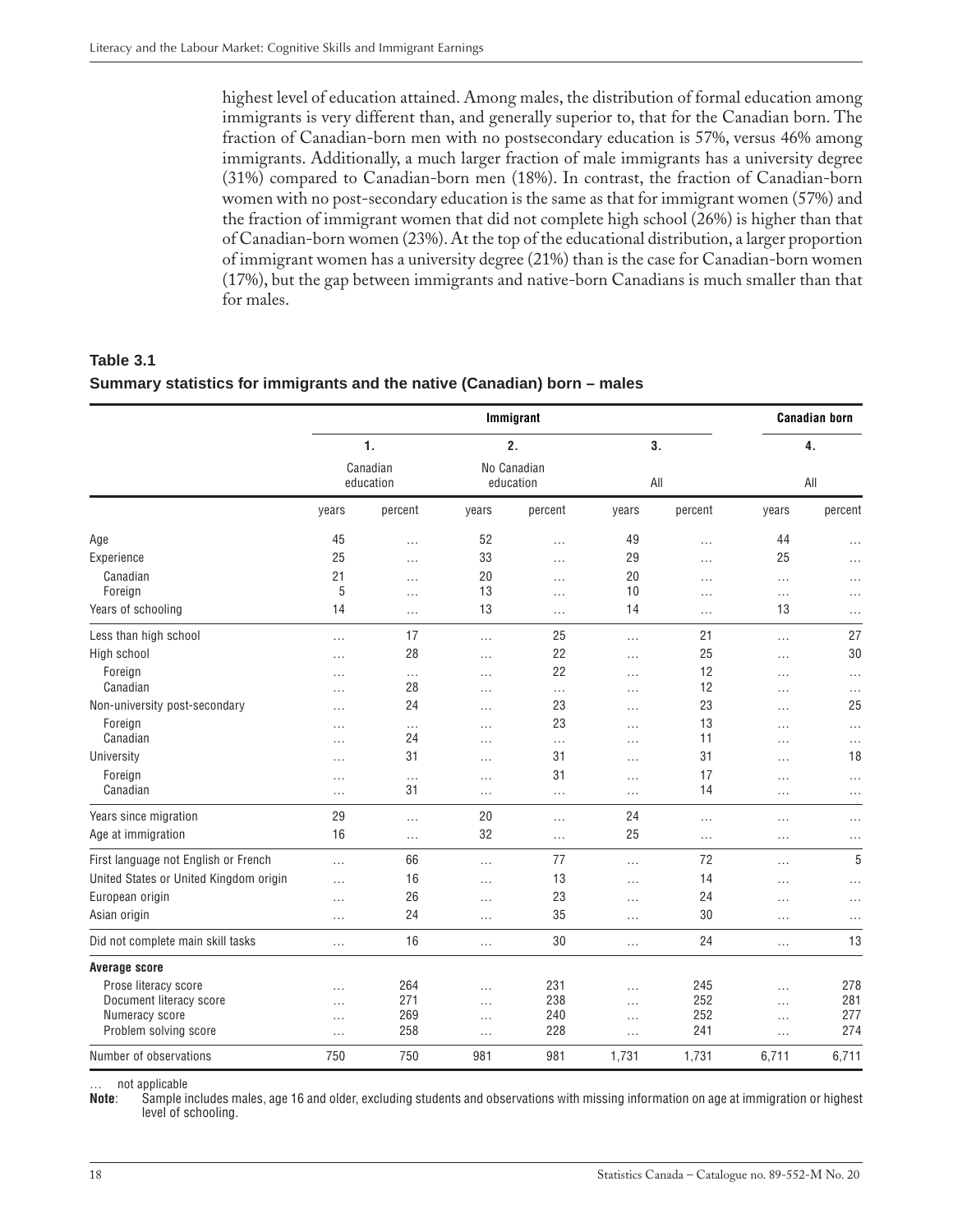### <span id="page-18-0"></span>**Table 3.2 Summary statistics for immigrants and the native (Canadian) born – females**

|                                        |                       |          |          | Immigrant                |          |          |          |                      |
|----------------------------------------|-----------------------|----------|----------|--------------------------|----------|----------|----------|----------------------|
|                                        | Canadian<br>education |          |          | No Canadian<br>education |          | All      |          | <b>Canadian born</b> |
|                                        | years                 | percent  | years    | percent                  | years    | percent  | years    | percent              |
| Age                                    | 45                    | $\cdots$ | 53       | $\cdots$                 | 50       | $\cdots$ | 46       | $\cdots$             |
| Experience                             | 26                    | $\cdots$ | 35       | .                        | 31       | $\cdots$ | 27       | $\cdots$             |
| Canadian                               | 21                    | .        | 21       | $\cdots$                 | 21       | .        | $\cdots$ | $\cdots$             |
| Foreign                                | 5                     | $\cdots$ | 14       | $\cdots$                 | 10       | .        | $\cdots$ | $\cdots$             |
| Years of schooling                     | 13                    | $\cdots$ | 12       | $\cdots$                 | 12       | $\cdots$ | 13       | $\cdots$             |
| Less than high school                  | $\cdots$              | 19       | $\cdots$ | 31                       | $\ldots$ | 26       | $\cdots$ | 23                   |
| High school                            | $\cdots$              | 32       | .        | 29                       | $\cdots$ | 31       | .        | 34                   |
| Foreign                                | $\cdots$              | $\ldots$ | $\cdots$ | 29                       | $\cdots$ | 17       | $\cdots$ | $\cdots$             |
| Canadian                               | $\cdots$              | 32       | .        | $\cdots$                 | $\cdots$ | 13       | $\cdots$ | $\cdots$             |
| Non-university post-secondary          | $\cdots$              | 26       | .        | 20                       | $\cdots$ | 22       | $\cdots$ | 26                   |
| Foreign                                | $\cdots$              | $\cdots$ | .        | 20                       | .        | 12       | .        | $\cdots$             |
| Canadian                               | .                     | 26       | .        | $\cdots$                 | .        | 11       | .        | $\cdots$             |
| University                             | $\cdots$              | 22       | $\cdots$ | 20                       | $\cdots$ | 21       | $\cdots$ | 17                   |
| Foreign                                | $\cdots$              | $\cdots$ | .        | 20                       | $\cdots$ | 12       | $\cdots$ | $\cdots$             |
| Canadian                               | $\cdots$              | 22       | $\cdots$ | $\cdots$                 | $\cdots$ | 9        | $\cdots$ | $\cdots$             |
| Years since migration                  | 29                    | $\cdots$ | 22       | $\cdots$                 | 25       | $\cdots$ | $\cdots$ | $\cdots$             |
| Age at immigration                     | 16                    | $\cdots$ | 31       | $\cdots$                 | 25       | .        | $\cdots$ | $\cdots$             |
| First language not English or French   | $\cdots$              | 64       | .        | 75                       | $\cdots$ | 71       | $\cdots$ | 5                    |
| United States or United Kingdom origin | $\cdots$              | 19       | $\cdots$ | 15                       | $\cdots$ | 16       | .        | $\cdots$             |
| European origin                        | $\cdots$              | 22       | $\cdots$ | 23                       | $\cdots$ | 22       | $\cdots$ | $\cdots$             |
| Asian origin                           | $\cdots$              | 24       | $\cdots$ | 36                       | $\cdots$ | 31       | $\cdots$ | $\cdots$             |
| Did not complete main skill tasks      | $\cdots$              | 17       | $\cdots$ | 36                       |          | 28       | $\cdots$ | 13                   |
| <b>Average score</b>                   |                       |          |          |                          |          |          |          |                      |
| Prose literacy score                   | $\cdots$              | 261      | .        | 224                      | $\cdots$ | 239      | $\cdots$ | 283                  |
| Document literacy score                | $\cdots$              | 259      | $\cdots$ | 223                      | $\cdots$ | 238      | $\cdots$ | 276                  |
| Numeracy score                         | $\cdots$              | 247      | $\cdots$ | 215                      | $\cdots$ | 228      | $\cdots$ | 261                  |
| Problem solving score                  | $\cdots$              | 252      | .        | 218                      | .        | 232      | .        | 273                  |
| Number of observations                 | 826                   | $\cdots$ | 1,152    | $\cdots$                 | 1,978    | $\cdots$ | 7,953    | $\cdots$             |

… not applicable

**Note**: Sample includes females, age 16 and older, excluding students and observations with missing information on age at immigration or highest level of schooling.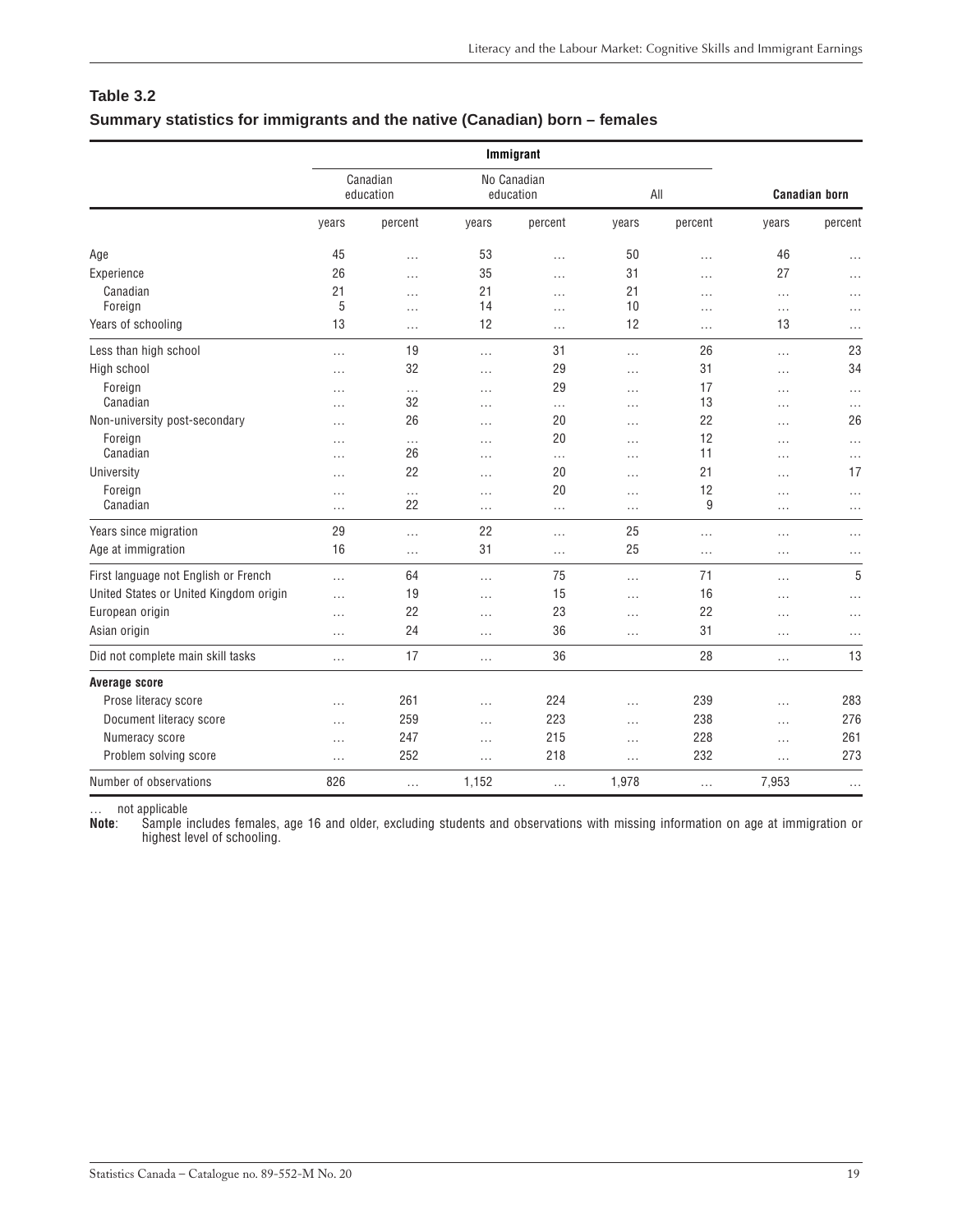Another evident difference between immigrants and native-born Canadians is their levels of cognitive skills, as assessed in English or French. The average skill levels of immigrant men range from 241 to 252, whereas these range from 274 to 281 for native-born Canadian men. The largest gaps between immigrants and the Canadian-born are in prose literacy and problem solving and the smallest are in numeracy. Across the four domains, male immigrant skill levels are 9% to 12% lower than those of Canadian-born males. The immigrant – Canadianborn skill gaps are generally even larger for females, ranging from a gap of 31 points for problemsolving to 44 points for prose literacy. The largest gaps are in prose literacy and document literacy and the smallest is in problem solving. Across the four domains, female immigrant skill levels are 11% to 16% below those of native-born Canadians.

An interesting fact arising from Tables 3.1 and 3.2 is the substantial fraction of immigrants who acquire some education in Canada. Columns 1 and 2 separate immigrants between those who report obtaining some or all of their schooling in Canada and those who did not acquire any education in Canada. It is immediately apparent that these two groups have very different characteristics. Both male and female immigrants with Canadian education are much younger, have less work experience, but at least as much experience in the Canadian labour market. They arrived in Canada at a substantially younger age, and have been in the country much longer, despite being substantially younger than immigrants educated abroad. In terms of educational attainment, immigrants with Canadian education have more years of completed schooling, are much less likely to be high school dropouts, but equally likely to be university graduates as immigrants without Canadian education. Perhaps the most striking differences are those relating to measured skills. Immigrants with Canadian education have skill levels somewhat below those of the Canadian born, but much higher than those of immigrants without Canadian education. The skills gap between foreign-educated immigrants and native-born Canadians is especially large for women. Relative to Canadian-born men, the gap in average skills for those educated outside of Canada ranges from 13% for numeracy to 17% for prose literacy and problem solving, whereas for male immigrants with some Canadian education the average skills gap ranges from 3% for numeracy to 6% for problem solving. Among female immigrants educated in Canada the skills gap is somewhat larger than for men – ranging from 5% for numeracy to 8% for prose literacy and problem solving. Among female immigrants educated prior to arrival the skills gap is huge – approximately 20% across all four skill domains. These differences suggest that controlling for the origin of education may indeed be important for understanding immigrant labour market outcomes. They also suggest that there may be gender differences in immigrant outcomes relative to those of nativeborn Canadians.

We explore these differences further in Tables 3.3 and 3.4, which report summary statistics for our sample of earners – individuals currently employed as paid workers. The substantial differences in the characteristics of the two groups of immigrants are also evident in the sample of earners. Compared to the Canadian born, immigrants without Canadian education are older, have more work experience, and less experience in the Canadian labour market. These generalizations hold for both men and women, although the differences between immigrants without Canadian education and native-born Canadians are more modest among women. As before, one dimension on which there are gender differences is that relating to educational attainment gaps between immigrants and Canadian-born. Immigrant men educated abroad report higher attainment than men born in Canada at both the bottom and the top of the educational distribution. For example, 38% are university graduates versus 18% among Canadian-born men. In contrast, immigrant women without Canadian education have a more dispersed educational distribution than that of native-born Canadians, being both more likely to be high school dropouts and more likely to be university graduates.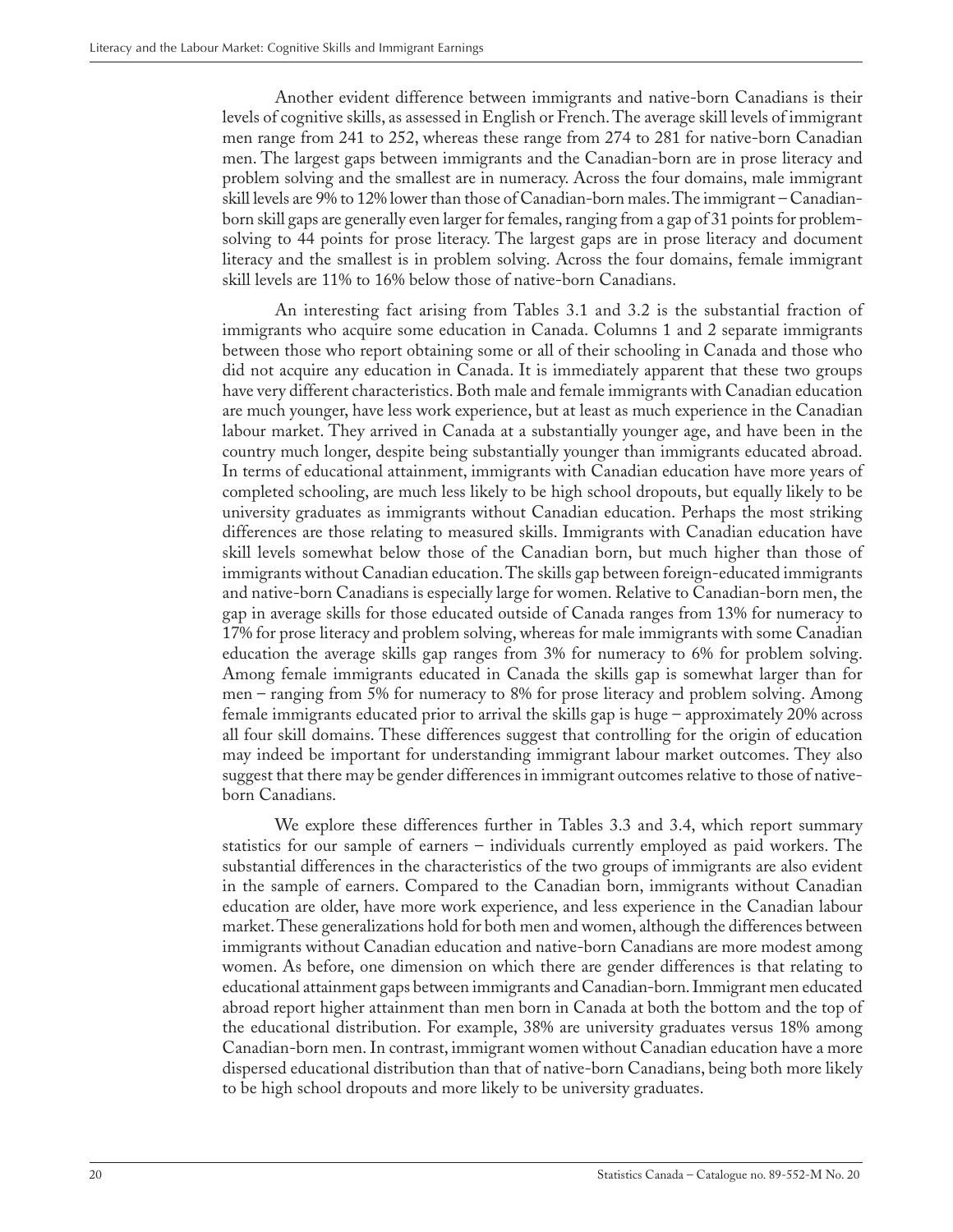# <span id="page-20-0"></span>**Table 3.3**

|                                                        |         |                       | Immigrant                |        |                                                                                                                                                                                                                                                   |
|--------------------------------------------------------|---------|-----------------------|--------------------------|--------|---------------------------------------------------------------------------------------------------------------------------------------------------------------------------------------------------------------------------------------------------|
|                                                        |         | Canadian<br>education | No Canadian<br>education | All    | Canadian<br>born<br>44,484<br>41,000<br>895<br>808<br>42<br>49<br>38<br>18<br>$\cdots$<br>$\cdots$<br>13<br>18<br>35<br>$\cdots$<br>$\cdots$<br>29<br>$\cdots$<br>$\cdots$<br>18<br>$\cdots$<br>$\cdots$<br>$\cdots$<br>$\cdots$<br>5<br>$\cdots$ |
| Annual earnings <sup>1</sup>                           |         |                       |                          |        |                                                                                                                                                                                                                                                   |
| Mean                                                   | dollars | 49,408                | 39,146                   | 44,060 |                                                                                                                                                                                                                                                   |
| Median                                                 | dollars | 40,000                | 31,200                   | 35,100 |                                                                                                                                                                                                                                                   |
| <b>Weekly earnings</b>                                 |         |                       |                          |        |                                                                                                                                                                                                                                                   |
| Mean                                                   | dollars | 972                   | 780                      | 872    |                                                                                                                                                                                                                                                   |
| Median                                                 | dollars | 788                   | 626                      | 702    |                                                                                                                                                                                                                                                   |
| Hours worked <sup>1</sup>                              | hours   | 41                    | 42                       | 42     |                                                                                                                                                                                                                                                   |
| Weeks worked <sup>1</sup>                              | weeks   | 49                    | 50                       | 50     |                                                                                                                                                                                                                                                   |
| Age                                                    | years   | 38                    | 44                       | 41     |                                                                                                                                                                                                                                                   |
| Experience                                             | years   | 17                    | 24                       | 21     |                                                                                                                                                                                                                                                   |
| Canadian                                               | years   | 14                    | 13                       | 13     |                                                                                                                                                                                                                                                   |
| Foreign                                                | years   | 4                     | 12                       | 8      |                                                                                                                                                                                                                                                   |
| Years of schooling                                     | years   | 15                    | 14                       | 14     |                                                                                                                                                                                                                                                   |
| Percentage with less than high school                  |         | 11                    | 14                       | 12     |                                                                                                                                                                                                                                                   |
| Percentage with high school                            |         | 32                    | 25                       | 29     |                                                                                                                                                                                                                                                   |
| Foreign                                                | percent | $\cdots$              | 25                       | 13     |                                                                                                                                                                                                                                                   |
| Canadian                                               | percent | 32                    | $\cdots$                 | 15     |                                                                                                                                                                                                                                                   |
| Percentage with non-university post-secondary          |         | 27                    | 23                       | 24     |                                                                                                                                                                                                                                                   |
| Foreign                                                | percent | $\cdots$              | 23                       | 12     |                                                                                                                                                                                                                                                   |
| Canadian                                               | percent | 27                    | .                        | 13     |                                                                                                                                                                                                                                                   |
| Percentage with university                             |         | 31                    | 38                       | 35     |                                                                                                                                                                                                                                                   |
| Foreign                                                | percent | $\cdots$              | 38                       | 20     |                                                                                                                                                                                                                                                   |
| Canadian                                               | percent | 31                    | $\cdots$                 | 15     |                                                                                                                                                                                                                                                   |
| Years since migration                                  | years   | 23                    | 13                       | 18     |                                                                                                                                                                                                                                                   |
| Age at immigration                                     | years   | 15                    | 31                       | 23     |                                                                                                                                                                                                                                                   |
| Percentage with first language not English or French   |         | 64                    | 79                       | 72     |                                                                                                                                                                                                                                                   |
| Percentage with United States or United Kingdom origin |         | 15                    | 9                        | 12     |                                                                                                                                                                                                                                                   |
| Percentage with European origin                        |         | 22                    | 18                       | 20     |                                                                                                                                                                                                                                                   |
| Percentage with Asian origin                           |         | 27                    | 40                       | 34     | .                                                                                                                                                                                                                                                 |
| Percentage did not complete main skill tasks           |         | 11                    | 25                       | 18     | 11                                                                                                                                                                                                                                                |

1. Annual earnings and weeks worked (annual) are based on slightly smaller samples due to missing information. Hours worked (weekly) are based on a

… not applicable

smaller sample in case of the Canadian born only.<br>**Note:** Sample: Males, age 16 and older, excluding **Note:** Sample: Males, age 16 and older, excluding students and observations with missing information on age at immigration or highest level of schooling and with weekly earnings greater than \$50 and less than or equal to \$20,000.

Prose literacy score 389 289 289 273 241 256 289 Document literacy score score 282 249 265 293 Numeracy score score 280 250 264 289 Problem solving score 385 285 286 267 236 251 285 Number of observations and the set of observations of the set of observations of the set of observations of the set of the set of the set of the set of the set of the set of the set of the set of the set of the set of the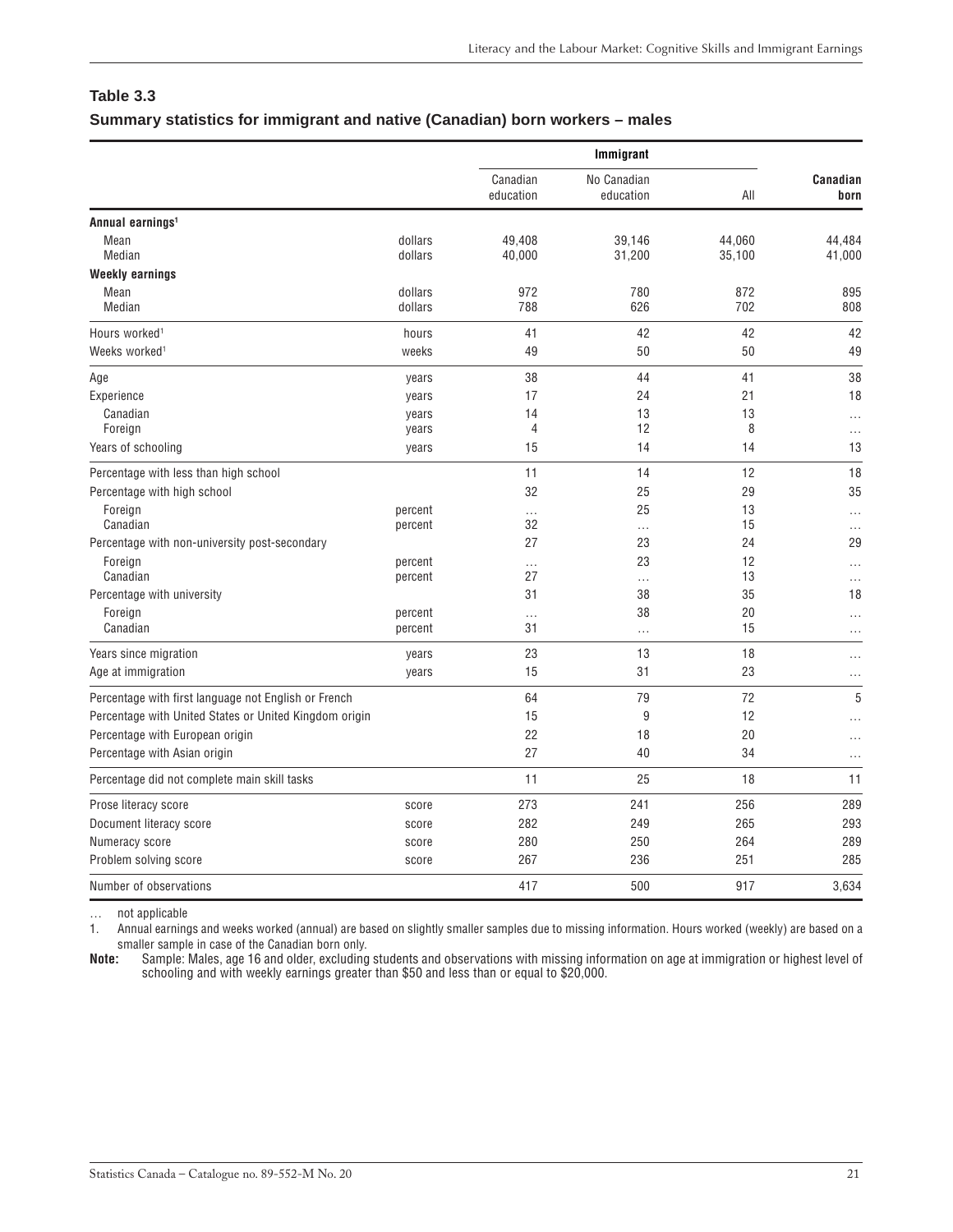### <span id="page-21-0"></span>**Table 3.4**

### **Summary statistics for immigrant and native (Canadian) born workers – females**

|                                                        |                    |                       | Immigrant                |                  |                      |  |  |
|--------------------------------------------------------|--------------------|-----------------------|--------------------------|------------------|----------------------|--|--|
|                                                        |                    | Canadian<br>education | No Canadian<br>education | All              | Canadian<br>born     |  |  |
| Annual earnings <sup>1</sup>                           |                    |                       |                          |                  |                      |  |  |
| Mean<br>Median                                         | dollars<br>dollars | 33,091<br>29,900      | 27,545<br>25,000         | 30.401<br>27,040 | 31,182<br>27,196     |  |  |
| <b>Weekly earnings (dollars)</b>                       |                    |                       |                          |                  |                      |  |  |
| Mean<br>Median                                         | dollars<br>dollars | 747<br>577            | 546<br>485               | 649<br>525       | 641<br>540           |  |  |
| Hours worked <sup>1</sup>                              | hours              | 37                    | 36                       | 37               | 35                   |  |  |
| Weeks worked <sup>1</sup>                              | weeks              | 49                    | 49                       | 49               | 49                   |  |  |
| Age                                                    | years              | 40                    | 43                       | 41               | 38                   |  |  |
| Experience                                             | years              | 20                    | 24                       | 22               | 19                   |  |  |
| Canadian                                               | years              | 16                    | 14                       | 15               | .                    |  |  |
| Foreign                                                | years              | 4                     | 9                        | 6                | $\cdots$             |  |  |
| Years of schooling                                     | years              | 14                    | 14                       | 14               | 14                   |  |  |
| Percentage with less than high school                  |                    | 12                    | 16                       | 14               | 12                   |  |  |
| Percentage with high school                            |                    | 33                    | 26                       | 30               | 37                   |  |  |
| Foreign                                                | percent            | .                     | 26                       | 13               | $\cdots$             |  |  |
| Canadian                                               | percent            | 33                    | .                        | 17               | $\cdots$             |  |  |
| Percentage with non-university post-secondary          |                    | 29                    | 24                       | 27               | 29                   |  |  |
| Foreign<br>Canadian                                    | percent<br>percent | .<br>29               | 24                       | 12<br>15         | $\cdots$             |  |  |
| Percentage with university                             |                    | 27                    | .<br>34                  | 30               | $\cdots$<br>22       |  |  |
| Foreign                                                | percent            |                       | 34                       | 16               |                      |  |  |
| Canadian                                               | percent            | .<br>27               | $\cdots$                 | 14               | $\ldots$<br>$\cdots$ |  |  |
| Years since migration                                  | years              | 25                    | 15                       | 20               | $\cdots$             |  |  |
| Age at immigration                                     | years              | 14                    | 28                       | 21               | $\cdots$             |  |  |
| Percentage with first language not English or French   |                    | 63                    | 77                       | 70               | 6                    |  |  |
| Percentage with United States or United Kingdom origin |                    | 16                    | 12                       | 14               | .                    |  |  |
| Percentage with European origin                        |                    | 18                    | 21                       | 20               | $\cdots$             |  |  |
| Percentage with Asian origin                           |                    | 27                    | 41                       | 34               | $\cdots$             |  |  |
| Percentage did not complete main skill tasks           |                    | 11                    | 23                       | 17               | 9                    |  |  |
| Prose literacy score                                   | score              | 274                   | 246                      | 260              | 300                  |  |  |
| Document literacy score                                | score              | 273                   | 247                      | 260              | 294                  |  |  |
| Numeracy score                                         | score              | 260                   | 239                      | 250              | 278                  |  |  |
| Problem solving score                                  | score              | 262                   | 237                      | 250              | 289                  |  |  |
| Number of observations                                 |                    | 437                   | 433                      | 870              | 4,133                |  |  |

… not applicable

1. Annual earnings and weeks worked (annual) are based on slightly smaller samples due to missing information. Hours worked (weekly) are based on a smaller sample in case of the Canadian born only.<br>**Note:** Sample is females, age 16 and older, exclude

**Note:** Sample is females, age 16 and older, excluding students and observations with missing information on age at immigration or highest level of schooling and with weekly earnings greater than \$50 and less than or equal to \$20,000.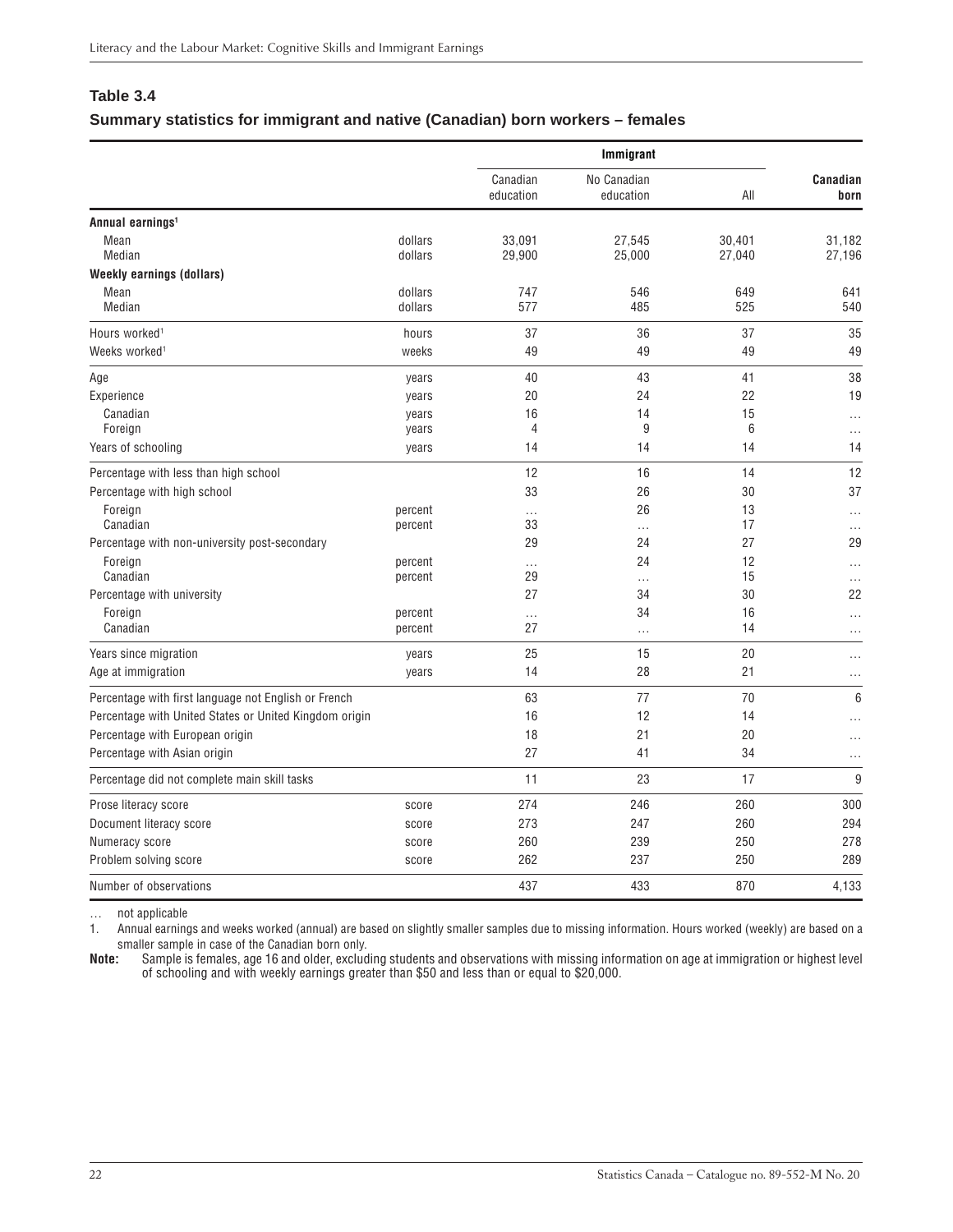The apparent advantage in education and experience among immigrant men does not translate into higher income. Average annual and weekly earnings of Canadian-born men are substantially higher than those of immigrants without Canadian education, and the gap in median earnings is even greater. In contrast, mean earnings of immigrants with some Canadian education exceed earnings of the Canadian born, although median earnings are modestly lower than those of native-born Canadians. Among women both mean and median earnings of foreign-educated immigrants are below those of the Canadian-born, whereas mean and median earnings of Canadian-educated immigrants exceed those of native-born Canadians.

One possible explanation for the puzzle of lower earnings of immigrants without Canadian education, despite their generally reporting more experience and education, is that the Canadian labour market may place a different value on the experience and education obtained outside of Canada than on that obtained after arrival in Canada. Another possible explanation for lower earnings is that the skills of immigrants educated abroad are much lower than those of native-born Canadians, despite their higher levels of educational attainment and greater amount of total labour market experience. We explore both of these explanations further in what follows.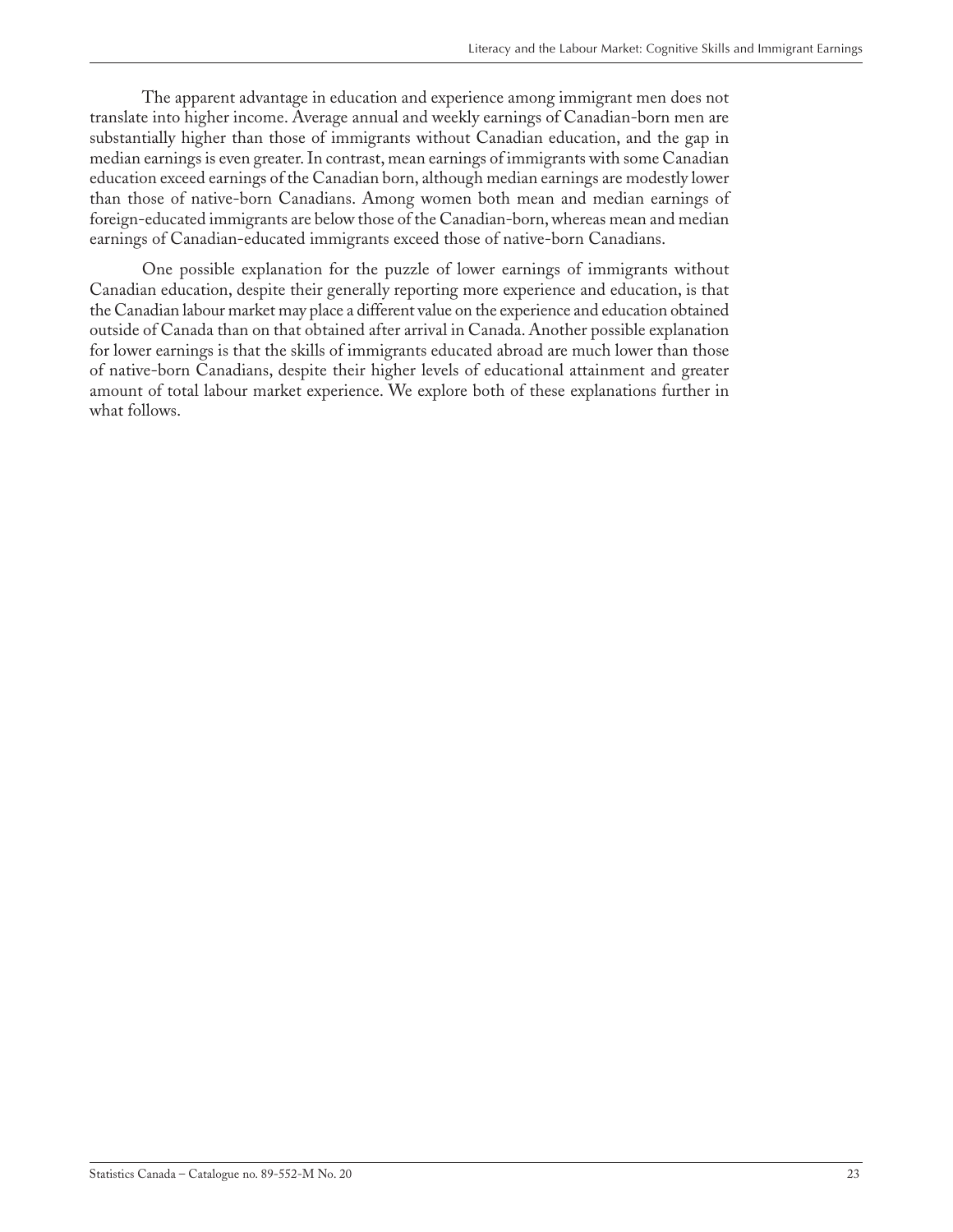## <span id="page-23-0"></span>**4. Do immigrant and Canadian-born cognitive skills differ?**

Charts 4.1.A and 4.2.A plot the kernel density functions of the individual averages of the four cognitive skill scores for males and females, respectively.10 For both men and women the cumulative distribution function (CDF) for Canadian-born scores lies to the right of the immigrant CDF throughout the sample range and stochastically dominates the immigrant CDF at conventional significance levels.11 The differences between immigrants and nativeborn Canadians are especially large at the low end of the skill distribution. For example, among women the immigrant-Canadian born gap is over 50 points at the  $10<sup>th</sup>$  percentile, 38 points at the median, and 25 points at the 90<sup>th</sup> percentile. The skill gaps for men are smaller but follow the same pattern – a differential of 42 points at the 10<sup>th</sup> percentile, 30 points at the 50<sup>th</sup> percentile, and 14 points at the  $90<sup>th</sup>$  percentile. Charts 4.1.B and 4.2.B plot the cognitive skill distributions with the respondents who did not complete the main tests removed. The immigrant literacy distributions now appear more similar, though still inferior, to the Canadian born distributions.

Charts 4.1.C and D, and 4.2.C and D, show the skills distributions for immigrants with and without Canadian education relative to that of the Canadian born. The skill distributions of both immigrant groups are inferior to those of the Canadian born, and the difference between the respective distributions is largest for immigrants educated outside of Canada.12 There is also less dispersion in the cognitive skills of immigrants who completed their education in Canada than is the case for those educated outside of Canada. In addition, for immigrant men educated in Canada the upper tail of the distribution is similar to that for Canadian born men, whereas this is not the case for male immigrants who were educated prior to arrival in Canada, nor is it the case for either group of female immigrants. For both men and women a noteworthy difference between immigrants who obtained some or all of their education in Canada and those who did not is the relative absence of individuals with high skill levels in the latter group.

The final two charts, 4.1.E and F, and 4.2.E and F, compare the skills distributions of the two immigrant groups to those of the Canadian born after removing individuals who did not complete the main cognitive skill tasks. Doing so makes little difference to the distributions for immigrants with Canadian education, but makes a substantial difference to the distributions for immigrants without Canadian education. A significant number of those with low skill levels are evidently in this group.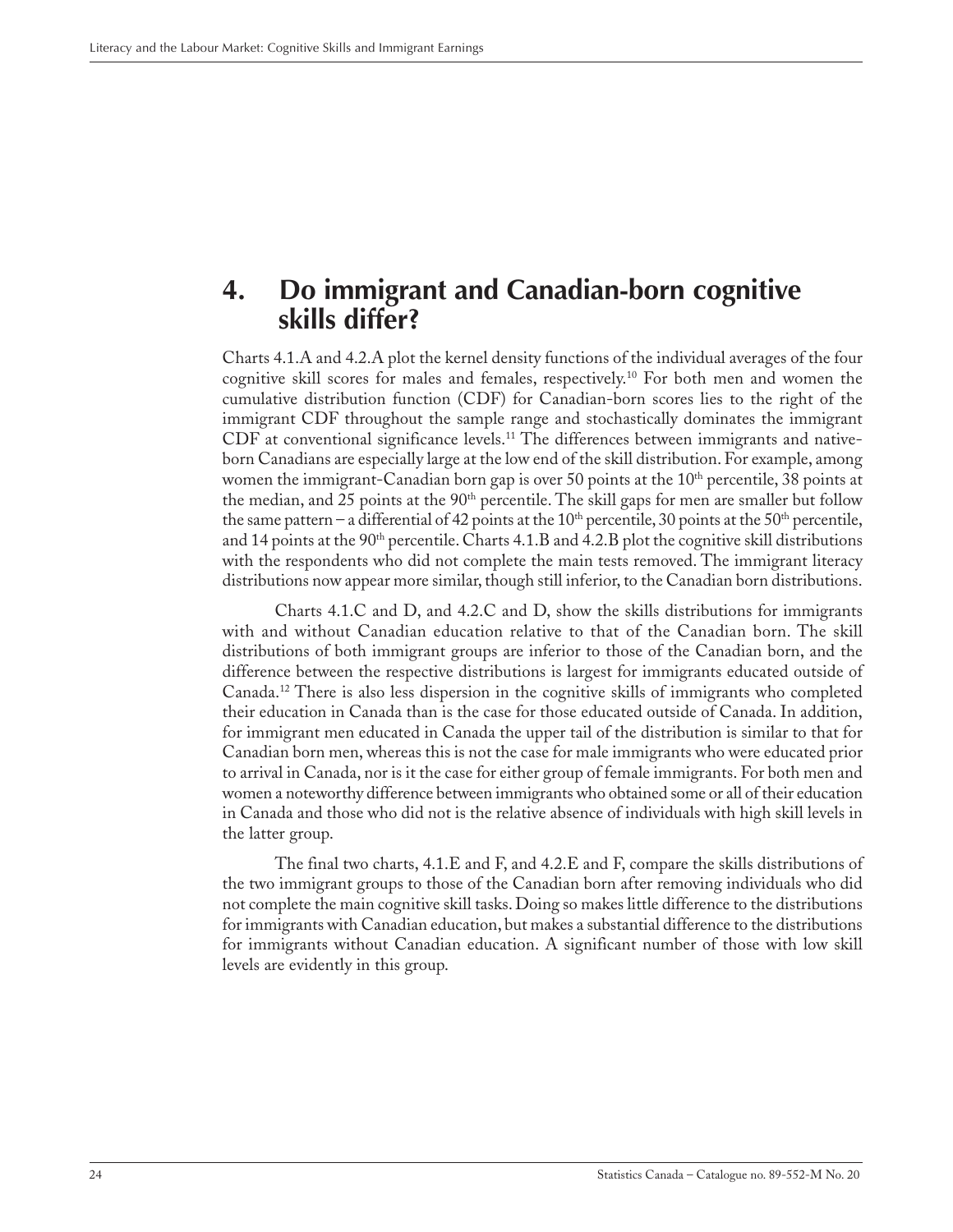<span id="page-24-0"></span>





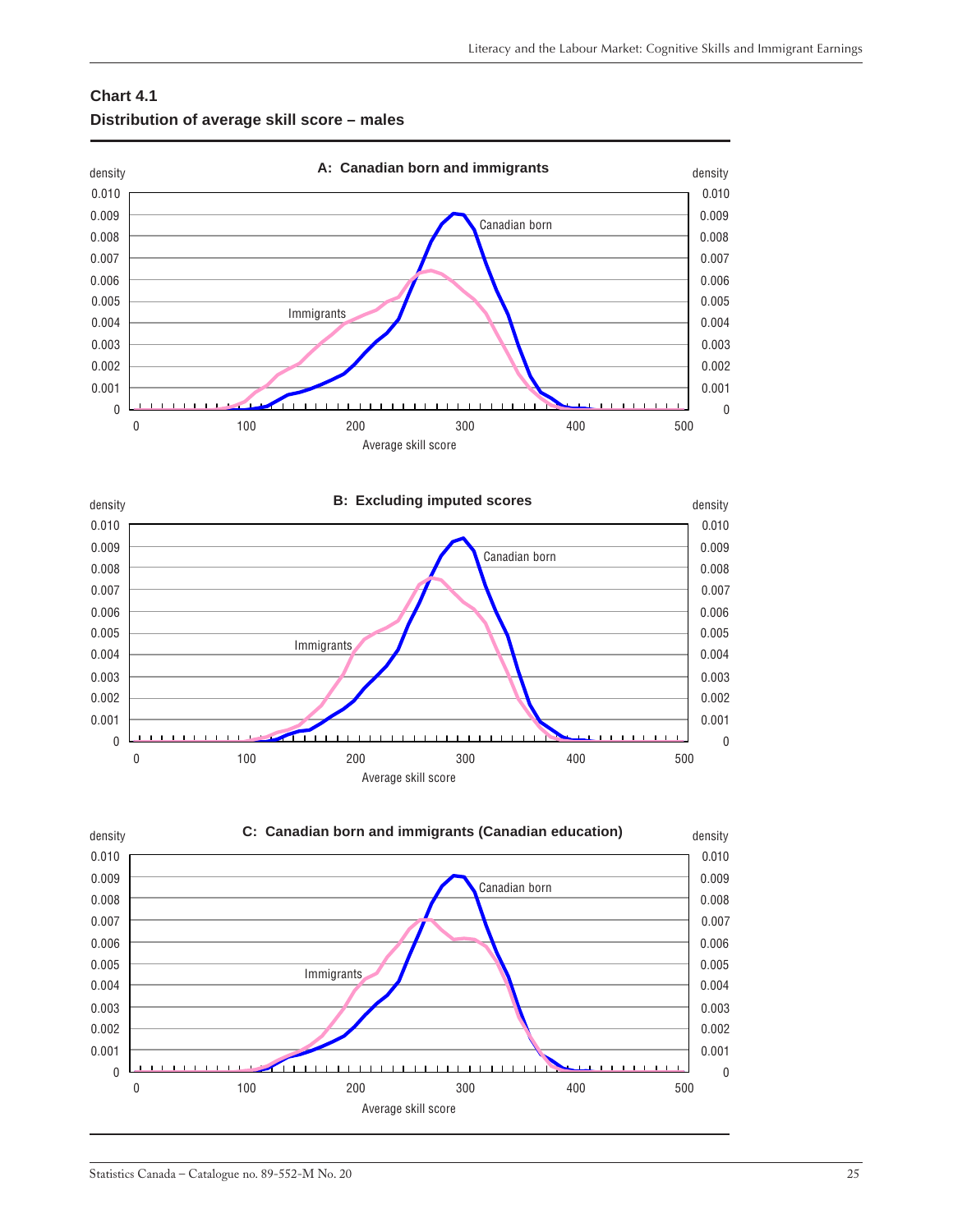





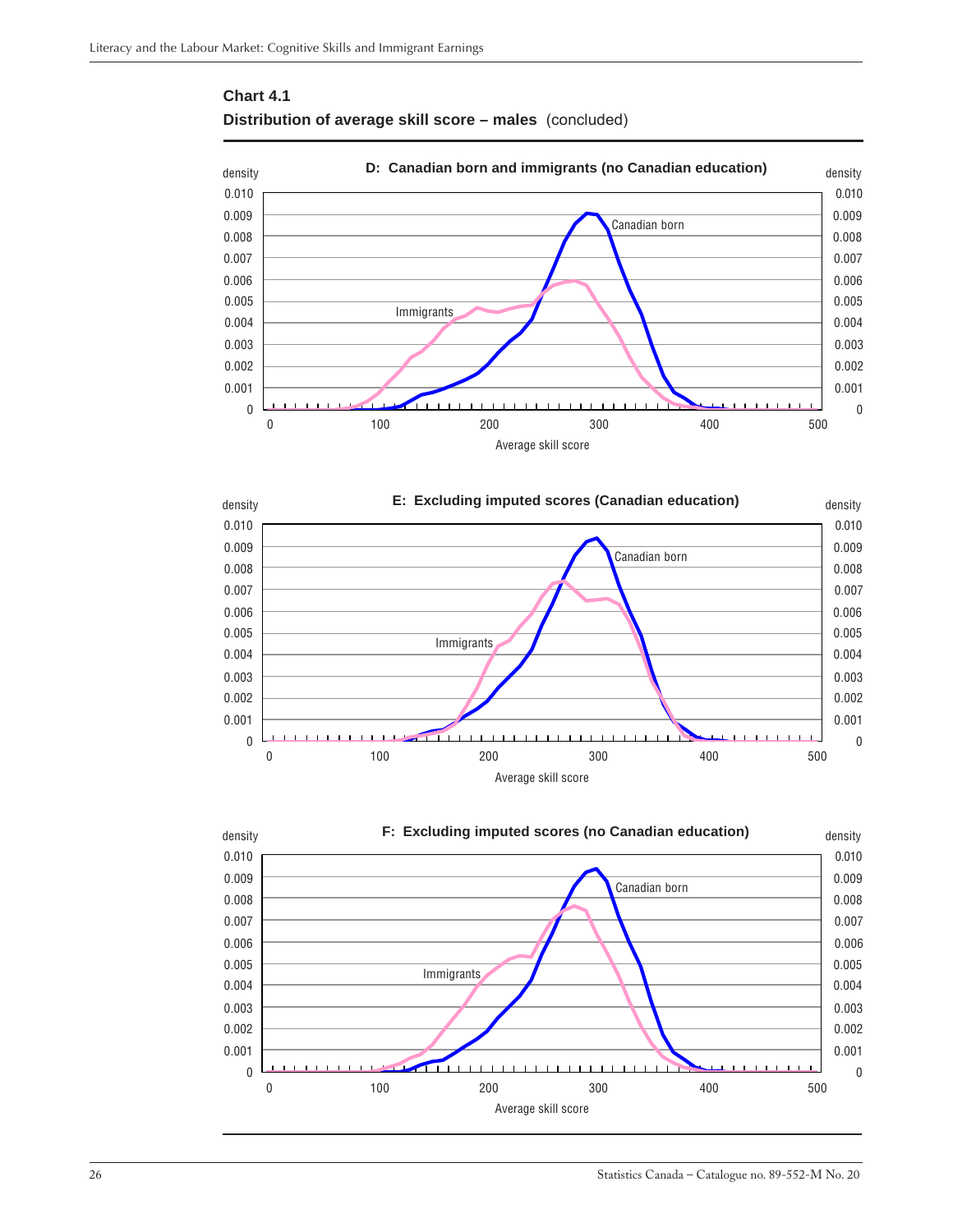<span id="page-26-0"></span>





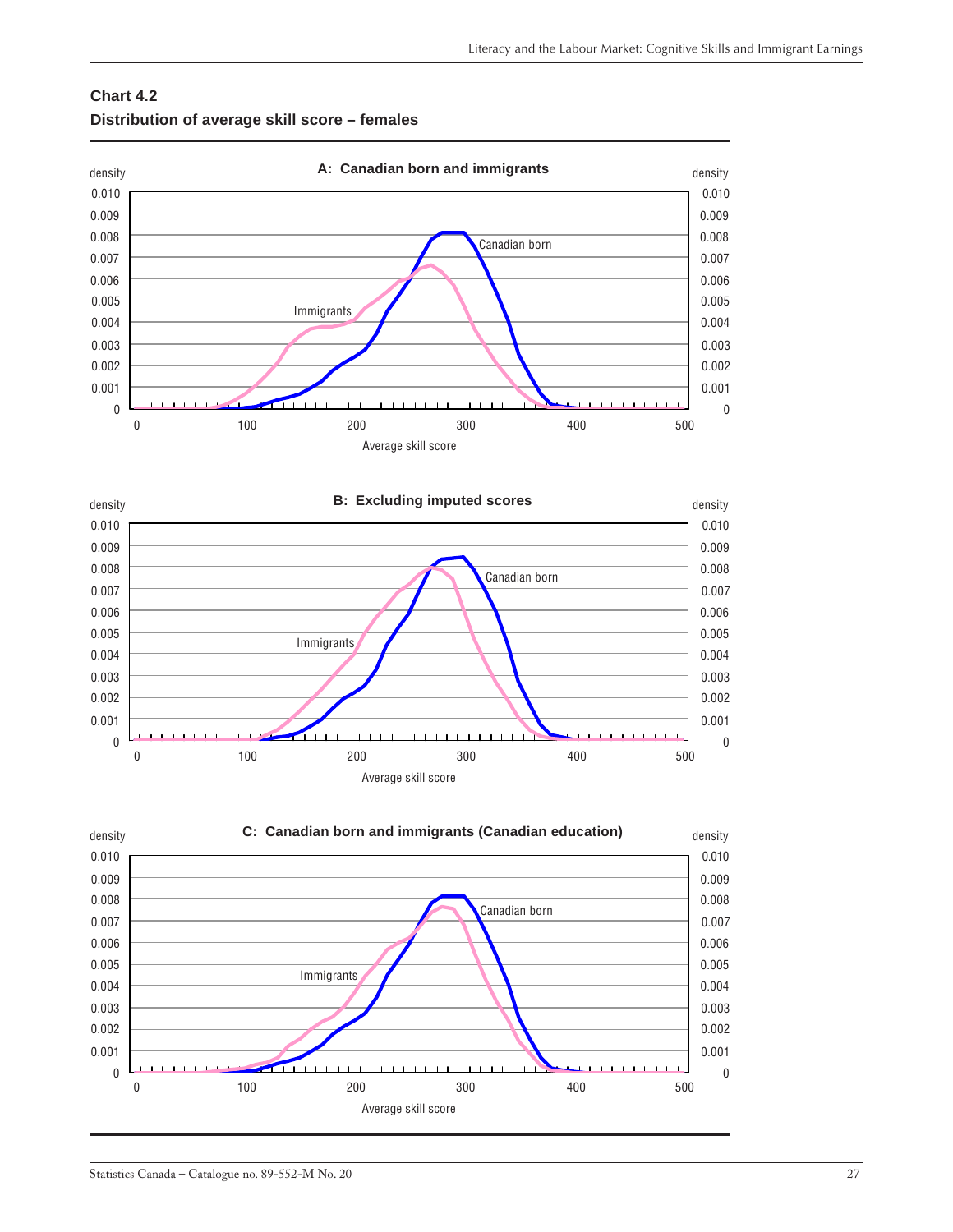





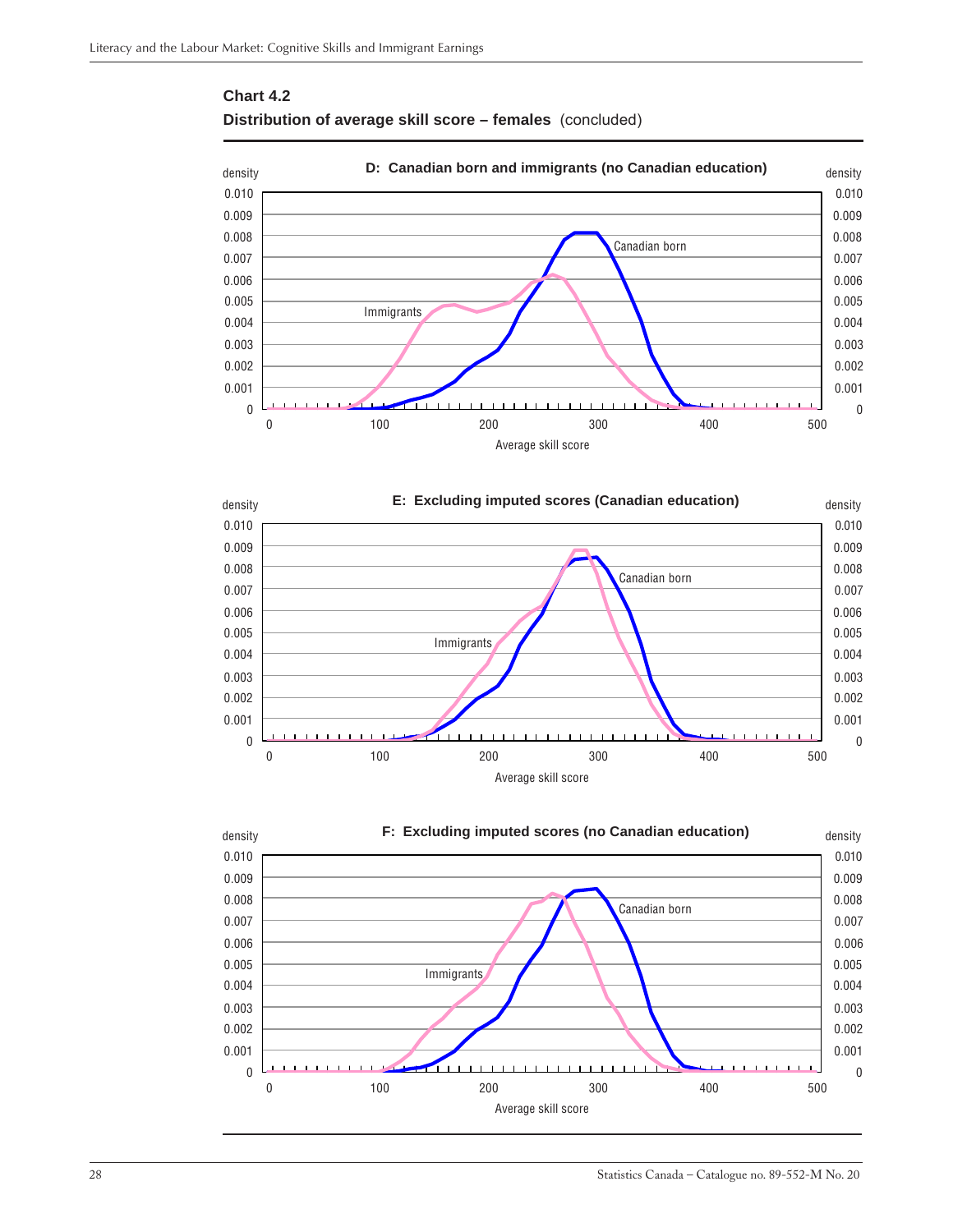Charts 4.3 to 4.10 provide further evidence of differences in the distribution of skills among native-born Canadians and the two immigrant groups. These charts recreate charts 4.1 and 4.2 for each of the four individual skills. For both men and women the immigrant distributions are clearly inferior to those of the Canadian born. The immigrant – Canadianborn skill gaps are most evident for prose literacy and least evident for numeracy. This latter pattern may reflect the tendency for numeracy to be less language dependent. As was the case with the average scores, separating immigrants into two sub-samples delineated by where they obtained their education reveals substantial differences between the two groups. For each of the four cognitive skills and both genders the distributions for immigrants educated in Canada have lower dispersion than those for foreign-educated immigrants and proportions of individuals with high skill levels that are closer to those observed among the Canadian born. This similarity at the top of the skill distribution is especially evident for males. Both immigrant groups have larger proportions of their respective distributions with low skill levels (scores below 200) than is the case for the Canadian born. This concentration in the lower tail of the distribution is especially pronounced for immigrants who completed their education prior to arriving in Canada.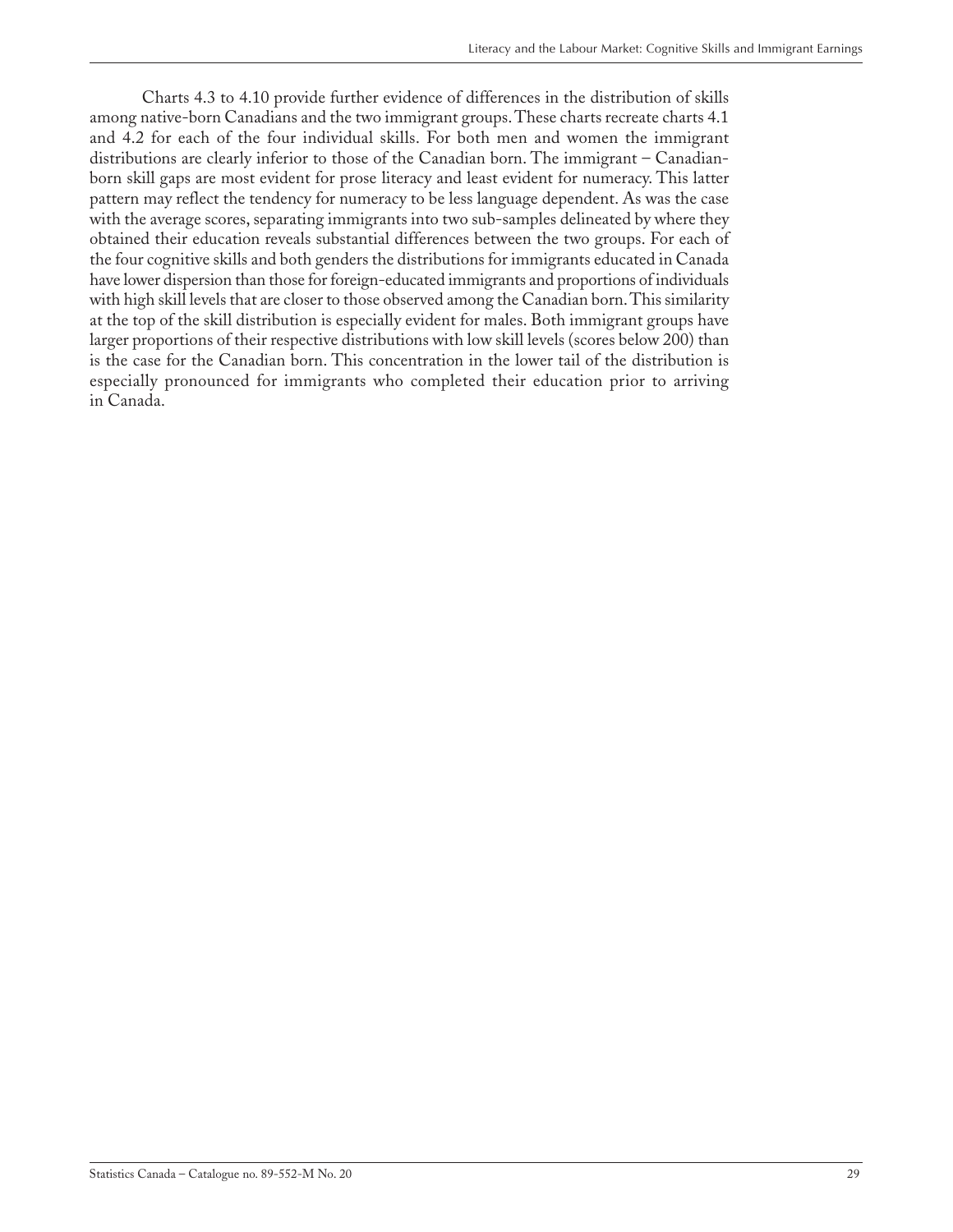

### <span id="page-29-0"></span>**Chart 4.3 Distribution of prose literacy score – males**



0 0

 $\sim$  0.002  $\sim$  0.002 0.001 0.001

Prose literacy score

0 100 200 300 400 500

 $\overline{0.003}$  0.003



30 Statistics Canada – Catalogue no. 89-552-M No. 20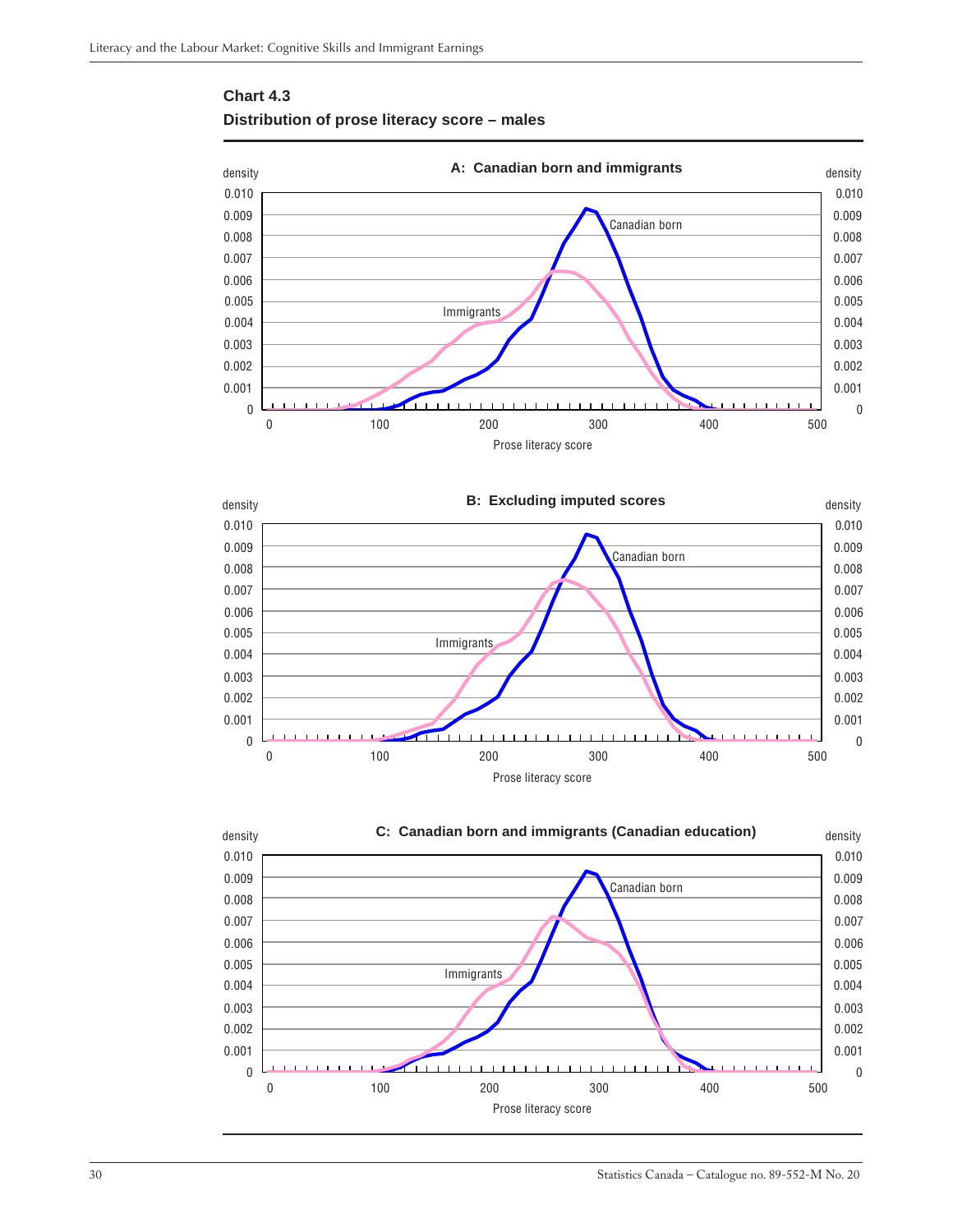





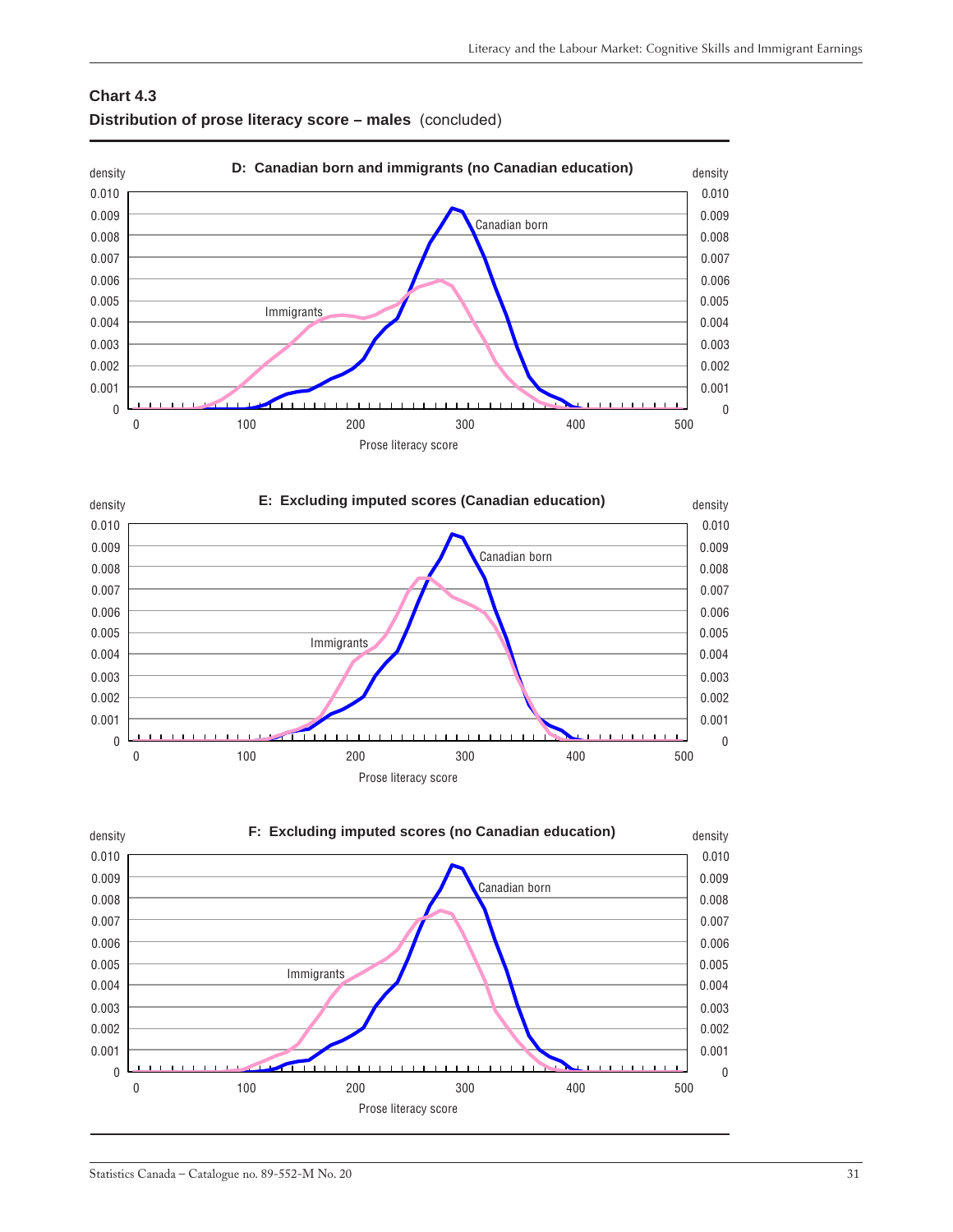

### <span id="page-31-0"></span>**Chart 4.4 Distribution of prose literacy score – females**



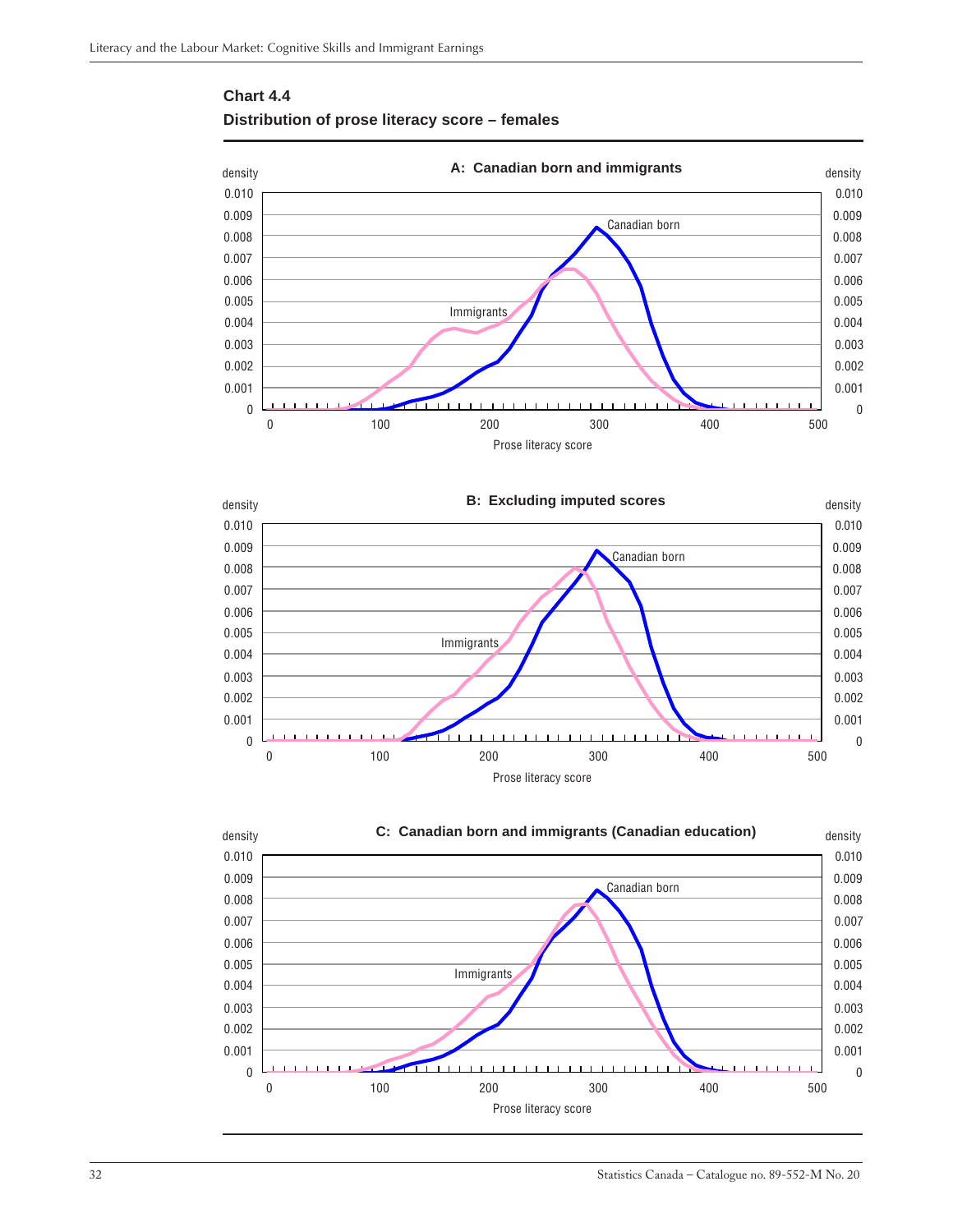### **Chart 4.4 Distribution of prose literacy score – females** (concluded)





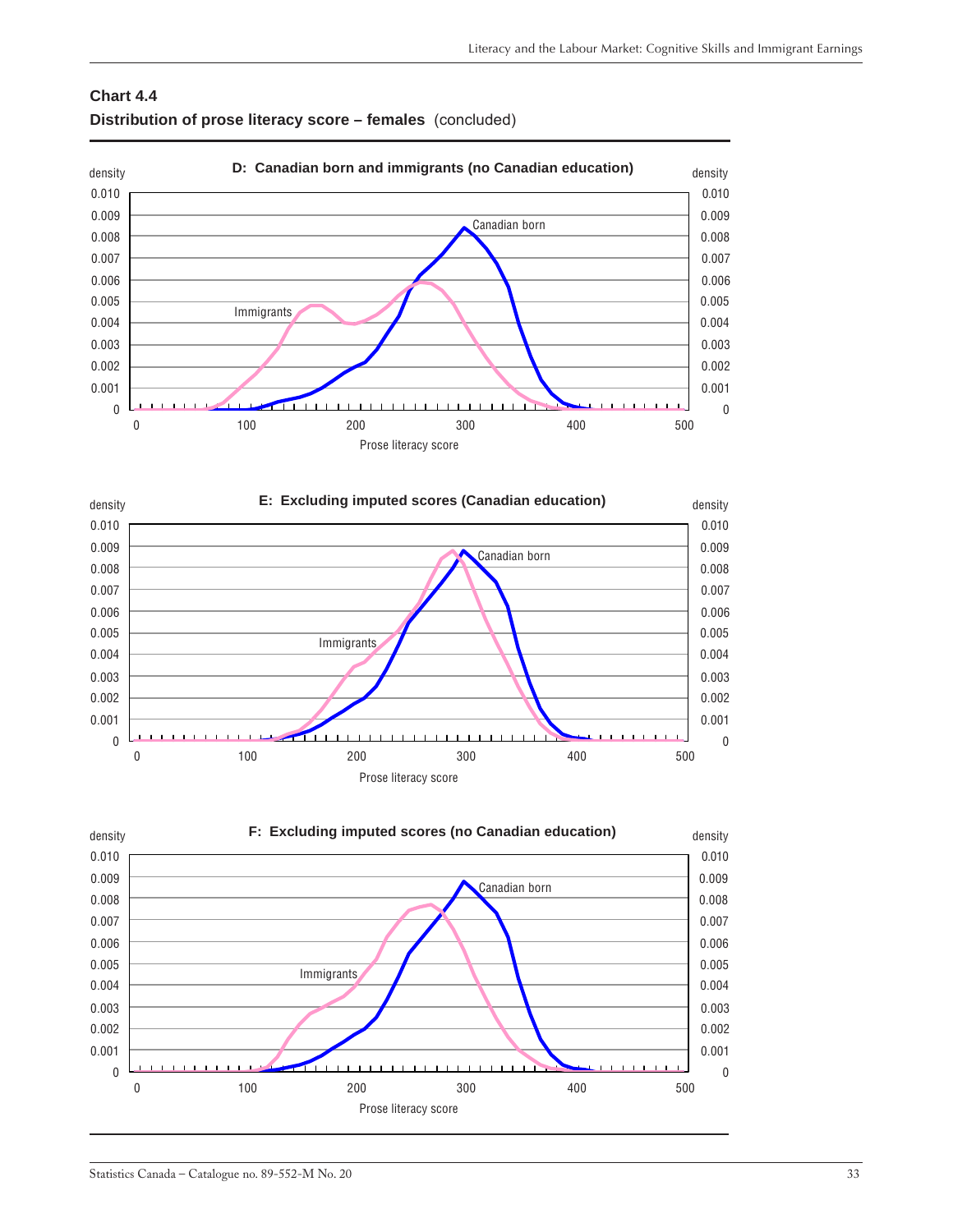

### <span id="page-33-0"></span>**Chart 4.5 Distribution of document literacy score – males**



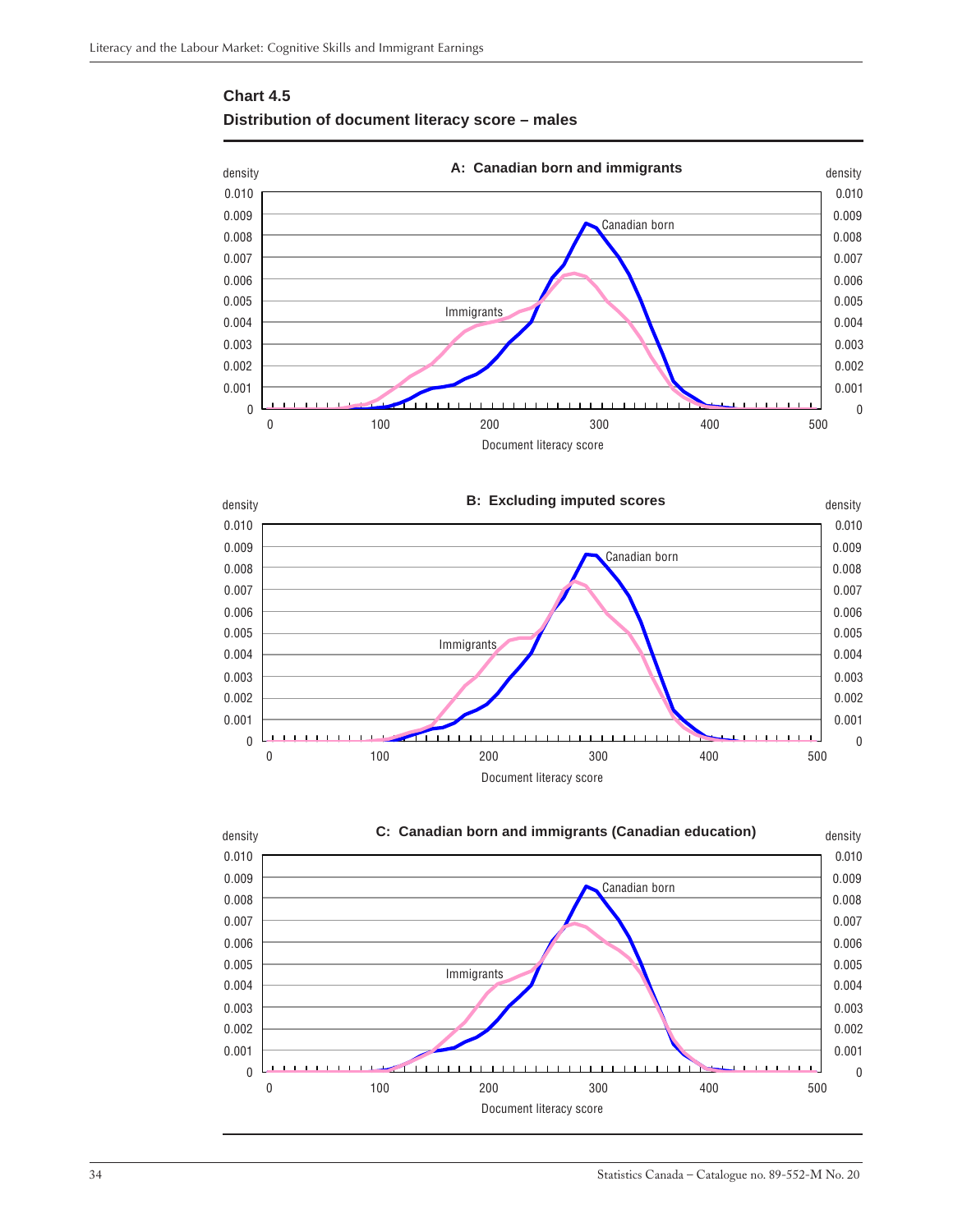### **Chart 4.5 Distribution of document literacy score – males** (concluded)





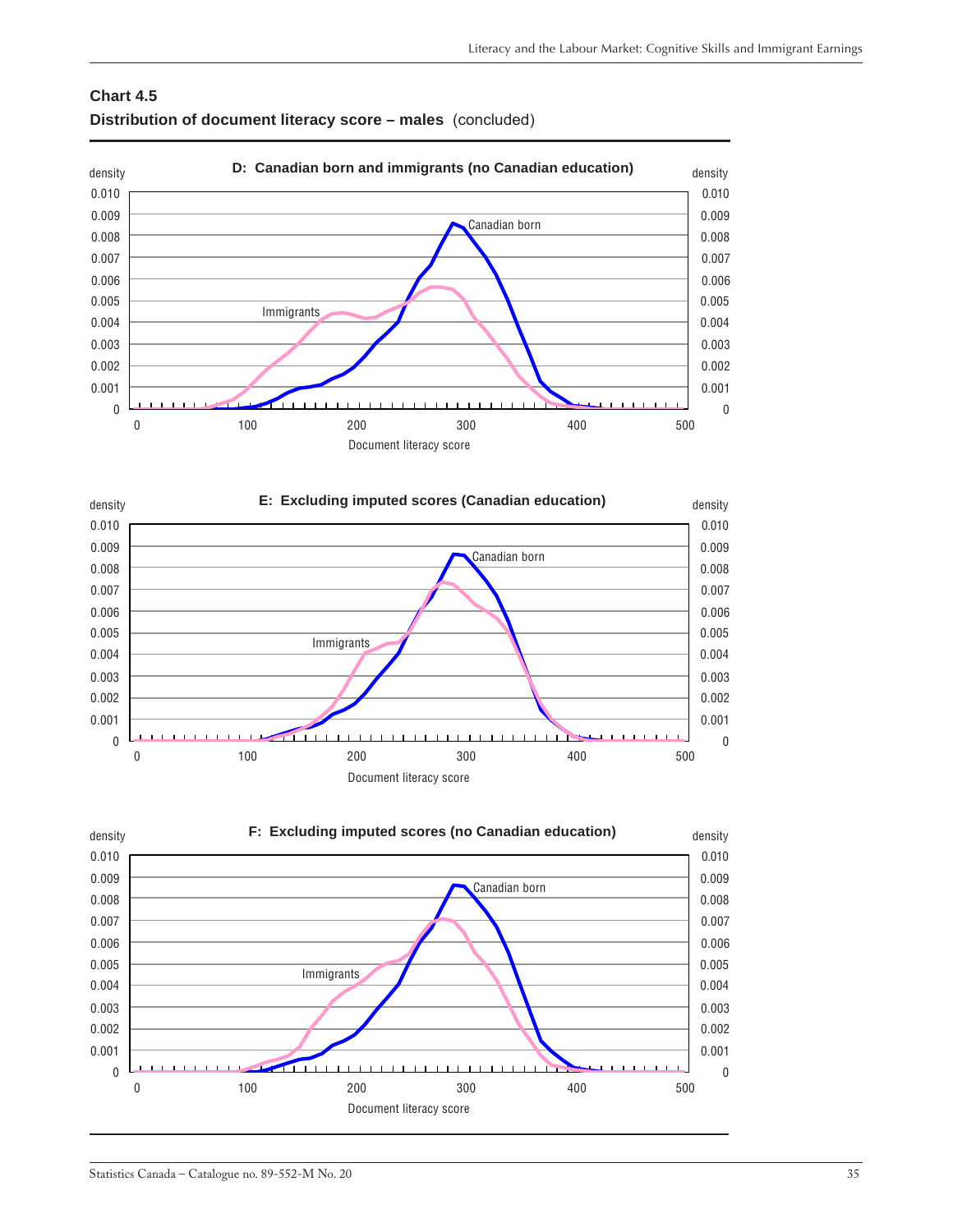

### <span id="page-35-0"></span>**Chart 4.6 Distribution of document literacy score – females**



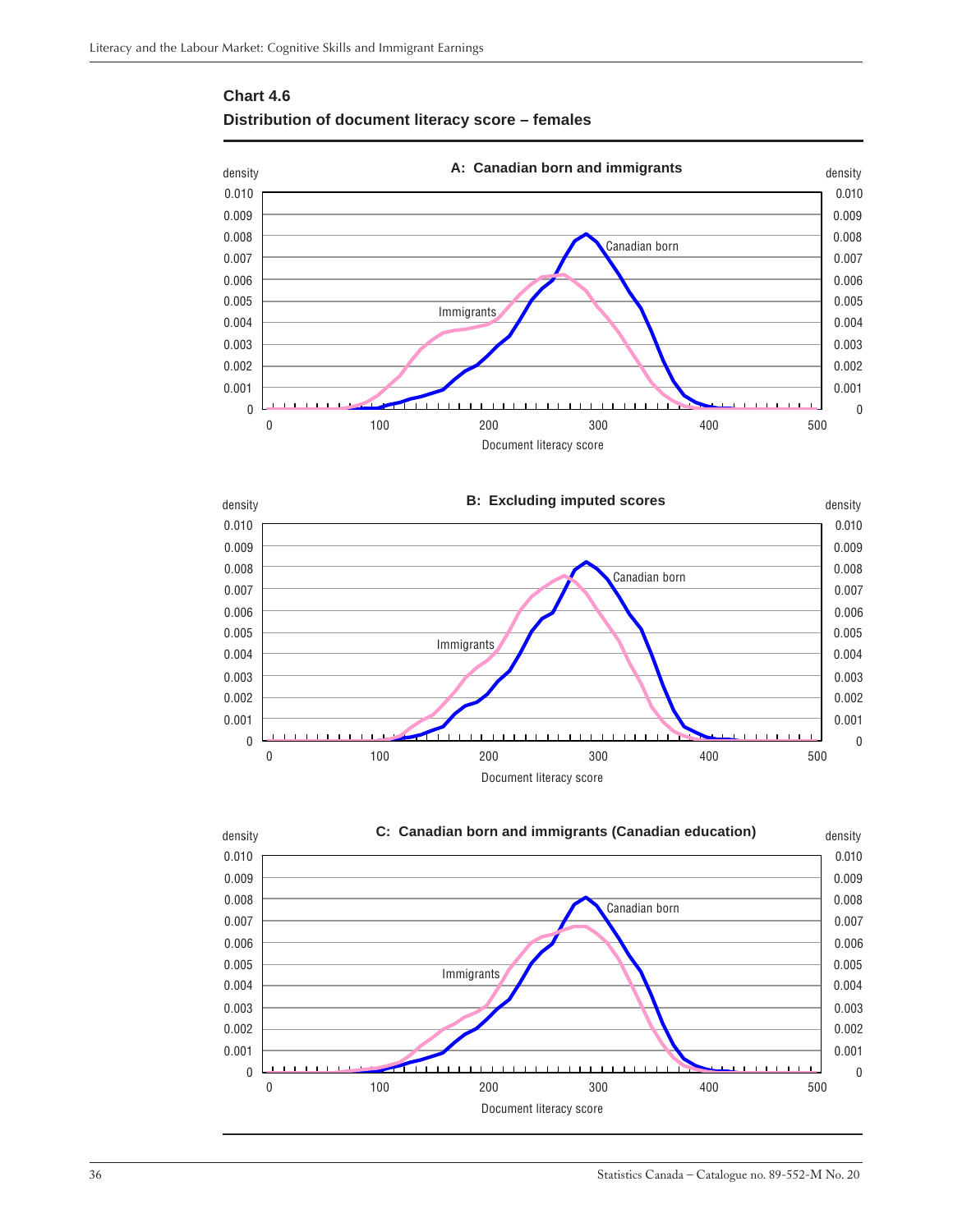### **Chart 4.6 Distribution of document literacy score – females** (concluded)





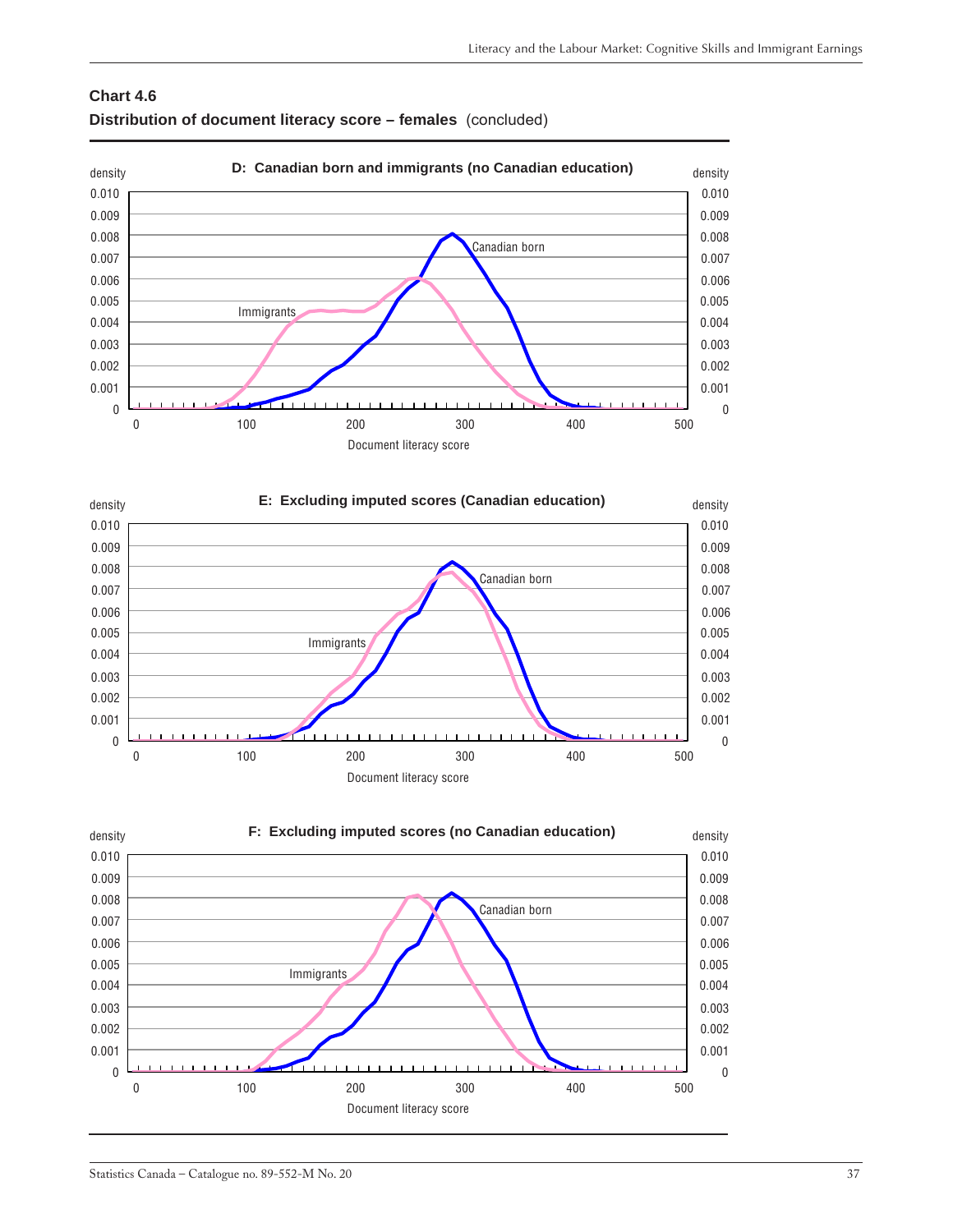<span id="page-37-0"></span>







38 Statistics Canada – Catalogue no. 89-552-M No. 20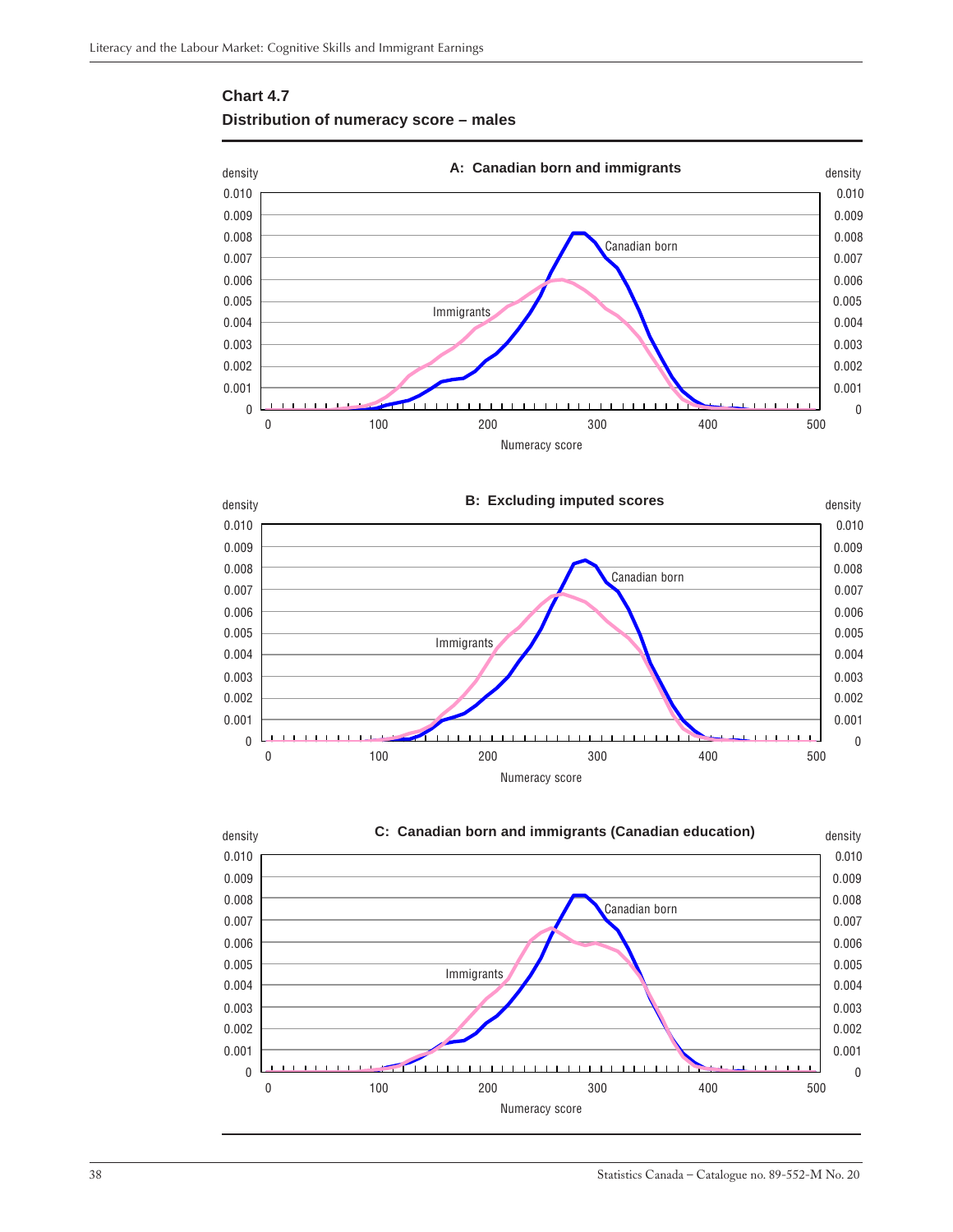







### Statistics Canada – Catalogue no. 89-552-M No. 20 39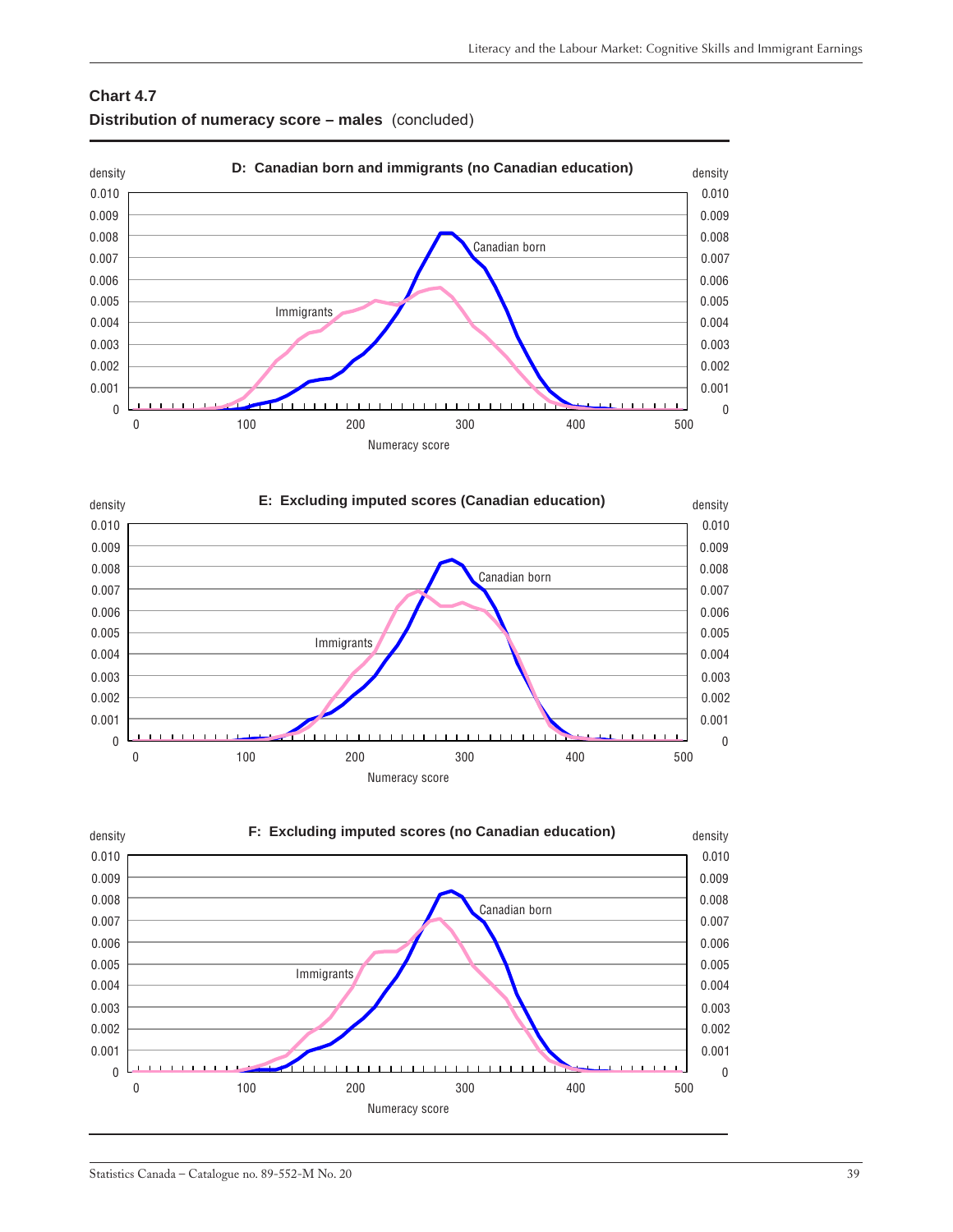<span id="page-39-0"></span>







40 Statistics Canada – Catalogue no. 89-552-M No. 20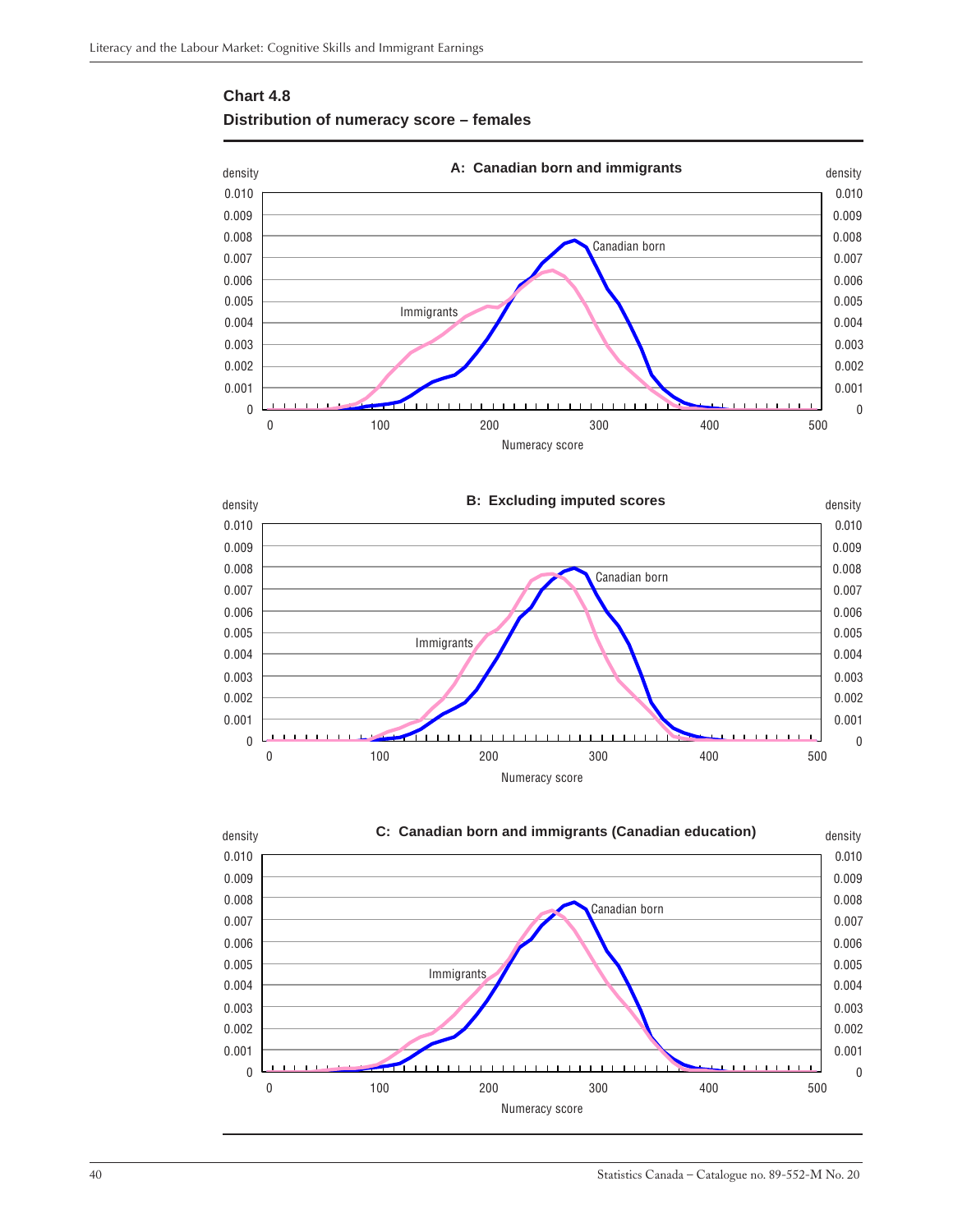





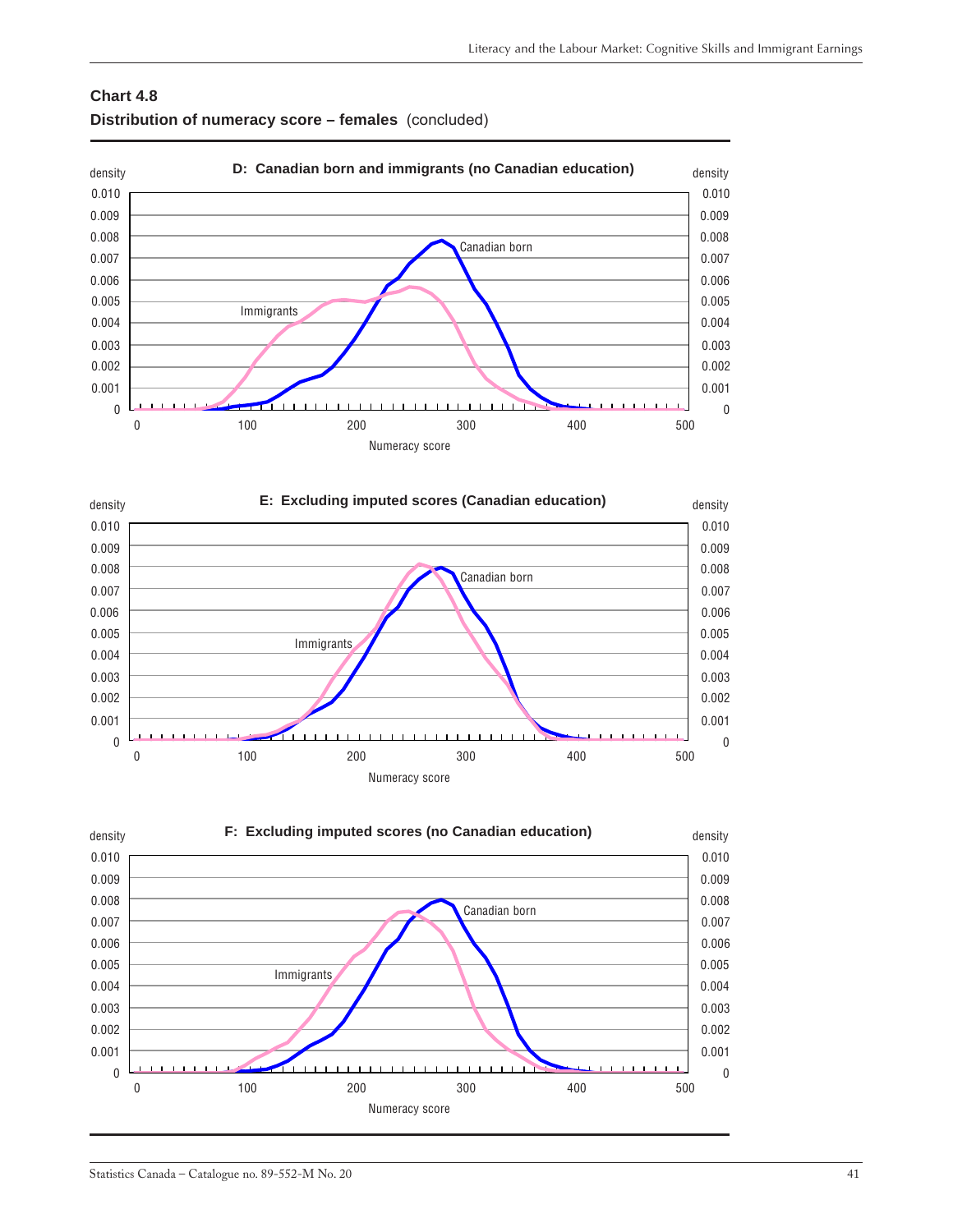<span id="page-41-0"></span>





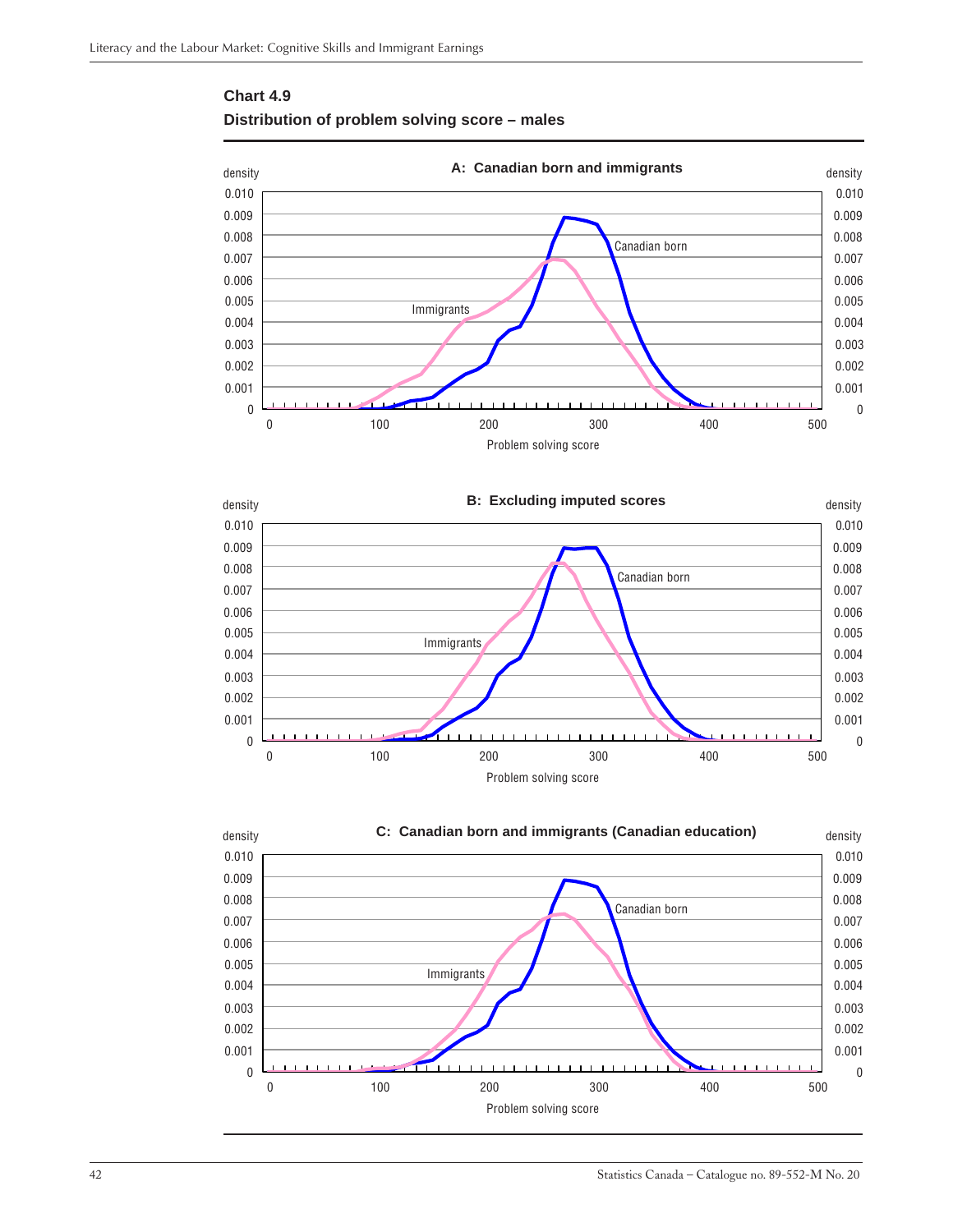





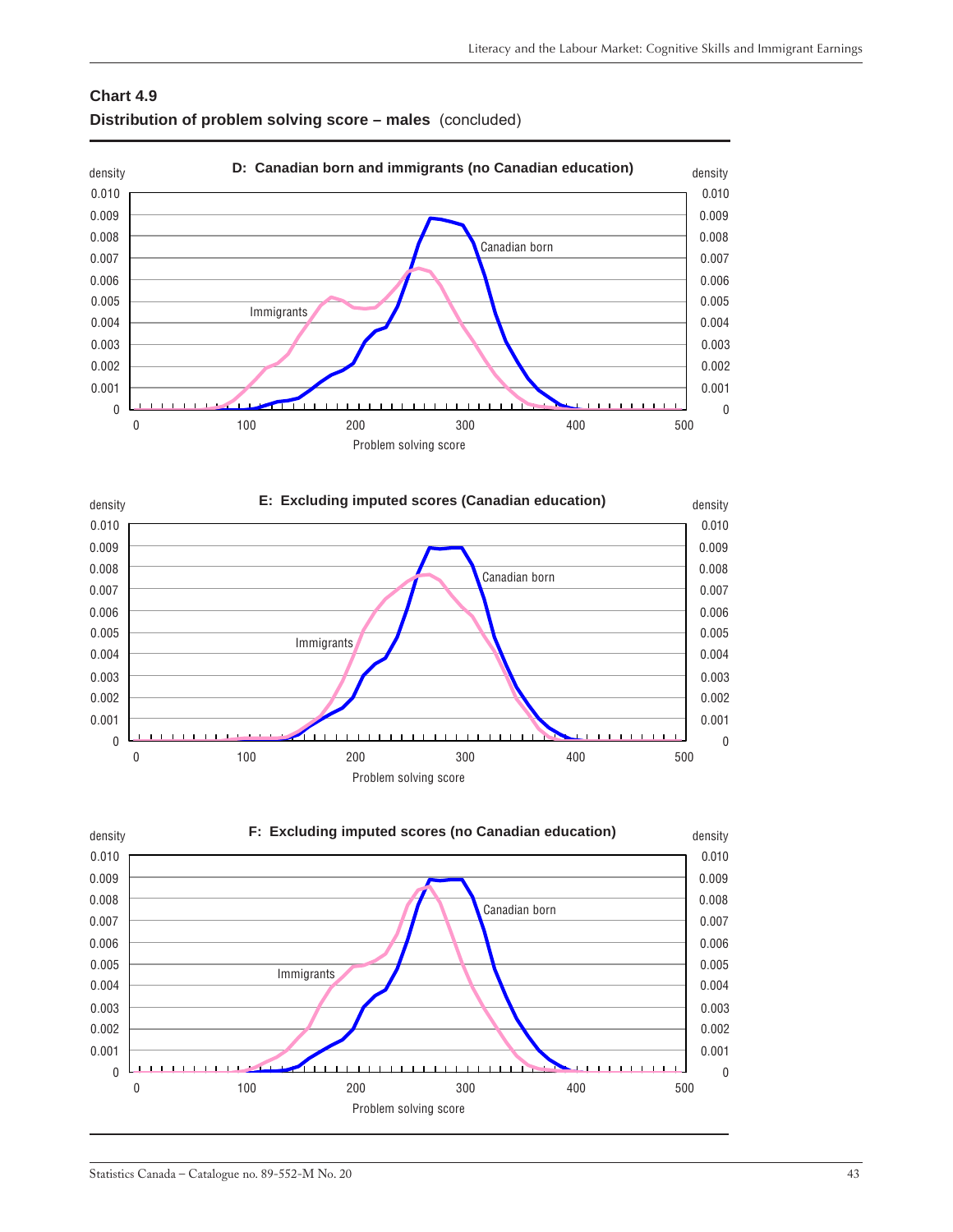

### <span id="page-43-0"></span>**Chart 4.10 Distribution of problem solving score – females**





**C: Canadian born and immigrants (Canadian education)**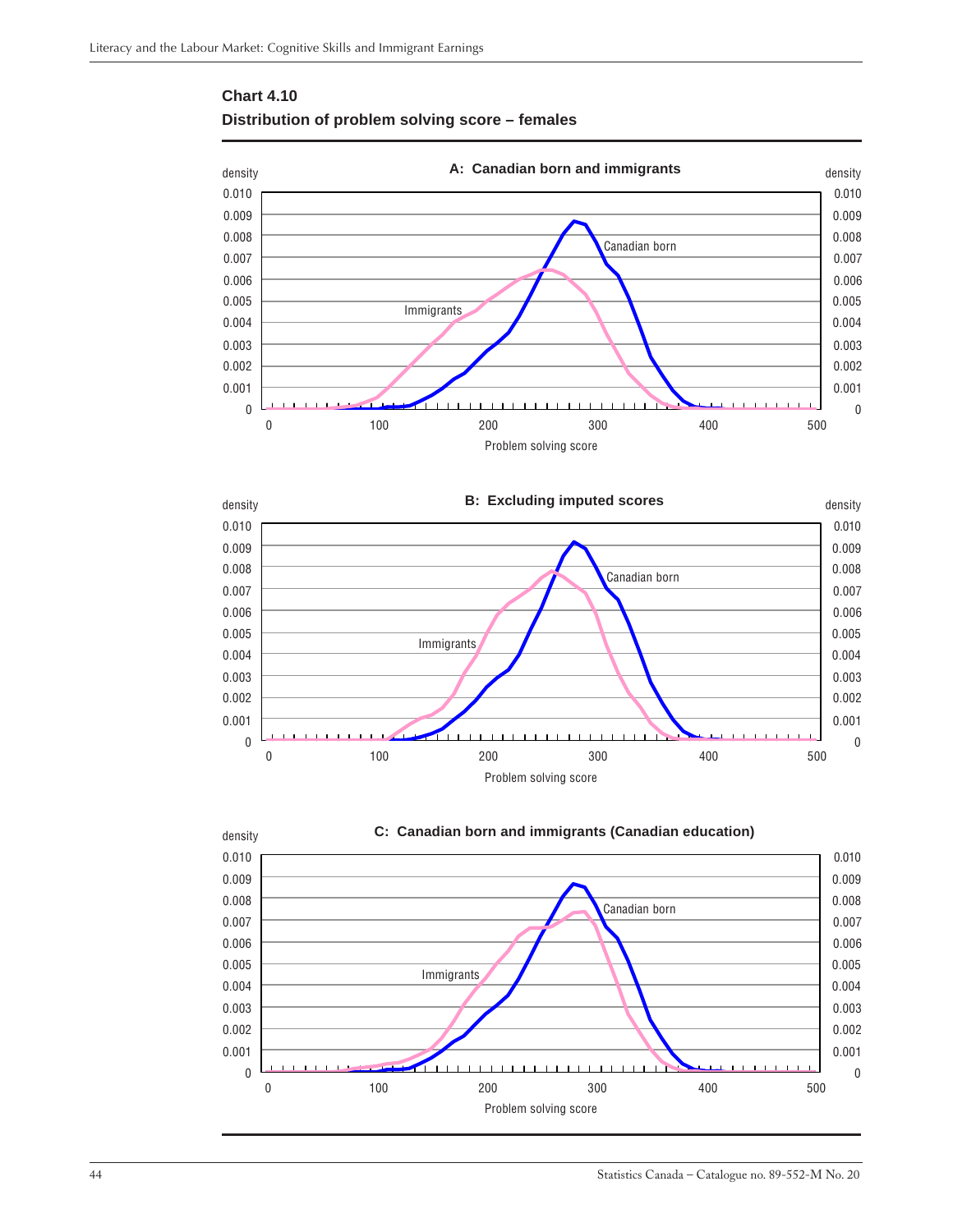### **Chart 4.10 Distribution of problem solving score – females** (concluded)







### Statistics Canada – Catalogue no. 89-552-M No. 20 45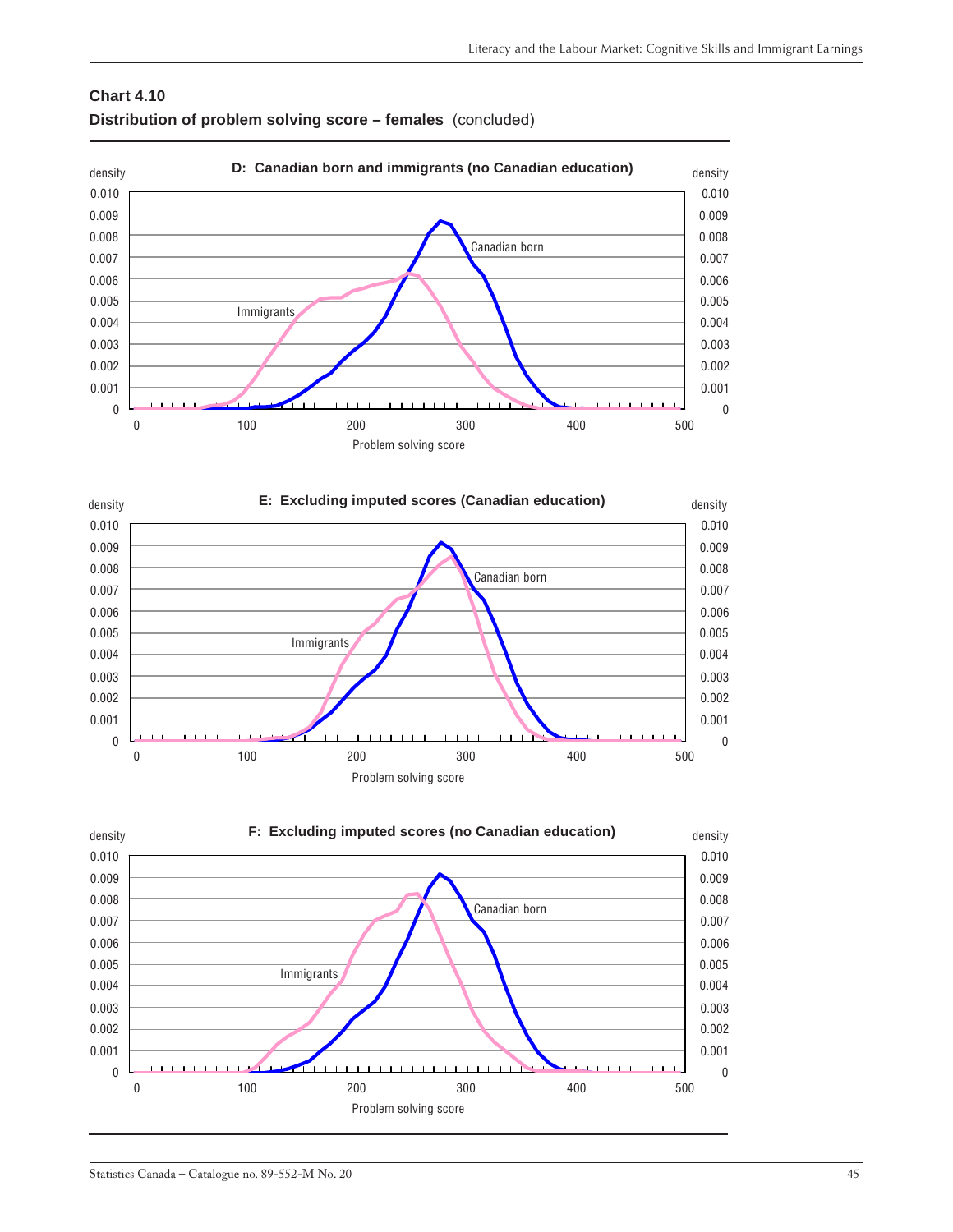Removing individuals who had their skill scores imputed has a substantial impact on the skill distribution, particularly in the case of immigrants. Thus, it is informative to look at the characteristics of those who did and did not complete the main skill tasks – a comparison that is provided in Table 4.1. Given that most of the analysis in this paper focuses on the earners sample, we report the results of this comparison for our sample of immigrant workers. Immigrant workers who did not complete the main tasks were, on average, older at the time of migration than those who completed these tasks, have lower educational attainment and are roughly half as likely to have English or French as a first language. Nonetheless, around 75% of immigrants who did not complete the main skill tasks report that they speak English on a regular basis at work. About the same proportion reports believing they have sufficient reading skills in English to do their job well, although about 10% fewer report being satisfied with their English writing skills. Literacy use at work is also much lower among immigrants who did not complete the main skill tasks. For example, about half report rarely using writing skills in English at work, compared to only about 20% among immigrants who did complete the main skill tasks. Finally, immigrant workers who did not complete the main skill tasks receive around 70%-80% of the average annual earnings received by immigrants who did complete these tasks, although those earnings are still fairly high (\$31,435 for men and \$25,134 for women).

The principal objective of this paper is to examine the relationship between cognitive skills and the labour market outcomes experienced by immigrants and native-born Canadians. However, because of its relevance to our analytical framework we also examine the determinants of individual skills, with particular focus on the relationship between cognitive skills and human capital variables like education and age or experience. Table 4.2 reports the results from regressions of the average skill score on age and education plus parents' education, language proficiency, source country, and province of residence (not reported). The dependent variable is the log of the average skill score, so the coefficients can be interpreted as showing the percentage effect of a unit change in the variable of interest on the average score. We also include a dummy variable to control for the individuals who did not complete the main tasks, and whose test scores were therefore imputed. We do not view this regression as representing a causal story of how cognitive skills are generated. Instead, we interpret the coefficients as revealing partial correlations that are useful for summarizing skill patterns in the population.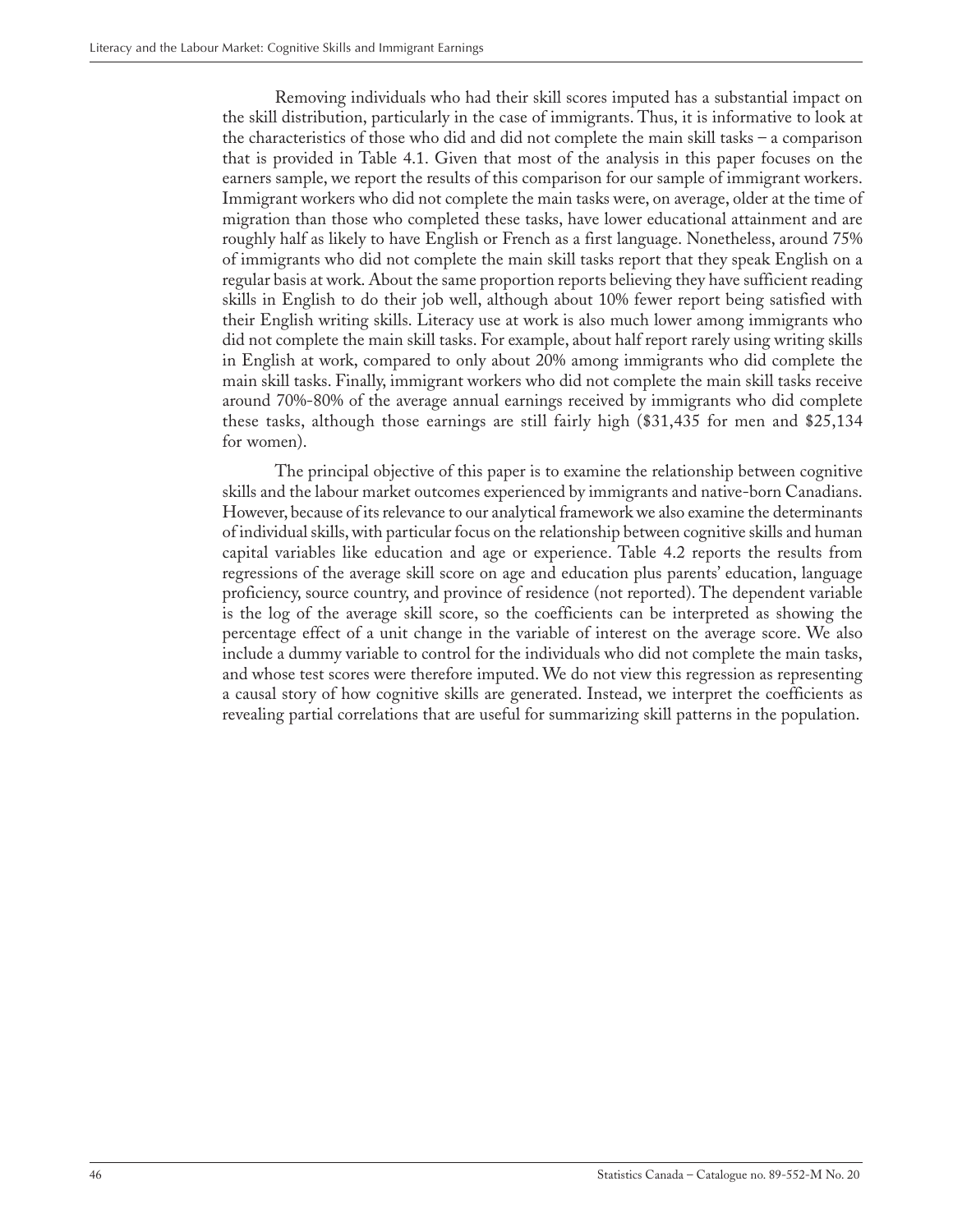### <span id="page-46-0"></span>**Table 4.1**

### **Summary statistics by imputed and non-imputed skill scores among immigrant workers**

|                                                            |                               |                                  | <b>Males</b>                               |                                  | <b>Females</b>                             |  |
|------------------------------------------------------------|-------------------------------|----------------------------------|--------------------------------------------|----------------------------------|--------------------------------------------|--|
|                                                            |                               | Completed<br>main skill<br>tasks | Did not<br>complete<br>main skill<br>tasks | Completed<br>main skill<br>tasks | Did not<br>complete<br>main skill<br>tasks |  |
| Annual earnings (dollars) <sup>1</sup>                     |                               |                                  |                                            |                                  |                                            |  |
| Mean<br>Median                                             | dollars<br>dollars            | 46,377<br>37,128                 | 33,662<br>31,200                           | 31,435<br>29,120                 | 25,134<br>21,008                           |  |
| <b>Weekly earnings (dollars)</b>                           |                               |                                  |                                            |                                  |                                            |  |
| Mean<br>Median                                             | dollars<br>dollars            | 916<br>740                       | 673<br>650                                 | 679<br>575                       | 502<br>408                                 |  |
| Age                                                        | years                         | 40                               | 44                                         | 41                               | 43                                         |  |
| Experience                                                 | years                         | 20                               | 26                                         | 21                               | 25                                         |  |
| Canadian<br>Foreign                                        | years<br>years                | 13<br>$\overline{7}$             | 14<br>13                                   | 16<br>6                          | 15<br>10                                   |  |
| Years of schooling                                         | years                         | 15                               | 12                                         | 14                               | 12                                         |  |
| Percentage with high school                                |                               | 27                               | 34                                         | 29                               | 31                                         |  |
| Foreign<br>Canadian                                        | percent<br>percent            | 12<br>16                         | 20<br>13                                   | 11<br>18                         | 19<br>12                                   |  |
| Percentage with non-university post-secondary              |                               | 25                               | 23                                         | 27                               | 26                                         |  |
| Foreign<br>Canadian                                        | percent<br>percent            | 11<br>14                         | 15<br>8                                    | 12<br>15                         | 12<br>14                                   |  |
| Percentage with university                                 |                               | 39                               | 15                                         | 33                               | 14                                         |  |
| Foreign<br>Canadian                                        | percent<br>percent            | 21<br>17                         | 13<br>$\overline{2}$                       | 18<br>15                         | 10<br>$\overline{4}$                       |  |
| Years since migration                                      | years                         | 18                               | 16                                         | 21                               | 18                                         |  |
| Age at immigration                                         | years                         | 22                               | 28                                         | 20                               | 25                                         |  |
| Percentage first language English/French                   |                               | 32                               | 14                                         | 33                               | 19                                         |  |
| Percentage United States or United Kingdom origin          |                               | 13                               | 6                                          | 15                               | 10                                         |  |
| Percentage European origin                                 |                               | 18                               | 28                                         | 19                               | 20                                         |  |
| Percentage Asian origin                                    |                               | 35                               | 31                                         | 32                               | 42                                         |  |
| Percentage speak English regularly at work                 |                               | 91                               | 74                                         | 88                               | 75                                         |  |
| Percentage satisfied with own skills:2                     |                               |                                  |                                            |                                  |                                            |  |
| <b>Read English</b><br><b>Write English</b><br>Math skills | percent<br>percent<br>percent | 98<br>96<br>96                   | 70<br>62<br>79                             | 96<br>94<br>94                   | 75<br>65<br>84                             |  |
| Percentage with low skill use at work:3                    |                               |                                  |                                            |                                  |                                            |  |
| Reading<br>Writing                                         | percent<br>percent            | 10<br>22                         | 31<br>50                                   | 6<br>20                          | 35<br>53                                   |  |
| Numeracy                                                   | percent                       | 6                                | 14                                         | 9                                | 17                                         |  |
| Number of observations                                     |                               | 768                              | 149                                        | 727                              | 143                                        |  |

1. Statistics in some cases based on a slightly smaller sample than the number of observations reported, due to missing information.

2. Respondents were asked whether they strongly agree, agree, disagree or strongly disagree that they have the reading and writing skills in English as well as the math skills they need to do their main job well. The table reports the percentage of immigrant workers who reported that they strongly agree or agree in each of the three cases.

3. Percentage of workers who report rarely or never performing any of the literacy tasks asked about. Respondents were asked about 6 different reading tasks, 5 writing tasks and 6 mathematical tasks.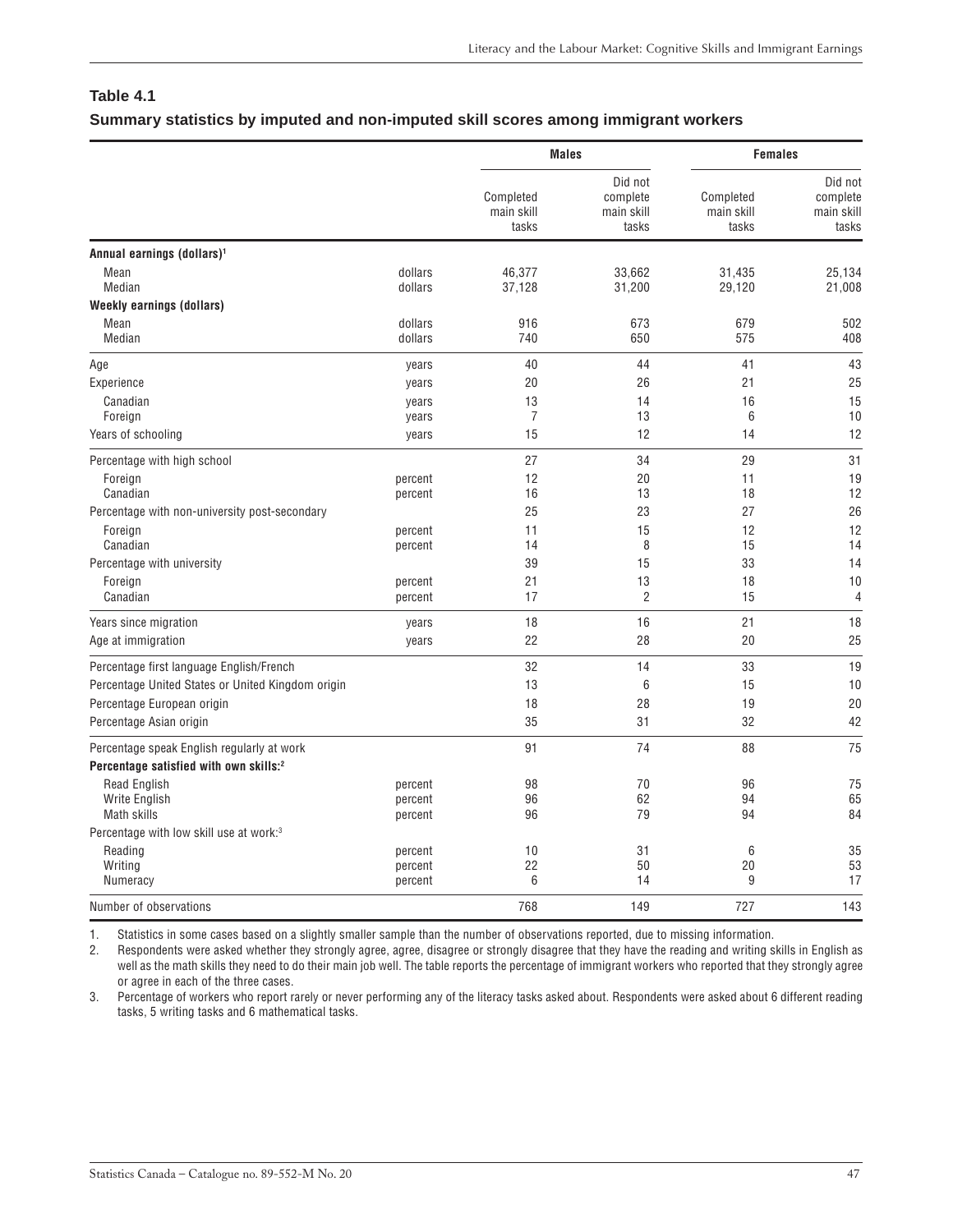### <span id="page-47-0"></span>**Table 4.2**

### **Estimated coefficients from regressions with log of average cognitive skill score as the dependent variable**

|                                                                                                                                                     | <b>Males</b>                                                                        |                                          |                                                                           |                                          | <b>Females</b>                                                                      |                                          |                                                                                       |                                          |
|-----------------------------------------------------------------------------------------------------------------------------------------------------|-------------------------------------------------------------------------------------|------------------------------------------|---------------------------------------------------------------------------|------------------------------------------|-------------------------------------------------------------------------------------|------------------------------------------|---------------------------------------------------------------------------------------|------------------------------------------|
|                                                                                                                                                     | Column 1:                                                                           |                                          | Column 2:                                                                 |                                          | Column 3:                                                                           |                                          | Column 4:                                                                             |                                          |
|                                                                                                                                                     | Regression<br>results with<br>differing age<br>profiles and<br>education<br>effects | standard<br>error                        | Regression<br>results<br>including<br>year since<br>migration<br>variable | standard<br>error                        | Regression<br>results with<br>differing age<br>profiles and<br>education<br>effects | standard<br>error                        | Regression<br>results<br>including<br>year since<br>migration<br>variable             | standard<br>error                        |
| Age (Canadian born)<br>Age squared / 100 (Canadian born)                                                                                            | $0.005***$<br>$-0.008***$                                                           | (0.001)<br>(0.001)                       | $0.005***$<br>$-0.008***$                                                 | (0.001)<br>(0.001)                       | $0.006***$<br>$-0.009***$                                                           | (0.001)<br>(0.001)                       | $0.006***$<br>$-0.009***$                                                             | (0.001)<br>(0.001)                       |
| Immigrant (Canadian education)<br>Age (immigrant, Canadian education)<br>Age squared / 100 (immigrant, Canadian education)<br>Years since migration | $-0.079$<br>$0.005*$<br>$-0.007***$                                                 | (0.055)<br>(0.002)<br>(0.002)            | $-0.091$<br>0.003<br>$-0.009**$                                           | (0.061)<br>(0.003)<br>(0.004)            | $-0.1$<br>$0.007*$<br>$-0.011***$                                                   | (0.071)<br>(0.003)<br>(0.004)            | $-0.105$<br>0.004<br>$-0.011***$                                                      | (0.074)<br>(0.003)<br>(0.004)            |
| (immigrant, Canadian education)<br>Years since migration squared / 100                                                                              | $\cdots$                                                                            |                                          | $0.004*$                                                                  | (0.002)                                  | $\cdots$                                                                            | $\cdots$                                 | $0.005*$                                                                              | (0.003)                                  |
| (immigrant, Canadian education)                                                                                                                     |                                                                                     | .                                        | 0.0002                                                                    | (0.003)                                  | $\cdots$                                                                            | $\cdots$                                 | $-0.002$                                                                              | (0.004)                                  |
| Immigrant (no Canadian education)<br>Age (immigrant, no Canadian education)<br>Age squared / 100                                                    | $-0.310**$<br>0.005                                                                 | (0.120)<br>(0.005)                       | $-0.374**$<br>0.008                                                       | (0.138)                                  | $-0.208**$<br>0.003                                                                 | (0.094)<br>(0.004)                       | $-0.152$<br>$-0.0005$                                                                 | (0.110)<br>(0.005)                       |
| (immigrant, no Canadian education)<br>Years since migration                                                                                         | $-0.006$                                                                            | (0.004)                                  | $-0.008$                                                                  | (0.005)                                  | $-0.005$                                                                            | (0.004)                                  | $-0.003$                                                                              | (0.005)                                  |
| (immigrant, no Canadian education)<br>Years since migration squared / 100                                                                           |                                                                                     | .                                        | $-0.003*$                                                                 | (0.002)                                  | .                                                                                   | $\cdots$                                 | 0.004                                                                                 | (0.003)                                  |
| (immigrant, no Canadian education)                                                                                                                  | $\cdots$                                                                            | $\ldots$                                 | 0.004                                                                     | (0.004)                                  | $\cdots$                                                                            | $\ldots$                                 | $-0.003$                                                                              | (0.005)                                  |
| High school (Canadian born)<br>Non-university post-secondary (Canadian born)<br>University (Canadian born)                                          | $0.131***$<br>$0.153***$<br>$0.237***$                                              | (0.009)<br>(0.008)<br>(0.010)            | $0.131***$<br>$0.154***$<br>$0.238***$                                    | (0.009)<br>(0.009)<br>(0.010)            | $0.127***$<br>$0.156***$<br>$0.223***$                                              | (0.007)<br>(0.009)<br>(0.009)            | $0.127***$<br>$0.155***$ (0.009)<br>$0.223***$                                        | (0.007)<br>(0.009)                       |
| High school (immigrant, Canadian education)<br>Non-university post-secondary                                                                        | $0.107***$                                                                          | (0.032)                                  | $0.113***$                                                                | (0.031)                                  | $0.097***$                                                                          | (0.026)                                  | $0.106***$                                                                            | (0.025)                                  |
| (immigrant, Canadian education)<br>University (immigrant, Canadian education)                                                                       | $0.143***$<br>$0.256***$                                                            | (0.030)<br>(0.027)                       | $0.161***$<br>$0.273***$                                                  | (0.030)<br>(0.026)                       | $0.172***$<br>$0.237***$                                                            | (0.027)<br>(0.032)                       | $0.179***$ (0.025)<br>$0.246***$                                                      | (0.029)                                  |
| High school (immigrant, no Canadian education)<br>Non-university post-secondary                                                                     | $0.175***$                                                                          | (0.037)                                  | $0.178***$                                                                | (0.037)                                  | $0.183***$                                                                          | (0.028)                                  | $0.182***$ (0.029)                                                                    |                                          |
| (immigrant, no Canadian education)<br>University (immigrant, no Canadian education)                                                                 | $0.243***$<br>$0.349***$                                                            | (0.030)<br>(0.032)                       | $0.245***$<br>$0.346***$                                                  | (0.029)<br>(0.031)                       | $0.282***$<br>$0.325***$                                                            | (0.026)<br>(0.026)                       | $0.289***$ (0.026)<br>$0.338***$ (0.026)                                              |                                          |
| <b>Father's education</b><br>High school<br>Non-university post secondary<br>University<br>None reported                                            | $0.027**$<br>$0.030***$<br>$0.031***$<br>$-0.008$                                   | (0.011)<br>(0.009)<br>(0.010)<br>(0.015) | $0.027**$<br>$0.028***$<br>$0.031***$<br>$-0.008$                         | (0.011)<br>(0.009)<br>(0.010)<br>(0.015) | $0.02***$<br>$0.028***$<br>$0.045***$<br>$-0.013$                                   | (0.006)<br>(0.007)<br>(0.011)<br>(0.010) | $0.021***$ (0.006)<br>$0.028***$<br>$0.046***$ (0.011)<br>$-0.014$                    | (0.007)<br>(0.010)                       |
| Mother's education<br>High school<br>Non-university post secondary<br>University<br>None reported                                                   | $0.035***$<br>$0.036***$<br>$0.053***$<br>$-0.029$                                  | (0.008)<br>(0.011)<br>(0.016)<br>(0.021) | $0.034***$<br>$0.036***$<br>$0.052***$<br>$-0.028$                        | (0.008)<br>(0.012)<br>(0.016)<br>(0.021) | $0.029***$<br>$0.044***$<br>$0.051***$<br>$-0.055***$                               | (0.006)<br>(0.007)<br>(0.011)<br>(0.015) | $0.030***$ (0.006)<br>$0.044***$ (0.007)<br>$0.051***$ (0.011)<br>$-0.055***$ (0.015) |                                          |
| First language not English or French<br>United States or United Kingdom origin<br>European origin<br>Asian origin                                   | $-0.024$<br>$0.093***$<br>0.021<br>$-0.014$                                         | (0.014)<br>(0.022)<br>(0.028)<br>(0.021) | $-0.023$<br>$0.083***$<br>0.016<br>$-0.014$                               | (0.014)<br>(0.024)<br>(0.027)<br>(0.021) | $-0.025**$<br>$0.107***$<br>0.022<br>$-0.057***$                                    | (0.012)<br>(0.018)<br>(0.019)<br>(0.014) | $-0.023*$<br>$0.089***$<br>0.011<br>$-0.042$                                          | (0.012)<br>(0.019)<br>(0.019)<br>(0.013) |
| Did not complete main skill tasks                                                                                                                   | $-0.115***$                                                                         | (0.008)                                  | $-0.114***$                                                               | (0.008)                                  | $-0.11***$                                                                          | (0.009)                                  | $-0.107$                                                                              | (0.008)                                  |
| Number of observations<br>R-squared                                                                                                                 | 8,442<br>0.540                                                                      | <br>$\cdots$                             | 8,442<br>0.550                                                            | <br>$\ldots$                             | 9,931<br>0.610                                                                      | <br>$\ldots$                             | 9,931<br>0.620                                                                        | $\cdots$                                 |

… not applicable

coefficient significant at 10% significance level

\*\* coefficient significant at 5% significance level

\*\*\* coefficient significant at 1% significance level

**Note:** Regressions include indicators for province of residence.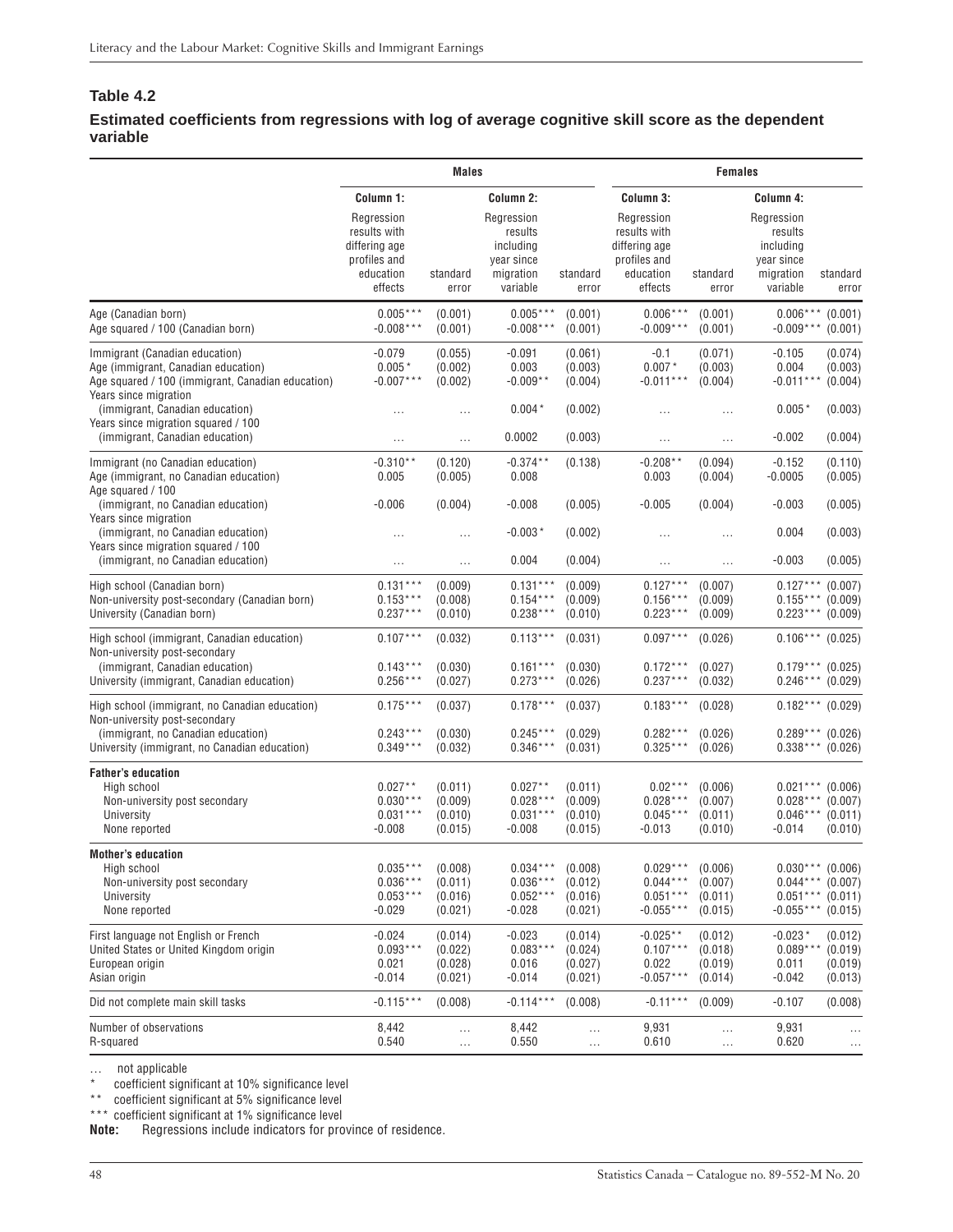Regression results are reported separately for males and females as some of the determinants of skills vary by gender. We also allow the effects of age and education to differ across the three groups – Canadian-born, immigrants with Canadian education, and immigrants who completed their education prior to arrival. Columns 1 and 3 allow the age profiles (as well as education effects) to differ across the three groups, while columns 2 and 4 also include a "years since migration" variable that allows the immigrant age profile after arrival to differ from that prior to arrival. For ease of interpretation, the age and education variables used in the Table 4.2 estimation are defined in such a way that the immigrant coefficients stand on their own; that is, they are not defined relative to the Canadian-born coefficients.

In the Table 4.2 regressions the omitted category consists of native-born Canadians with less than high school education, whose mothers and fathers also had not completed secondary school, whose first language is English or French and who completed the main skill tasks. Relative to these Canadians, the skills of immigrants with Canadian education are 8% to 11% lower, although the estimate associated with this immigrant dummy is imprecise and not significantly different from zero. Foreign-educated immigrants have much lower skills than the reference group – in the order of 20% lower for females and more than 30% lower for males. These estimates are statistically significant. A further reduction of 11-12% is associated with inability to complete the main skill tasks.

The age profiles reported in columns 1 and 3 are similar for men and women. For all three groups there is a positive partial correlation between age and skills, but one that is small in magnitude and diminishes with increased age. The estimated impact is about the same for Canadian-born and Canadian-educated immigrants – about half of 1% per year at early ages, diminishing to zero by age 25 to 30. For foreign-educated immigrants the magnitudes of the estimated coefficients are similar to those for the other two groups but the estimates are imprecise and not significantly different from zero. These results suggest that among adults (i.e. after about age 20) there is essentially no relationship between age (or experience) and the individual's skills. This conclusion is consistent with Green and Riddell (2003) who find that years of experience are essentially uncorrelated with the individual's skill level across various specifications in the IALS data that is predominantly made up of adult workers. Adding controls for years since arrival provides some evidence suggesting that years in Canada matter more than years abroad, especially for immigrants with Canadian education. Nonetheless the main message is the small effect of age on an individual's skills.

On the other hand, there is a strong relationship between education and cognitive skills for all three groups. Canadian-born high school graduates have skills that are approximately 13% higher than those of high school dropouts, while university graduates have average skill scores that are 22-24% higher than individuals who have not completed high school. University graduates also have dramatically higher skills than graduates from other post-secondary institutions.

Among Canadian-educated immigrants the impact of educational attainment on skills is similar to that of native-born Canadians – gains of 10-11% associated with secondary school, somewhat larger gains associated with non-university post-secondary, and skill gains in the order of 26% associated with university education. In contrast, the educational gradients are much larger for immigrants who obtained their education abroad – estimated skill gains of 18% for high school and approximately 35% for university education.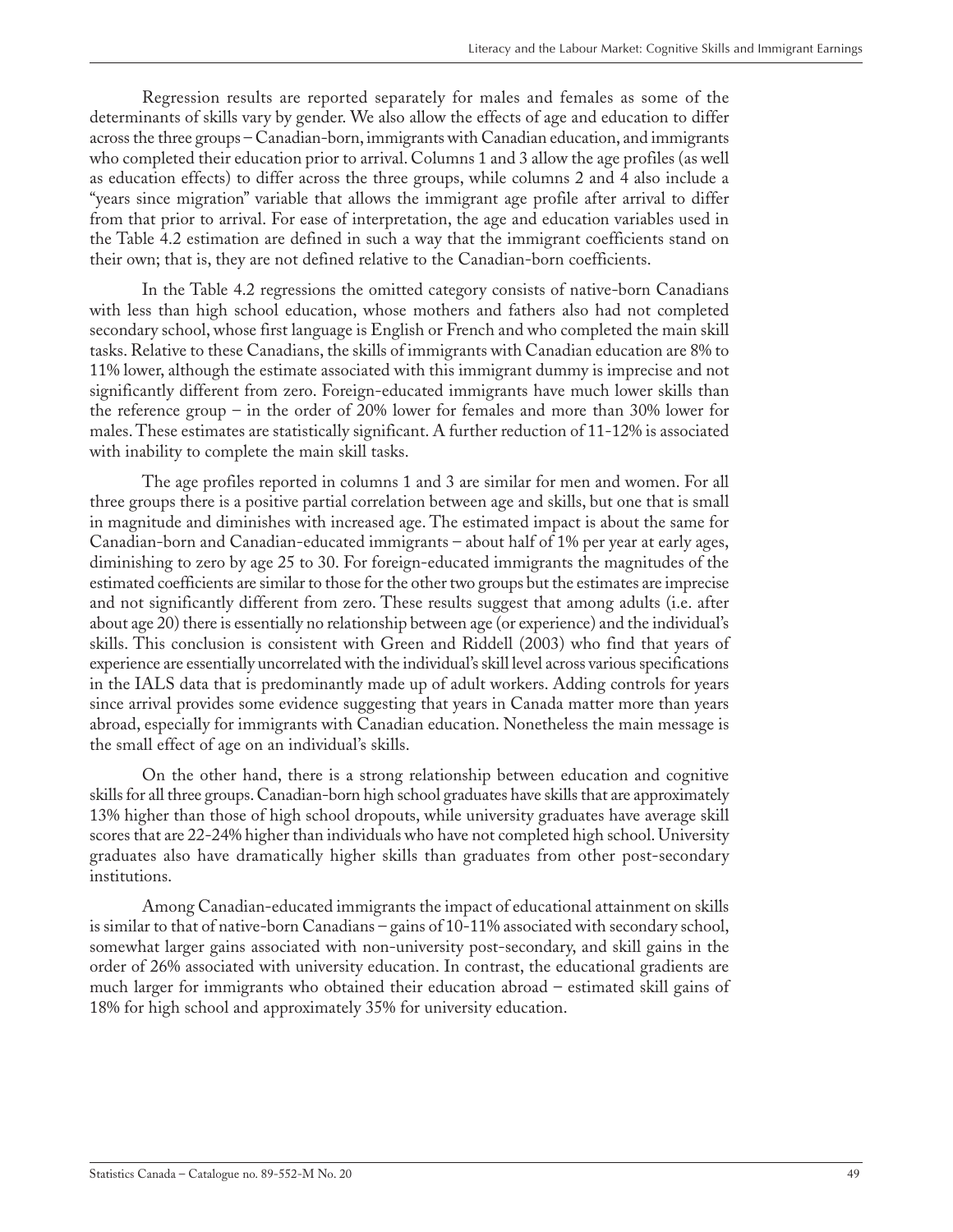In summary, for all three groups there are substantial gains in skills associated with higher educational attainment.<sup>13</sup> The skill gains associated with higher education are greatest for immigrants without Canadian education, and similar in size for the Canadian born and immigrants with Canadian education. Combining the negative immigrant dummies with the positive effects of higher education, foreign-educated male immigrants with a university degree have an average cognitive skill score that is 20-25% lower than that for a university-educated Canadian-born male. In contrast, among male high school dropouts the skills gap between these two groups is approximately 30-40%. The comparable estimates for females are approximately 5-10% and 15-20%, respectively. For both genders a university education narrows the skills gap relative to high school dropouts by approximately 10 percentage points.

Parents' education is also positively associated with the child's cognitive skills, but the estimated impacts are relatively modest. Among men the key factor is having a father or mother with at least a high school education; beyond this level there is little additional impact of the father's education. Among women there is a clear gradient, with the estimated effect of either parent being a university graduate being approximately double that of either parent being a high school graduate. The estimates imply that if both parents are university graduates the average skills of men are 8% higher than if both parents are high school dropouts, while those of women are 10% higher.

Language also appears to exert only a modest effect on cognitive skills. Having one's first language being other than English or French is associated with average skills that are 2- 3% lower compared to individuals whose first language is one of the two official languages. Although the estimated impacts of language are very similar for males and females, the language coefficients for males are less precisely estimated and not statistically significantly different from zero.

These results indicate that, for foreign-educated immigrants, there is a substantial skills deficiency relative to the Canadian born, and that deficiency declines somewhat with education. In contrast, for immigrants who obtained some of their education in Canada the skills disadvantage relative to native-born Canadians is much smaller, but that disadvantage is not reduced at higher education levels. Notice that in obtaining these results we control for region of origin, and that immigrants from the United States or United Kingdom do not face as large a skills disadvantage. These differences in measured skills could arise because of differences in the quality of education across source countries or because immigrants not from the United States or United Kingdom have some difficulties in English or French.<sup>14</sup>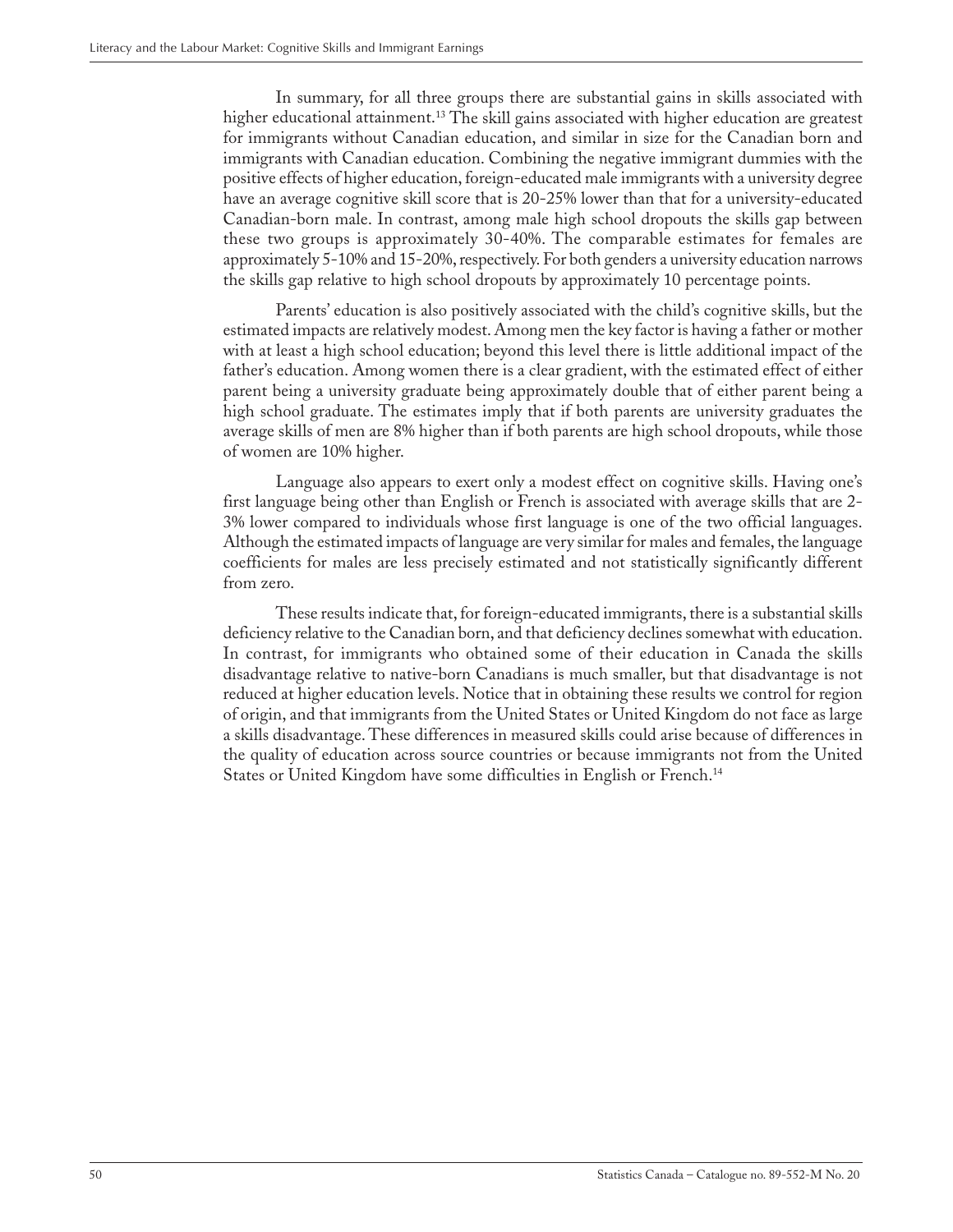# <span id="page-50-0"></span>**5. The effect of education and cognitive skills on earnings**

### Results without cognitive skill variables

In this section, we use our sample of paid workers to estimate earnings regressions with and without controlling for individual skills. The dependent variable is the log of weekly earnings. As a first step, we estimate a specification that includes a quadratic in experience, the education dummy variables specified earlier, a dummy for immigrant status, a quadratic in years since entering Canada for immigrants, and a dummy for first language other than English or French. This specification is similar to immigrant – Canadian born earnings equations estimated with cross-sectional data that have been reported in previous studies.

The first column in Tables 5.1 (males) and 5.2 (females) presents these results. They reflect commonly observed patterns. In particular, male returns to experience are approximately 7% per year just after leaving school but decline to zero by 29 years later. As is typically found to be the case, female returns to experience are lower, 5.4% per year early in the career and also declining to zero by 25-30 years later. There are also substantial returns to education that are on the order of those found in earlier studies, with women experiencing much higher returns to schooling than men. Male immigrants receive weekly earnings that are over 50% less than earnings of Canadian-born workers with the same level of total experience and education. For female immigrants the magnitude of this negative entry effect is somewhat lower, but the gap is still a substantial one – approximately 44 percent. Immigrant earnings then rise at rates of approximately 2.5% (males) and 2.8% (females) more per year compared to similar Canadian born workers in the years just after the immigrant enters Canada. As indicated by the negative coefficients on the years-since-migration (YSM) squared variables, this rate of catch-up to the Canadian-born diminishes over time. If male and female immigrant earnings actually follow these "years since migration" profiles, then their earnings would equal those of a comparable Canadian-born worker after approximately 28 years in Canada. This, however, is a big "if ". As Borjas (1985) points out, if immigrants arriving in different years (i.e., in different cohorts) face different entry earnings and/or years since migration earnings profiles, then a cross-sectional years since migration profile will represent a combination of actual profiles and the effects of shifts across cohorts. Thus, the cross-sectional profile is not necessarily the relevant earnings assimilation profile for any set of immigrants. With only a single cross-section of IALSS data, there is no way to address this problem. The immigrant dummy variable and years since migration profile summarize a combination of cohort effects and assimilation profiles rather than a profile that bears behavioural interpretation. Since our focus is on effects of cognitive skills rather than cohort patterns, this is not a central concern. It is only important that we control for the combination of cohort and assimilation effects, not that we can separately identify them.<sup>15</sup>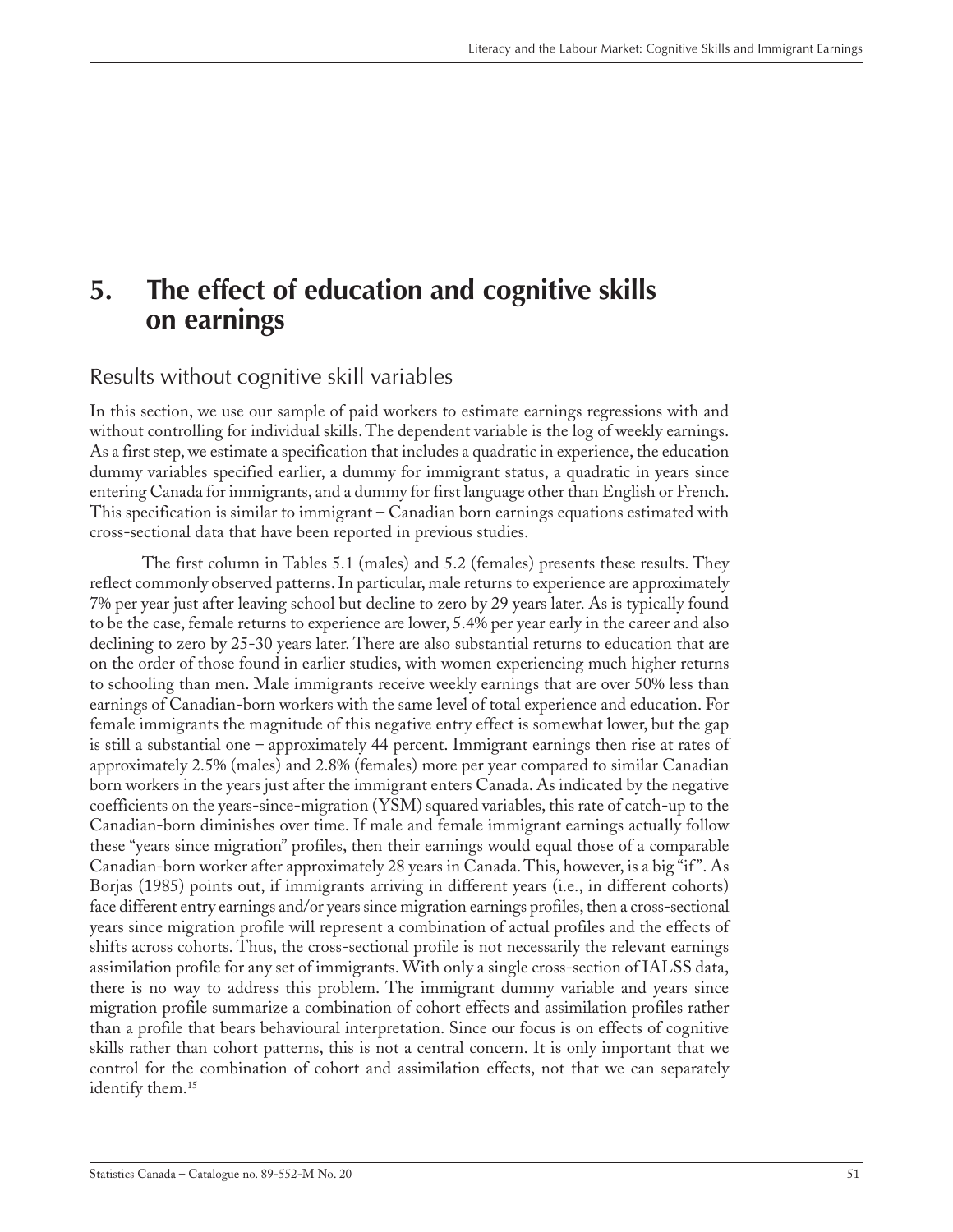The specification in column 1 imposes equal returns to education and experience for immigrants and the Canadian born but allows immigrants to have separate entry earnings and an earnings progression with years since arrival. However, the latter YSM effects can be difficult to interpret even in the absence of the cohort effect complication just described. For individuals arriving in Canada after they have completed their education, YSM corresponds to experience in the Canadian labour market. For individuals completing their education in Canada, YSM will equal years of experience in the Canadian labour market plus the number of years between arrival and entry into the labour market. Since the latter years may include time when the immigrant is quite young, their impact on earnings is likely quite different from that of labour market experience. For that reason, we implement an adjusted specification (reported in column 2) that allows the immigrant entry effects and Canadian experience effects to differ between immigrants who arrive after completing their education and immigrants who obtain some or all of their education in Canada. Differences between these two groups of immigrants in the coefficients on Canadian experience variables could represent some combination of differential returns to experience and differential cohort effects.

The adjusted specification in column 2 includes both the separate immigrant experience variables described above and three dummy variables corresponding to immigrants whose source country was either: 1) the United States or United Kingdom; 2) any continental European country; or 3) Asia. We include these variables because previous studies have placed a great deal of emphasis on region of origin effects in explaining immigrant earnings patterns (e.g., Baker and Benjamin, 1994). In interpreting the estimates reported in column 2 note that the various experience coefficients are reported so that they can be read directly rather than as comparisons to, say, the Canadian experience variables.

Although the results for males and females share many common features, there are also some noteworthy gender differences. We therefore discuss the male results (Table 5.1) and female results (Table 5.2) separately. The estimated coefficients relating to the Canadian experience of male immigrants who obtained some of their education in Canada and the overall male experience coefficient (which corresponds mainly to the experience effects for the Canadian born) are very similar in size, and tests of the hypothesis that they are equal to each other cannot be rejected at conventional significance levels. In contrast, male immigrants without Canadian education receive significantly greater returns to Canadian work experience. The intercept coefficients for the two groups of immigrants are both negative and significantly different from zero. Nonetheless, the implication from the coefficients is that immigrants who complete their education abroad have earnings that are almost 65% lower than comparable Canadian-born workers, whereas those with some Canadian education receive earnings that are about 16% lower than otherwise comparable native-born Canadians. These estimates apply to the base category, those whose first language spoken was French or English and who are not from the United States, the United Kingdom, Europe, or Asia. For those whose first language was other than English or French, average weekly earnings are another 3% to 5% lower, although this effect is not precisely estimated and is not significantly different from zero. Finally, the source region coefficients suggest that immigrants from continental Europe have earnings that are over 20% higher than those of other immigrants. Immigrants from the United States/ United Kingdom also receive higher earnings than the base group, although these estimated effects are smaller than for Europe (about 12%) and are not precisely estimated. Immigrants from Asia have earnings that are slightly lower than the base group, although this effect is also not statistically significant.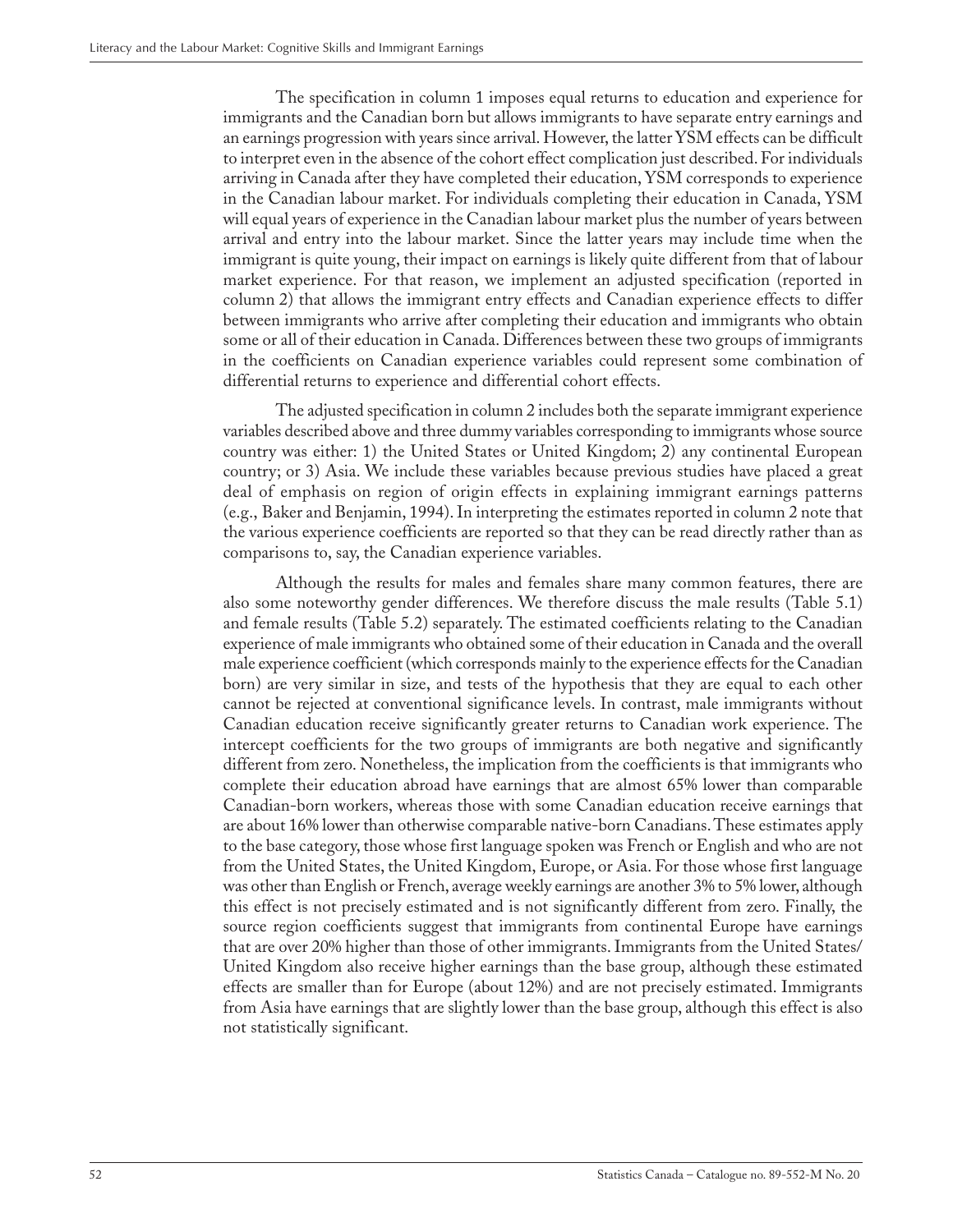### <span id="page-52-0"></span>**Table 5.1 Estimated coefficients from earnings regressions without skill effects – males**

|                                                                                                                                               | Column 1:<br><b>Basic regression</b><br>results |                               | Column 2:<br><b>First adjusted</b><br>regression results <sup>1</sup> |                               | Column 3:<br><b>Second adjusted</b><br>regression results <sup>2</sup> |                                | Column 4:<br><b>Preferred adjusted</b><br>regression results <sup>3</sup> |                      |
|-----------------------------------------------------------------------------------------------------------------------------------------------|-------------------------------------------------|-------------------------------|-----------------------------------------------------------------------|-------------------------------|------------------------------------------------------------------------|--------------------------------|---------------------------------------------------------------------------|----------------------|
|                                                                                                                                               | regression<br>coefficient                       | standard<br>error             | regression<br>coefficient                                             | standard<br>error             | regression<br>coefficient                                              | standard<br>error              | regression<br>coefficient                                                 | standard<br>error    |
| Immigrant<br>Immigrant (Canadian education)<br>Immigrant (no Canadian education)                                                              | $-0.528***$<br>.                                | (0.066)<br><br>               | $\ldots$<br>$-0.157$<br>$-0.643***$                                   | .<br>(0.092)<br>(0.117)       | $\cdots$<br>0.032<br>0.020                                             | $\cdots$<br>(0.115)<br>(0.107) | $\ldots$<br>$-0.003$<br>$0.628***$                                        | (0.094)<br>(0.134)   |
| Years since migration<br>Years since migration squared / 100                                                                                  | $0.025***$<br>$-0.019**$                        | (0.004)<br>(0.008)            | $\dots$<br>$\ldots$                                                   | $\cdots$<br>$\cdots$          | <br>$\cdots$                                                           | $\cdots$<br>$\cdots$           | $\cdots$<br>                                                              |                      |
| Experience<br>Experience squared / 100                                                                                                        | $0.070***$<br>$-0.122***$                       | (0.003)<br>(0.007)            | $0.072***$<br>$-0.125***$                                             | (0.003)<br>(0.007)            | .<br>$\cdots$                                                          | $\cdots$<br>$\cdots$           | .<br>$\cdots$                                                             | .<br>$\ddotsc$       |
| Canadian experience (Canadian born)<br>Canadian experience squared / 100 (Canadian born)                                                      | .<br>$\cdots$                                   | <br>.                         | $\ldots$<br>$\cdots$                                                  | <br>$\ldots$                  | $0.075***$<br>$-0.132***$                                              | (0.004)<br>(0.008)             | $0.092***$<br>$-0.144***$                                                 | (0.005)<br>(0.008)   |
| Canadian experience (immigrant, Canadian education)<br>Canadian experience squared / 100                                                      |                                                 |                               | $0.072***$                                                            | (0.009)                       | $0.062***$                                                             | (0.011)                        | $0.076***$                                                                | (0.013)              |
| (immigrant, Canadian education)<br>Foreign experience (immigrant, Canadian education)                                                         | .<br>$\cdots$                                   | <br>                          | $-0.109***$                                                           | (0.021)<br>                   | $-0.098***$<br>.                                                       | (0.027)<br>$\cdots$            | $-0.092***$<br>$-0.003$                                                   | (0.030)<br>(0.017)   |
| Foreign experience squared / 100<br>(immigrant, Canadian education)                                                                           | $\ldots$                                        |                               | .                                                                     |                               |                                                                        | $\cdots$                       | 0.046                                                                     | (0.060)              |
| Canadian experience (immigrant, no Canadian education)<br>Canadian experience squared / 100<br>(immigrant, no Canadian education)             | .                                               | $\cdots$                      | $0.099***$<br>$-0.152***$                                             | (0.013)<br>(0.039)            | $0.058***$<br>$-0.104***$                                              | (0.011)<br>(0.030)             | $0.047***$<br>$-0.088**$                                                  | (0.011)<br>(0.033)   |
| Foreign experience (immigant, no Canadian education)<br>Foreign experience squared / 100<br>(immigant, no Canadian education)                 | $\cdots$<br>$\cdots$<br>$\cdots$                | <br>.<br>$\cdots$             | $\cdots$<br>$\cdots$                                                  | $\cdots$<br>$\cdots$          | $\cdots$<br>$\cdots$                                                   | $\cdots$<br>$\cdots$           | $-0.008$<br>0.005                                                         | (0.009)<br>(0.023)   |
| Foreign experience<br>Foreign experience squared / 100                                                                                        | $\cdots$<br>.                                   | $\cdots$<br>                  | $\cdots$<br>$\cdots$                                                  | <br>.                         | 0.002<br>$-0.005$                                                      | (0.009)<br>(0.028)             | $\cdots$<br>$\ldots$                                                      |                      |
| High school<br>Non-university post-secondary<br>University                                                                                    | $0.200***$<br>$0.402***$<br>$0.719***$          | (0.047)<br>(0.040)<br>(0.043) | $0.200***$<br>$0.402***$<br>$0.731***$                                | (0.048)<br>(0.040)<br>(0.042) | $0.207***$<br>$0.412***$<br>$0.739***$                                 | (0.047)<br>(0.038)<br>(0.040)  | .<br>.<br>$\cdots$                                                        | $\ldots$<br>$\cdots$ |
| High school<br>(Canadian born and immigrant, Canadian education)<br>Non-university post-secondary                                             | $\cdots$                                        | .                             | .                                                                     |                               | .                                                                      |                                | $0.422***$                                                                | (0.080)              |
| (Canadian born and immigrant, Canadian education)<br>University                                                                               | $\cdots$                                        | .                             | .                                                                     |                               | .                                                                      | $\cdots$                       | $0.816***$ (0.072)                                                        |                      |
| (Canadian born and immigrant, Canadian education)                                                                                             | $\cdots$                                        |                               | $\cdots$                                                              | .                             | .                                                                      | $\cdots$                       | $1.223***$ (0.082)                                                        |                      |
| High school (immigant, no Canadian education)<br>Non-university post-secondary<br>(immigrant, no Canadian education)                          | $\cdots$<br>$\cdots$                            | <br>$\cdots$                  | $\cdots$<br>$\cdots$                                                  | $\cdots$<br>$\cdots$          | <br>$\cdots$                                                           | $\cdots$<br>$\cdots$           | 0.117<br>$0.364***$ (0.102)                                               | (0.097)              |
| University (immigant, no Canadian education)                                                                                                  | $\cdots$                                        | $\cdots$                      | $\cdots$                                                              | $\cdots$                      | $\cdots$                                                               | $\cdots$                       | $0.477***$ (0.090)                                                        |                      |
| High school * Canadian experience<br>(Canadian born and immigrant, Canadian education)<br>Non-university post-secondary * Canadian experience | $\cdots$                                        | .                             | $\ldots$                                                              | $\cdots$                      | .                                                                      | $\cdots$                       | $-0.01***$ (0.003)                                                        |                      |
| (Canadian born and immigrant, Canadian education)<br>University * Canadian experience<br>(Canadian born and immigrant, Canadian education)    | $\cdots$<br>$\cdots$                            | $\cdots$<br>$\cdots$          | $\cdots$<br>$\cdots$                                                  | $\cdots$<br>$\cdots$          | $\cdots$<br>$\cdots$                                                   | $\cdots$<br>$\ldots$           | $-0.021***$ (0.003)<br>$-0.026***$ (0.004)                                |                      |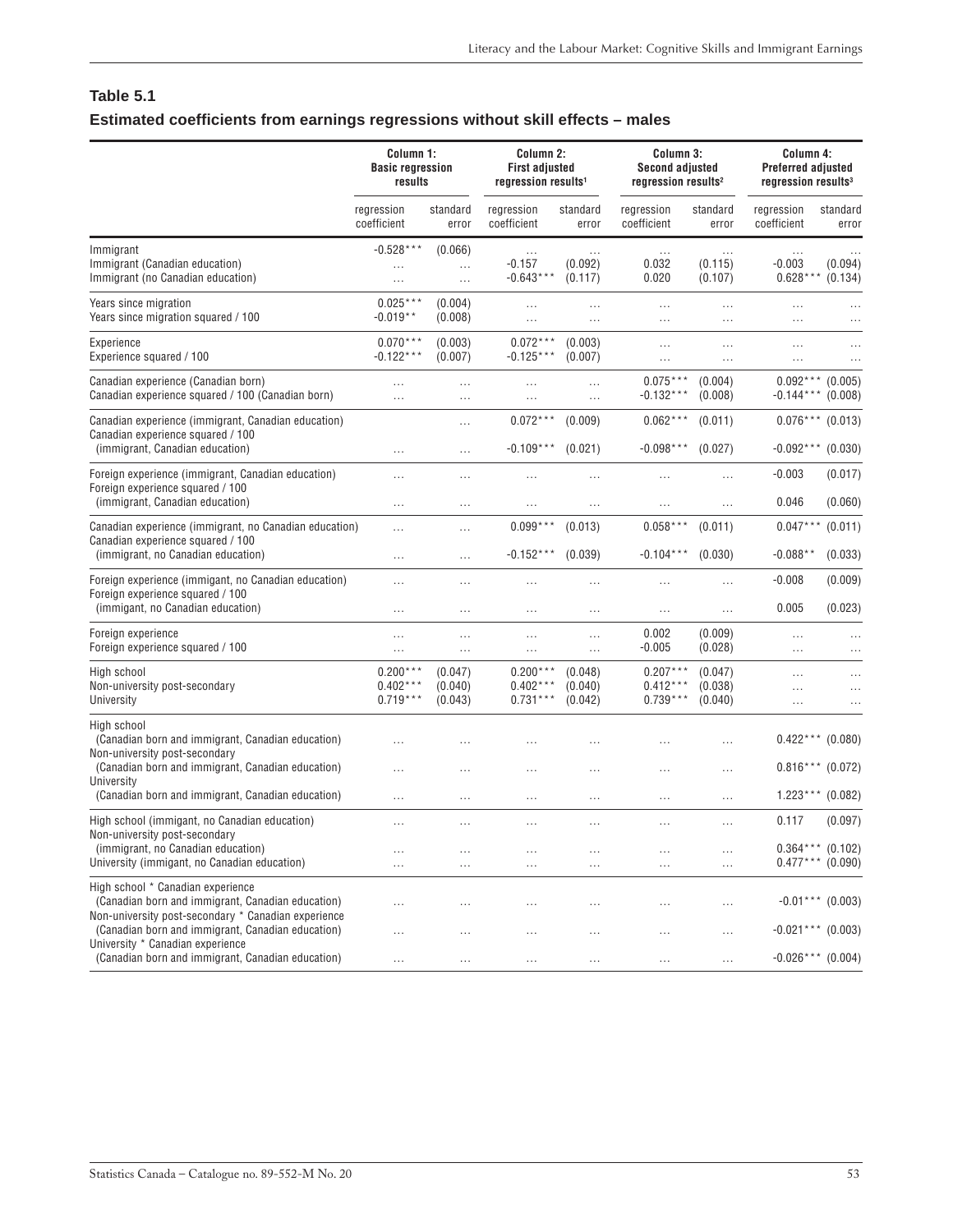### <span id="page-53-0"></span>**Table 5.1 Estimated coefficients from earnings regressions without skill effects – males** (concluded)

| Column 1:<br><b>Basic regression</b><br>results |                                 | Column 2:<br><b>First adjusted</b><br>regression results <sup>1</sup> |                               | Column 3:<br><b>Second adjusted</b><br>regression results <sup>2</sup> |                               | Column 4:<br><b>Preferred adjusted</b><br>regression results <sup>3</sup> |                                                 |
|-------------------------------------------------|---------------------------------|-----------------------------------------------------------------------|-------------------------------|------------------------------------------------------------------------|-------------------------------|---------------------------------------------------------------------------|-------------------------------------------------|
| regression<br>coefficient                       | standard<br>error               | rearession<br>coefficient                                             | standard<br>error             | rearession<br>coefficient                                              | standard<br>error             | regression<br>coefficient                                                 | standard<br>error                               |
| $-0.049$<br>$\cdots$<br>$\cdots$                | (0.043)<br>$\cdots$<br>$\cdots$ | $-0.028$<br>0.119<br>$0.234***$                                       | (0.052)<br>(0.092)<br>(0.082) | $-0.023$<br>0.121                                                      | (0.055)<br>(0.103)<br>(0.081) | $-0.049$<br>0.123<br>$0.229***$                                           | (0.052)<br>(0.102)<br>(0.078)                   |
| $\cdots$<br>4.551                               | $\cdots$<br>$\cdots$            | 4.551                                                                 | $\cdots$                      | 4.551                                                                  | $\cdots$                      | 4,551                                                                     | (0.049)<br>$\cdots$                             |
|                                                 | 0.390                           |                                                                       | $-0.042$                      | (0.063)                                                                | $-0.021$                      | $0.231***$<br>(0.058)                                                     | $-0.005$<br>0.400<br>0.430<br>0.400<br>$\cdots$ |

… not applicable

coefficient significant at 10% significance level

\*\* coefficient significant at 5% significance level

\*\*\* coefficient significant at 1% significance level

1. With adjusted immigrant entry and Canadian experience effects.

2. With adjusted immigrant entry and banadian experience.

3. With complete interactions among all immigrant, experience and education variables.<br>**Note:** Regressions include indicators for province of residence.

**Note:** Regressions include indicators for province of residence.

### **Table 5.2**

### **Estimated coefficients from earnings regressions without skill effects – females**

|                                                                                                                                   | Column 1:<br><b>Basic regression</b><br>results |                                 | Column 2:<br><b>First adjusted</b><br>regression results <sup>1</sup> |                                | Column 3:<br><b>Second adjusted</b><br>regression results <sup>2</sup> |                      | Column 4:<br><b>Preferred adjusted</b><br>regression results <sup>3</sup> |                    |
|-----------------------------------------------------------------------------------------------------------------------------------|-------------------------------------------------|---------------------------------|-----------------------------------------------------------------------|--------------------------------|------------------------------------------------------------------------|----------------------|---------------------------------------------------------------------------|--------------------|
|                                                                                                                                   | regression<br>coefficient                       | standard<br>error               | regression<br>coefficient                                             | standard<br>error              | regression<br>coefficient                                              | standard<br>error    | regression<br>coefficient                                                 | standard<br>error  |
| Immigrant<br>Immigrant (Canadian education)<br>Immigrant (no Canadian education)                                                  | $-0.436***$<br>$\cdots$                         | (0.096)<br>$\cdots$<br>$\cdots$ | $\cdots$<br>$-0.046$<br>$-0.387***$                                   | $\cdots$<br>(0.093)<br>(0.118) | $\cdots$<br>0.090<br>$-0.072$                                          | (0.079)<br>(0.149)   | $\cdots$<br>$0.153**$<br>$0.639**$                                        | (0.069)<br>(0.247) |
| Years since migration<br>Years since migration squared / 100                                                                      | $0.028***$<br>$-0.035***$                       | (0.007)<br>(0.012)              | $\cdots$<br>                                                          | $\cdots$<br>.                  | $\cdots$<br>$\cdots$                                                   | $\cdots$<br>$\cdots$ | $\cdots$<br>$\cdots$                                                      |                    |
| Experience<br>Experience squared / 100                                                                                            | $0.054***$<br>$-0.102***$                       | (0.005)<br>(0.012)              | $0.054***$<br>$-0.102***$                                             | (0.006)<br>(0.013)             | $\cdots$<br>$\cdots$                                                   | $\cdots$<br>$\cdots$ | $\cdots$<br>$\cdots$                                                      |                    |
| Canadian experience (Canadian born)<br>Canadian experience squared / 100 (Canadian born)                                          | $\cdots$<br>$\cdots$                            | $\cdots$<br>$\cdots$            | .                                                                     | $\cdots$<br>$\cdots$           | $0.057***$<br>$-0.108***$                                              | (0.006)<br>(0.014)   | $0.072***$<br>$-0.114***$                                                 | (0.005)<br>(0.013) |
| Canadian experience (immigrant, Canadian educated)<br>Canadian experience squared / 100<br>(immigrant, Canadian education)        | $\cdots$<br>$\cdots$                            | $\cdots$<br>$\cdots$            | $0.066***$<br>$-0.120***$                                             | (0.007)<br>(0.019)             | $0.058***$<br>$-0.109***$                                              | (0.007)<br>(0.018)   | $0.072***$<br>$-0.113***$                                                 | (0.006)<br>(0.016) |
| Foreign experience (immigrant, Canadian education)<br>Foreign experience squared / 100<br>(immigrant, Canadian education)         | $\cdots$<br>$\cdots$                            | $\cdots$<br>$\cdots$            | $\cdots$                                                              | $\cdots$<br>$\cdots$           | $\cdots$<br>$\cdots$                                                   | $\cdots$<br>$\cdots$ | $-0.022$<br>$0.105**$                                                     | (0.013)<br>(0.051) |
| Canadian experience (immigrant, no Canadian education)<br>Canadian experience squared / 100<br>(immigrant, no Canadian education) | $\cdots$<br>$\cdots$                            | .<br>$\cdots$                   | $0.076***$<br>$-0.126***$                                             | (0.015)<br>(0.036)             | $0.054***$<br>$-0.099**$                                               | (0.016)<br>(0.038)   | $0.040**$<br>$-0.078**$                                                   | (0.015)<br>(0.034) |
| Foreign experience (immigrant, no Canadian education)<br>Foreign experience squared / 100<br>(immigrant, no Canadian education)   | .<br>$\cdots$                                   | $\cdots$<br>$\cdots$            | .                                                                     | $\cdots$                       | $\cdots$                                                               | $\cdots$<br>$\cdots$ | 0.026<br>$-0.079$                                                         | (0.017)<br>(0.047) |
| Foreign experience<br>Foreign experience squared / 100                                                                            | $\cdots$                                        | $\cdots$<br>$\cdots$            | $\cdots$                                                              | $\cdots$<br>$\cdots$           | 0.003<br>0.015                                                         | (0.008)<br>(0.027)   | $\cdots$                                                                  | .                  |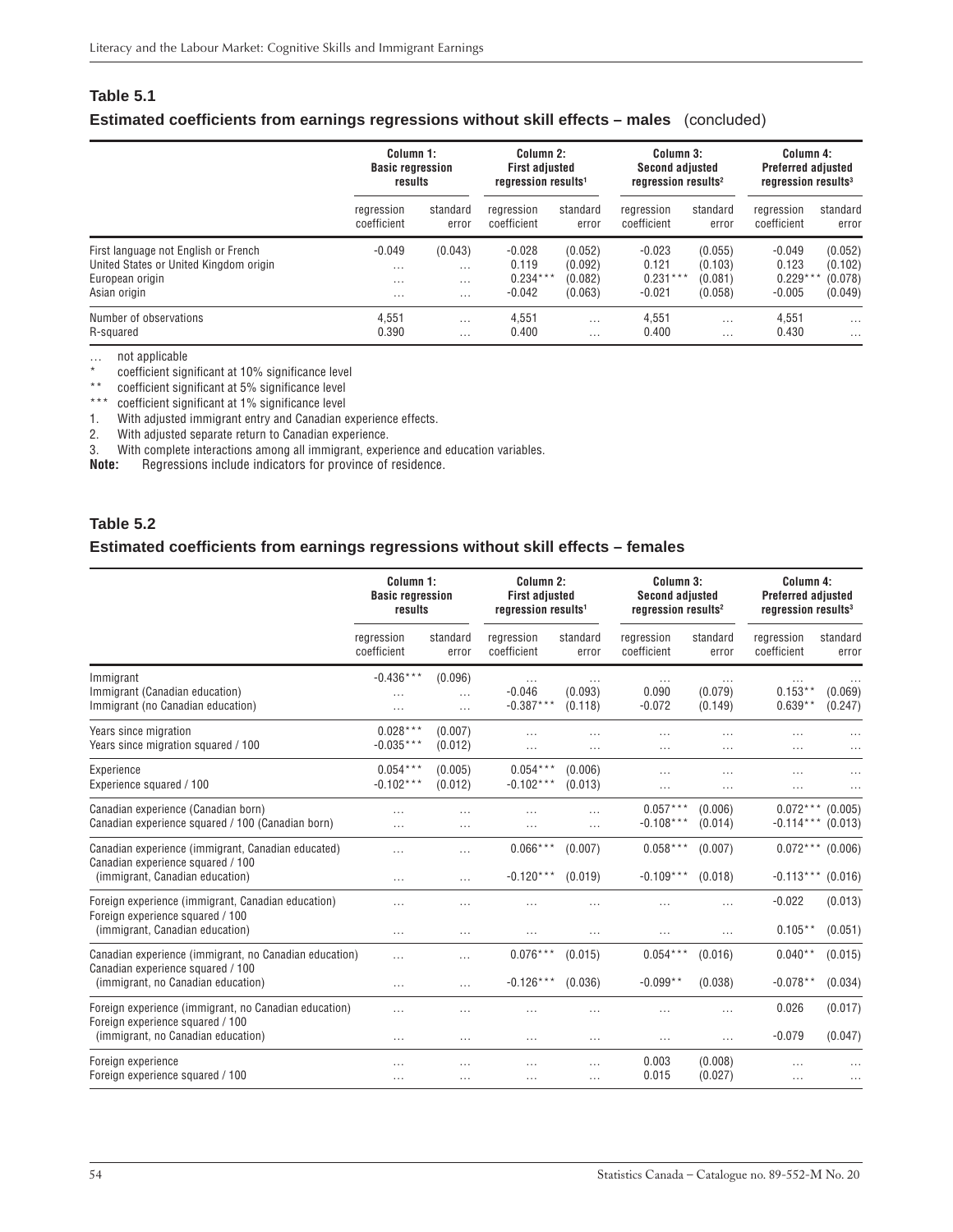### **Table 5.2 Estimated coefficients from earnings regressions without skill effects – females** (concluded)

|                                                                                                                                              | Column 1:<br><b>Basic regression</b><br>results |                                             | Column 2:<br><b>First adjusted</b><br>regression results <sup>1</sup> |                                          | Column 3:<br><b>Second adjusted</b><br>regression results <sup>2</sup> |                                          | Column 4:<br><b>Preferred adjusted</b><br>regression results <sup>3</sup> |                                          |
|----------------------------------------------------------------------------------------------------------------------------------------------|-------------------------------------------------|---------------------------------------------|-----------------------------------------------------------------------|------------------------------------------|------------------------------------------------------------------------|------------------------------------------|---------------------------------------------------------------------------|------------------------------------------|
|                                                                                                                                              | regression<br>coefficient                       | standard<br>error                           | regression<br>coefficient                                             | standard<br>error                        | regression<br>coefficient                                              | standard<br>error                        | regression<br>coefficient                                                 | standard<br>error                        |
| High school<br>Non-university post-secondary<br>University                                                                                   | $0.342***$<br>$0.569***$<br>$0.967***$          | (0.060)<br>(0.066)<br>(0.079)               | $0.341***$<br>$0.570***$<br>$0.971***$                                | (0.059)<br>(0.067)<br>(0.080)            | $0.354***$<br>$0.580***$<br>$0.983***$                                 | (0.059)<br>(0.066)<br>(0.080)            |                                                                           |                                          |
| High school<br>(Canadian born and immigrant, Canadian education)<br>Post-secondary non-university                                            |                                                 |                                             |                                                                       |                                          |                                                                        | $\cdots$                                 | $0.604***$                                                                | (0.085)                                  |
| (Canadian born and immigrant, Canadian education)<br>University<br>(Canadian born and immigrant, Canadian education)                         | $\cdots$<br>$\cdots$                            | $\cdots$<br>$\cdots$                        | $\cdots$<br>$\cdots$                                                  | $\cdots$<br>$\cdots$                     | .<br>$\cdots$                                                          | $\cdots$<br>$\cdots$                     | $1.028***$ (0.119)<br>$1.430***$ (0.083)                                  |                                          |
| High school (immigrant, no Canadian education)                                                                                               |                                                 | .                                           |                                                                       |                                          | .                                                                      | $\cdots$                                 | 0.143                                                                     | (0.127)                                  |
| Non-university post-secondary<br>(immigrant, no Canadian education)<br>University (immigrant, no Canadian education)                         | $\cdots$<br>$\cdots$                            | $\cdots$<br>$\cdots$                        | $\cdots$<br>$\overline{a}$                                            | $\cdots$<br>$\cdots$                     | .<br>$\cdots$                                                          | $\cdots$<br>$\cdots$                     | $0.290**$<br>$0.411***$                                                   | (0.130)<br>(0.141)                       |
| High school * Canadian experience<br>(Canadian born and immigrant, Canadian education)                                                       |                                                 |                                             |                                                                       |                                          | .                                                                      | .                                        | $-0.010***$ (0.003)                                                       |                                          |
| Non-university post-secondary * Canadian experience<br>(Canadian born and immigrant, Canadian education)<br>University * Canadian experience | $\cdots$                                        | $\cdots$                                    | $\cdots$                                                              |                                          | .                                                                      | .                                        | $-0.020***$ (0.004)                                                       |                                          |
| (Canadian born and immigrant, Canadian education)                                                                                            | $\cdots$                                        | $\cdots$                                    | $\cdots$                                                              | $\cdots$                                 | $\cdots$                                                               | $\cdots$                                 | $-0.020***$ (0.003)                                                       |                                          |
| First language not English or French<br>United States or United Kingdom origin<br>European origin<br>Asian origin                            | $-0.049$<br>$\cdots$<br>$\cdots$<br>$\cdots$    | (0.044)<br>$\cdots$<br>$\cdots$<br>$\cdots$ | $-0.046$<br>$-0.067$<br>$-0.052$<br>$-0.078$                          | (0.052)<br>(0.103)<br>(0.077)<br>(0.072) | $-0.044$<br>$-0.085$<br>$-0.038$<br>$-0.072$                           | (0.051)<br>(0.117)<br>(0.076)<br>(0.070) | $-0.064$<br>$-0.072$<br>$-0.081$<br>$-0.083$                              | (0.052)<br>(0.132)<br>(0.075)<br>(0.072) |
| Number of observations<br>R-squared                                                                                                          | 5,003<br>0.330                                  | $\cdots$<br>$\cdots$                        | 5,003<br>0.330                                                        | $\cdots$<br>$\cdots$                     | 5,003<br>0.340                                                         | $\cdots$                                 | 5,003<br>0.360                                                            | $\cdots$                                 |

… not applicable

coefficient significant at 10% significance level

\*\* coefficient significant at 5% significance level

\*\*\* coefficient significant at 1% significance level

1. With adjusted immigrant entry and Canadian experience effects.<br>2. With adjusted separate return to Canadian experience.

**22. With adjusted minifolials ville** y and sensor experience.<br>With adjusted separate return to Canadian experience.

3. With complete interactions among all immigrant, experience and education variables.<br>**Note:** Regressions include indicators for province of residence.

**Note:** Regressions include indicators for province of residence.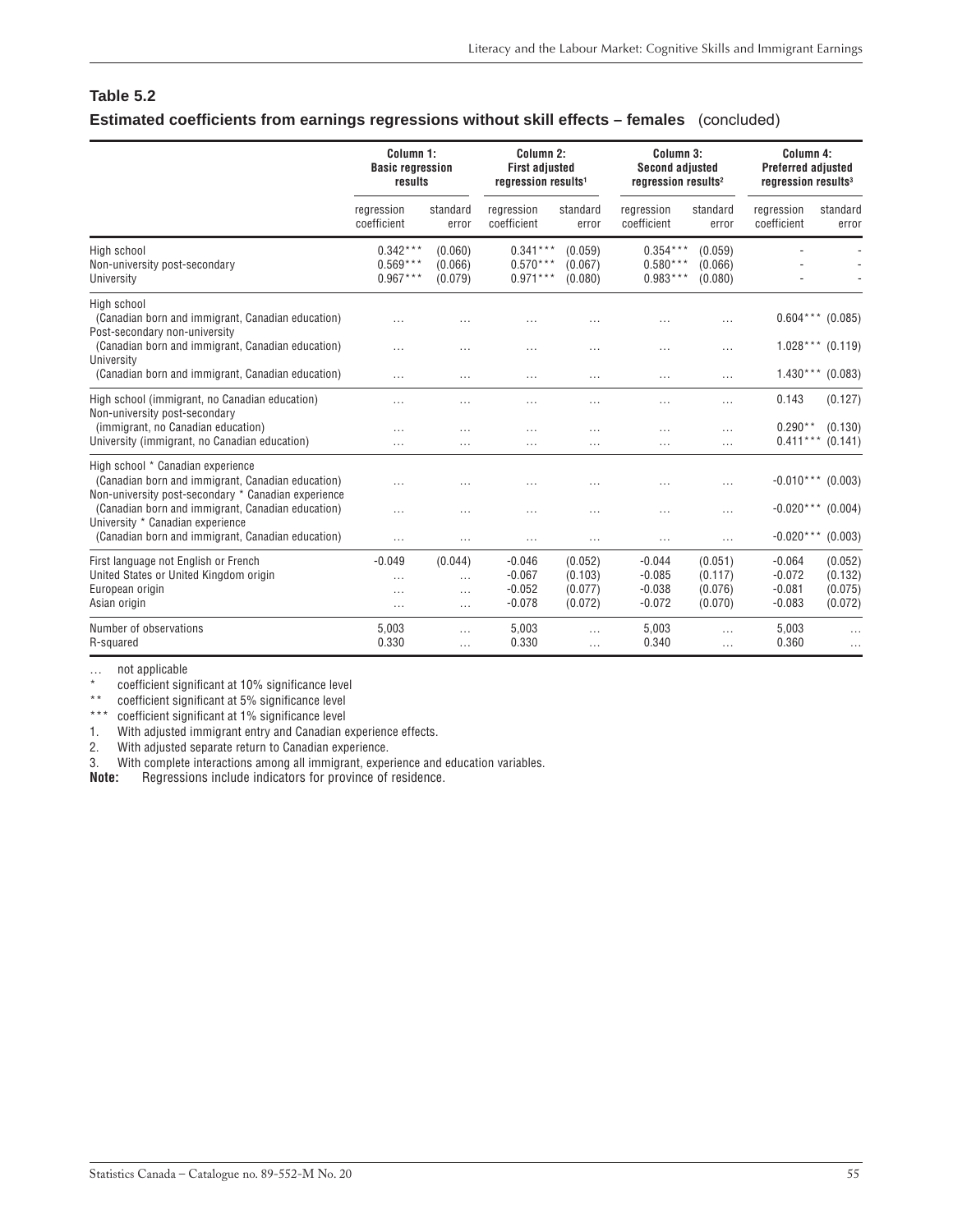Table 5.1 reports the results for females. As was the case for men, the negative entry effect experienced by foreign-educated immigrants is much larger than that for immigrants with Canadian education. However, both entry effects are smaller (in absolute value) than the corresponding estimates for male immigrants, and the coefficient associated with Canadianeducated female immigrants is not significantly different from zero. Another feature common to both male and female immigrants is the result that foreign-educated immigrants experience substantially higher returns to Canadian experience than do native-born Canadians. However, in contrast to the results for men, female immigrants with Canadian education also obtain higher returns to Canadian experience than the Canadian born, albeit lower than those obtained by their foreign-educated counterparts. Finally, although the estimated consequences of having a first language other than English or French are similar to those for men, the earnings differences associated with alternative source countries are very different. In particular, after controlling for other factors, female immigrants from the United States/United Kingdom and Europe do not experience higher earnings than those from other source regions, in contrast to the situation for male immigrants.

The adjusted basic specification is still, potentially, too restrictive. In particular, it restricts the returns to foreign experience (in terms of earnings in Canada) to be the same as returns to Canadian experience for the native born. The specification in column 3 of Table 5.2 permits a separate return to foreign experience. This is important because Friedberg (2000) finds, using Israeli data, that negative immigrant entry earnings effects can be completely explained by a lower return to foreign experience than native experience. For immigrants from some countries, she found that foreign experience was worth zero in the Israeli labour market. These results are replicated for Canada by Alboim et al (2003) and Ferrer, Green and Riddell (2006). Green and Worswick (2002) study this further and show that this is a recent phenomenon for Canada since immigrant cohorts in the early 1980s earned returns on foreign experience that were similar to the returns the Canadian born earned for Canadian experience. Similar to results in those papers, when we introduce foreign experience variables in column 3, the immigrant entry effect coefficients are no longer significantly different from zero; indeed, three of the four estimated coefficients are positive. At the same time, for both men and women the returns to Canadian experience for the two immigrant groups are not significantly different from those for the Canadian born. Finally, note that introducing the foreign experience effect does not change the returns to education, language impacts, and country of origin effects.

Among both male and female immigrants the return to foreign experience itself is essentially zero. It is this low rate of return on foreign experience that is the source of the negative immigrant entry effects in columns 1 and 2 of the table. Comparing immigrant earnings to those of Canadian-born workers with the same total number of years of experience shows that immigrant earnings are significantly lower. This occurs because the immigrants are obtaining zero returns to some of those years of experience. Once we control for foreign experience, we are effectively comparing immigrants to Canadian-born workers with the same number of years of Canadian experience, and it turns out that immigrant and Canadian-born workers have earnings that are much more similar when compared on that basis. This does not negate the fact that immigrants have lower earnings. However, it does help us understand that a major source of those lower earnings is an inability to transfer human capital acquired in a foreign labour market to Canada. It is worth noting, as well, that foreign experience does not suffer from the same interpretation difficulties as Canadian experience for immigrants. That is, there is no cohort dimension to the number of years an immigrant worked before arriving. Immigrants arriving in recent cohorts and cohorts from decades ago could all have the same distribution of foreign experience before arriving. The same is not true of Canadian experience: those arriving in earlier cohorts necessarily have more. This means that we can give the coefficient on foreign experience a standard human capital acquisition interpretation much as we have given to Canadian experience.16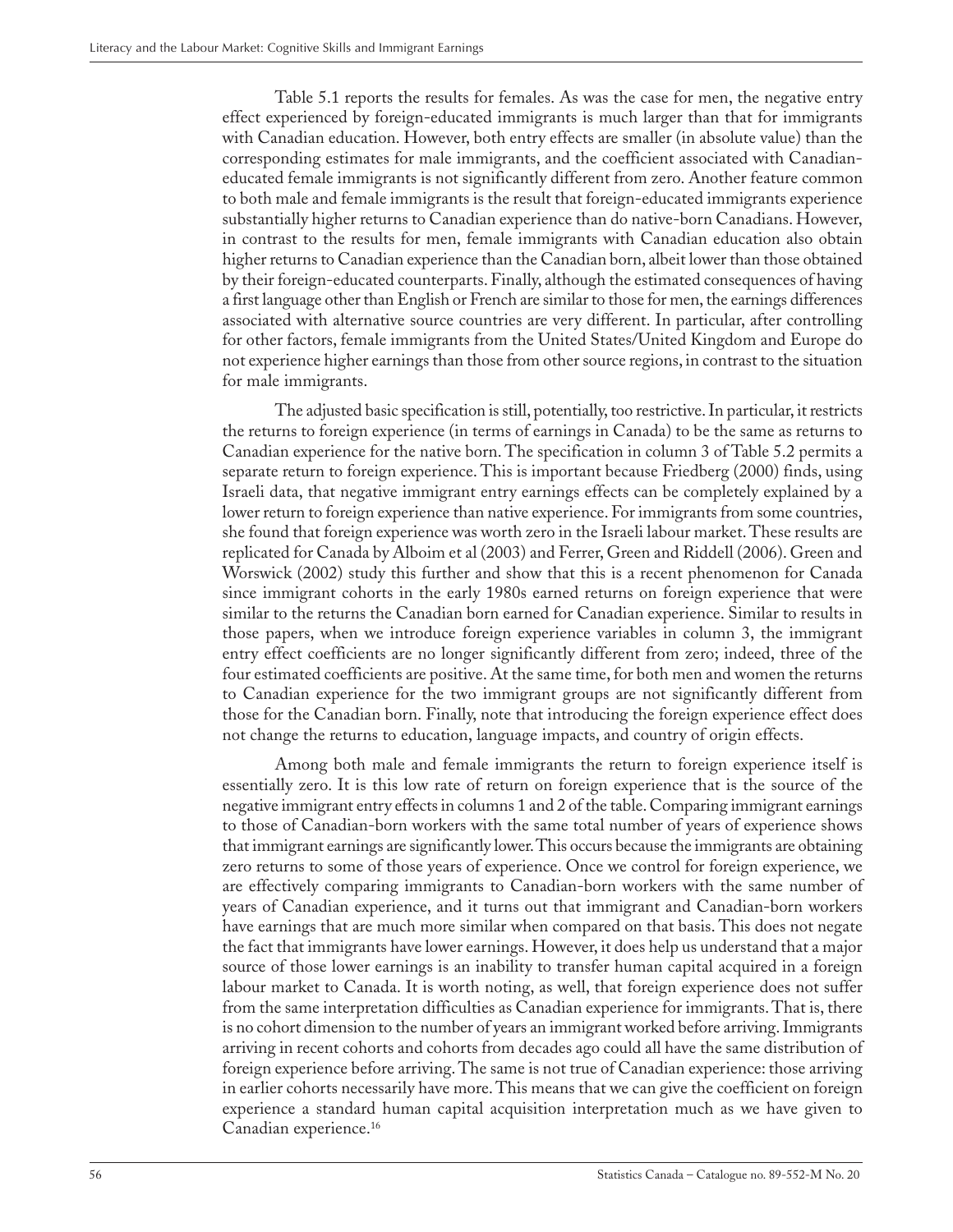<span id="page-56-0"></span>Column 4 of Table 5.2 contains our preferred specification which we reach by first allowing a complete set of interactions among all immigrant, experience and education variables and then eliminating sets of interactions where testing indicates it is appropriate. Thus, for example, we allowed for different returns to education for immigrants who obtained some education in Canada. For both males and females we could not reject the restriction that the differences between these returns and those for the Canadian born were zero at any conventional significance level. However, we do find that returns to education are significantly lower for male and female immigrants without Canadian education. We also allowed for the possibility that each type of experience (whether foreign or Canadian-acquired) might interact with each type of education. We do find evidence of significant interactions of Canadian experience with education for the Canadian born and immigrants who obtained some education after arrival. These interaction coefficients are negative for both men and women, and increase (in absolute value) with educational attainment. Thus among the Canadian born and immigrants with Canadian education the positive impact of experience on earnings diminishes as educational attainment rises. However, there is no evidence of similar interactions between experience and education for immigrants educated before arrival.

To aid in interpretation of the results in column 4 of Table 5.2, we present in Table 5.3 fitted average earnings for a set of specific cases characterized by differing levels of education and experience. To generate the entries in this table, we formed fitted average log earnings values for a base case person – a Canadian-born worker who has not graduated from high school and has no Canadian experience. We also formed average log earnings for Canadianborn and immigrant workers with differing levels of Canadian and foreign experience and education. For the immigrants, we formed the fitted averages such that they are relevant for an individual who completed schooling outside Canada, who is not from the United States, the United Kingdom, Europe or Asia, and whose first language is English or French. The various fitted earnings are differenced relative to those of the base case Canadian-born individual.

|                                                                                  |                                            |                   | <b>Males</b>                                |                   |                                             |                   |                                            |                   |                                             |                   |                                             |                   |
|----------------------------------------------------------------------------------|--------------------------------------------|-------------------|---------------------------------------------|-------------------|---------------------------------------------|-------------------|--------------------------------------------|-------------------|---------------------------------------------|-------------------|---------------------------------------------|-------------------|
|                                                                                  | Canadian<br>experience<br>(years)<br>$= 0$ | standard<br>error | Canadian<br>experience<br>(years)<br>$= 10$ | standard<br>error | Canadian<br>experience<br>(years)<br>$= 20$ | standard<br>error | Canadian<br>experience<br>(years)<br>$= 0$ | standard<br>error | Canadian<br>experience<br>(years)<br>$= 10$ | standard<br>error | Canadian<br>experience<br>(years)<br>$= 20$ | standard<br>error |
| Canadian born<br>(less than high school)<br>Immigrant<br>(less than high school) | 0.00                                       | $\cdots$          | 0.77                                        | (0.04)            | 1.26                                        | (0.07)            | 0.00                                       | $\cdots$          | 0.60                                        | (0.04)            | 0.98                                        | (0.06)            |
| Foreign experience $= 0$<br>Foreign experience $= 10$                            | 0.63<br>0.55                               | (0.13)<br>(0.14)  | 1.01<br>0.93                                | (0.11)<br>(0.13)  | 1.22<br>1.14                                | (0.10)<br>(0.12)  | 0.64<br>0.82                               | (0.25)<br>(0.21)  | 0.96<br>1.14                                | (0.18)<br>(0.13)  | 1.13<br>1.31                                | (0.15)<br>(0.11)  |
| Canadian born (high school)<br>Immigrant<br>(foreign high school)                | 0.42                                       | (0.08)            | 1.10                                        | (0.08)            | 1.48                                        | (0.08)            | 0.60                                       | (0.09)            | 1.11                                        | (0.08)            | 1.38                                        | (0.08)            |
| Foreign experience $= 0$<br>Foreign experience = 10                              | 0.74<br>0.67                               | (0.13)<br>(0.12)  | 1.13<br>1.05                                | (0.1)<br>(0.1)    | 1.33<br>1.26                                | (0.09)<br>(0.09)  | 0.78<br>0.96                               | (0.17)<br>(0.14)  | 1.10<br>1.28                                | (0.11)<br>(0.09)  | 1.27<br>1.45                                | (0.12)<br>(0.11)  |
| Canadian born (university)<br>Immigrant<br>(foreign university)                  | 1.22                                       | (0.08)            | 1.73                                        | (0.08)            | 1.96                                        | (0.08)            | 1.43                                       | (0.08)            | 1.83                                        | (0.08)            | 2.00                                        | (0.09)            |
| Foreign experience $= 0$<br>Foreign experience = 10                              | 1.10<br>1.03                               | (0.12)<br>(0.12)  | 1.49<br>1.41                                | (0.10)<br>(0.11)  | 1.69<br>1.62                                | (0.09)<br>(0.11)  | 1.05<br>1.23                               | (0.20)<br>(0.14)  | 1.37<br>1.55                                | (0.16)<br>(0.11)  | 1.54<br>1.72                                | (0.17)<br>(0.14)  |

### **Fitted returns to immigrants and Canadian born by experience and education, no skill effects**

… not applicable

**Table 5.3**

**Note:** Estimates are fitted log weekly earnings based on the parameter estimates in the final column of Tables 5.1 and 5.2, respectively, and differenced relative to the base case. The base group consists of English or French speaking native born workers with less than high school education, and experience normalized to zero.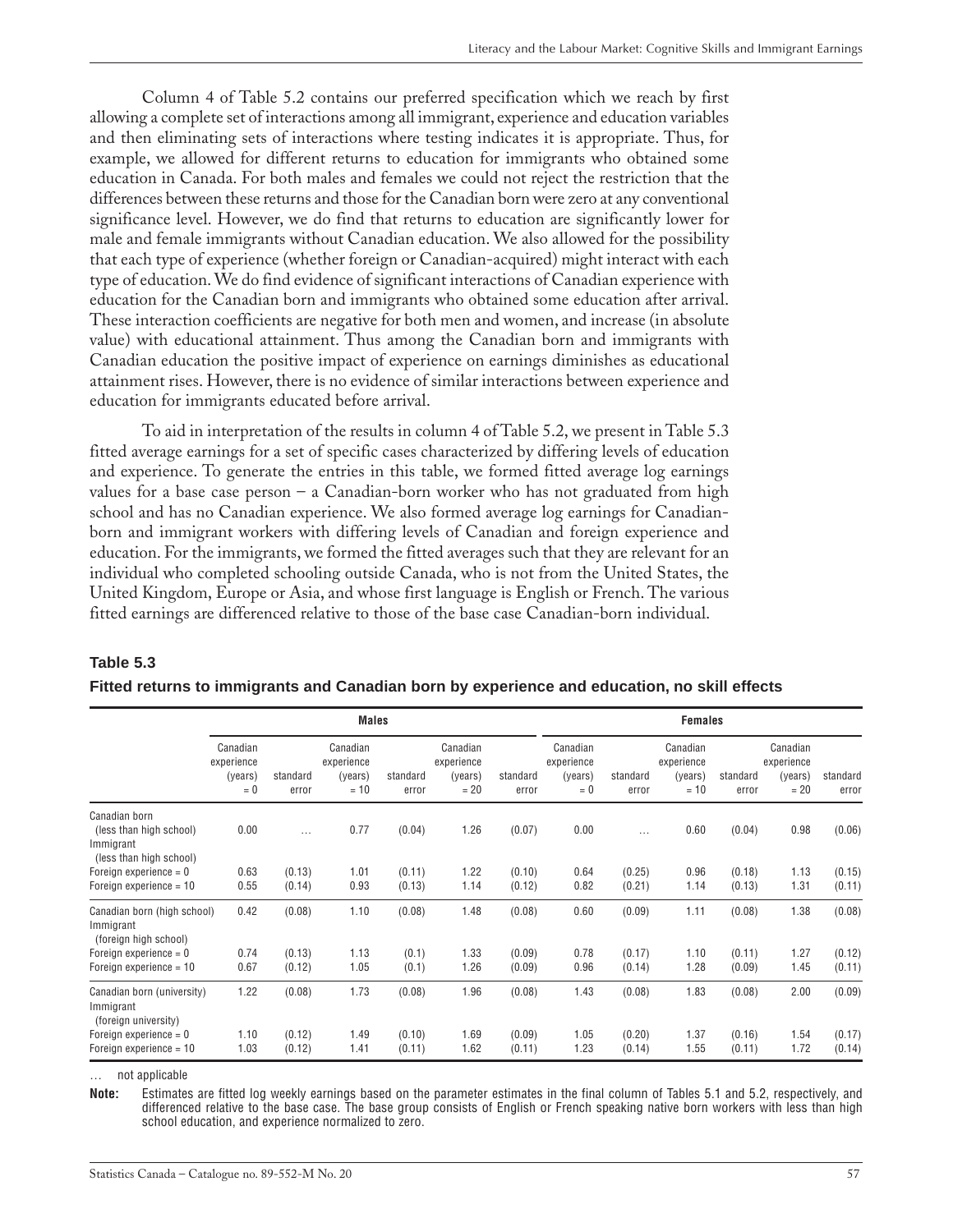An examination of the table entries corresponding to Canadian-born and foreigneducated immigrants who have not graduated from high school (the 1<sup>st</sup> and 2<sup>nd</sup> rows in the first and fourth columns, respectively) indicates that low educated immigrants earn considerably more than similarly educated Canadian-born workers when they first enter the Canadian labour market. By moving along the first and second rows, we can see the effects of increasing Canadian experience for low educated workers. The larger increase as we move along the first row rather than the second arises because foreign-educated immigrants receive a lower return to Canadian experience than do native-born Canadians.

Thus, the immigrant advantage right out of school is whittled away by the fact that the Canadian born get a higher return to Canadian experience than do immigrants.17

Moving across rows 1, 4 and 7 shows the effects of greater Canadian experience for Canadian-born workers with different levels of education. Earnings increase with experience for all three education categories, but the magnitude of the increase is smaller among well educated workers than among the poorly educated.

It is also instructive to move down each column to see the impacts of increased educational attainment for a given level of Canadian experience. Comparing rows 1, 4 and 7 to rows 2, 5 and 8 within each column illustrates the higher estimated returns to education for Canadian-born compared to foreign-educated immigrant workers.

Finally, a noteworthy feature of the immigrant – Canadian-born differences is that the patterns are very similar for men and women.

### Results with cognitive skill variables

In Tables 5.4 and 5.5, we use the preferred specification from Tables 5.1 and 5.2 but include the average skill score. A comparison of the first column in Tables 5.4 (males) and 5.5 (females), where we simply add the skill variable without any interactions, and the fourth column in Tables 5.1 and 5.2 respectively reveals the direct impact of cognitive skills and their indirect impacts on other returns. The returns to skills are substantial, with a 100-point increase in cognitive skills raising earnings by almost 30 percent.<sup>18</sup> The impact of skills on earnings is remarkably similar for men and women. As in Green and Riddell (2003), there is little, if any, change in the experience effects or experience interactions when we control for skills. However, estimated returns to education for Canadian-born and Canadian-educated immigrants decline to a significant extent, indicating that an important component of conventional estimates of the return to schooling arises from the impact of education on skills and the value placed on skills in the labour market.19 With the inclusion of controls for cognitive skills, estimated returns to foreign-educated immigrants decline even more than was the case for the Canadian born. Indeed, for men returns to education fall by about 50%; for women the decline is even greater, and, after controlling for skills, the remaining returns to education are no longer significantly different from zero. Thus, cognitive skills constitute a significant amount of what foreign education seems to deliver – at least in terms of the skills that are valued by Canadian employers.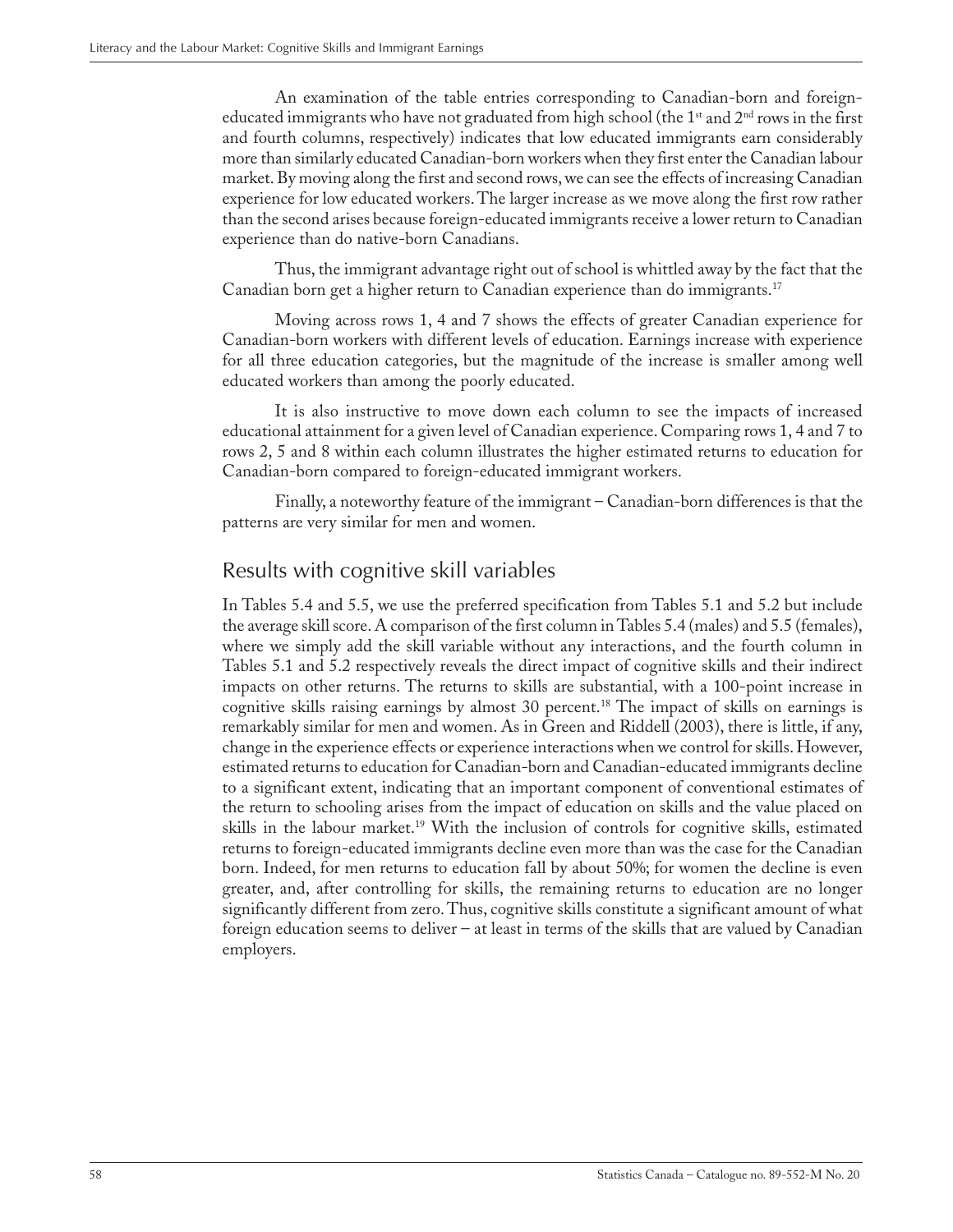### <span id="page-58-0"></span>**Table 5.4 Estimated coefficients from earnings regressions with skill effects – males**

|                                                                                                                                                                                                                                                                                         | Column 1:<br><b>Regression results</b><br>with added skill variable |                                          | Column 2:<br><b>First adjusted</b><br>regression results <sup>1</sup> |                                          | Column 3:<br><b>Second adjusted</b><br>regression results <sup>2</sup> |                                          |                                                                   | Column 4:<br><b>Third adjusted</b><br>regression results <sup>3</sup> |  |  |
|-----------------------------------------------------------------------------------------------------------------------------------------------------------------------------------------------------------------------------------------------------------------------------------------|---------------------------------------------------------------------|------------------------------------------|-----------------------------------------------------------------------|------------------------------------------|------------------------------------------------------------------------|------------------------------------------|-------------------------------------------------------------------|-----------------------------------------------------------------------|--|--|
|                                                                                                                                                                                                                                                                                         | regression<br>coefficient                                           | standard<br>error                        | regression<br>coefficient                                             | standard<br>error                        | regression<br>coefficient                                              | standard<br>error                        | regression<br>coefficient                                         | standard<br>error                                                     |  |  |
| Average skill score / 100<br>Average skill score / 100 (Canadian born)<br>Average skill score / 100 (immigrants)                                                                                                                                                                        | $0.281***$<br>$\cdots$                                              | (0.033)<br>.<br>.                        | $\ldots$<br>$0.244***$<br>$0.368***$                                  | (0.051)<br>(0.045)                       | <br>$0.241***$<br>                                                     | (0.050)<br>$\ldots$                      | $\cdots$<br>0.108<br>$\ldots$                                     | (0.093)                                                               |  |  |
| Average skill score / 100<br>(immigrant, Canadian education)<br>Average skill score / 100                                                                                                                                                                                               | $\cdots$                                                            |                                          | $\cdots$                                                              | $\cdots$                                 | $0.317***$                                                             | (0.076)                                  | $0.267***$                                                        | (0.085)                                                               |  |  |
| (immigrant no Canadian education)<br>Average skill score /100* experience (Canadian born)<br>Average skill score /100*<br>foreign experience (immigrant)                                                                                                                                | $\cdots$<br>$\cdots$<br>$\cdots$                                    | $\cdots$<br><br>                         | $\cdots$<br>$\cdots$<br>$\cdots$                                      | .<br>.<br>.                              | $0.408***$<br>.<br>                                                    | (0.056)<br>$\cdots$<br>$\cdots$          | $0.279***$<br>$0.007**$<br>$0.011*$                               | (0.098)<br>(0.003)<br>(0.006)                                         |  |  |
| Did not complete main skill tasks                                                                                                                                                                                                                                                       | $0.098***$                                                          | (0.026)                                  | $0.104***$                                                            | (0.026)                                  | $0.106***$                                                             | (0.026)                                  | $0.11***$                                                         | (0.026)                                                               |  |  |
| Immigrant (Canadian education)<br>Immigrant (no Canadian education)                                                                                                                                                                                                                     | 0.068<br>$0.814***$                                                 | (0.085)<br>(0.157)                       | $-0.288$<br>$0.541*$                                                  | (0.246)<br>(0.276)                       | $-0.152$<br>$0.458*$                                                   | (0.308)<br>(0.268)                       | $-0.416$<br>0.439                                                 | (0.427)<br>(0.409)                                                    |  |  |
| Canadian experience (Canadian born)<br>Canadian experience squared / 100 (Canadian born)                                                                                                                                                                                                | $0.092***$<br>$-0.140***$                                           | (0.005)<br>(0.008)                       | $0.092***$<br>$-0.141***$                                             | (0.005)<br>(0.008)                       | $0.092***$<br>$-0.14***$                                               | (0.005)<br>(0.008)                       | $0.071***$<br>$-0.134***$                                         | (0.012)<br>(0.009)                                                    |  |  |
| Canadian experience (immigrant, Canadian education)<br>Canadian experience squared / 100<br>(immigrant, Canadian education)<br>Foreign experience (immigrant, Canadian education)<br>Foreign experience squared / 100<br>(immigrant, Canadian education)                                | $0.076***$<br>$-0.087***$<br>0.004<br>0.036                         | (0.013)<br>(0.029)<br>(0.016)<br>(0.053) | $0.075***$<br>$-0.085***$<br>0.006<br>0.031                           | (0.012)<br>(0.028)<br>(0.015)<br>(0.052) | $0.076***$<br>$-0.086***$<br>0.004<br>0.034                            | (0.012)<br>(0.028)<br>(0.015)<br>(0.052) | $0.079***$<br>$-0.089***$<br>$-0.027$<br>0.053                    | (0.013)<br>(0.030)<br>(0.025)<br>(0.055)                              |  |  |
| Canadian experience<br>(immigrant, no Canadian education)<br>Canadian experience squared / 100<br>(immigrant, no Canadian education)<br>Foreign experience<br>(immigrant, no Canadian education)<br>Foreign experience squared / 100<br>(immigrant, no Canadian education)              | $0.049***$<br>$-0.091***$<br>$-0.01$<br>0.014                       | (0.011)<br>(0.032)<br>(0.009)<br>(0.020) | $0.05***$<br>$-0.092***$<br>$-0.01$<br>0.016                          | (0.011)<br>(0.032)<br>(0.008)<br>(0.020) | $0.05***$<br>$-0.092***$<br>$-0.01$<br>0.016                           | (0.012)<br>(0.032)<br>(0.009)<br>(0.019) | $0.054***$<br>$-0.101***$ (0.033)<br>-0.041 *<br>0.036            | (0.012)<br>(0.021)<br>(0.025)                                         |  |  |
| High school<br>(Canadian born and immigrant, Canadian education)<br>Post-secondary non-university<br>(Canadian born and immigrant, Canadian education)<br>University<br>(Canadian born and immigrant, Canadian education)                                                               | $0.356***$<br>$0.719***$<br>$1.042***$                              | (0.087)<br>(0.076)<br>(0.084)            | $0.363***$<br>$0.730***$<br>$1.050***$                                | (0.085)<br>(0.077)<br>(0.083)            | $0.365***$<br>$0.732***$<br>$1.058***$                                 | (0.085)<br>(0.077)<br>(0.086)            | $0.393***$<br>$0.774***$<br>$1.124***$ (0.081)                    | (0.078)<br>(0.073)                                                    |  |  |
| High school<br>(immigrant, no Canadian education)<br>Non-university post-secondary<br>(immigrant, no Canadian education)<br>University (immigrant, no Canadian education)                                                                                                               | 0.020<br>$0.207**$<br>$0.267***$                                    | (0.088)<br>(0.098)<br>(0.084)            | $-0.016$<br>0.152<br>$0.194**$                                        | (0.09)<br>(0.101)<br>(0.090)             | $-0.034$<br>0.125<br>0.158                                             | (0.087)<br>(0.100)<br>(0.093)            | $-0.074$<br>0.082<br>0.147                                        | (0.082)<br>(0.093)<br>(0.099)                                         |  |  |
| High school* Canadian experience<br>(Canadian born and immigrant, Canadian education)<br>Post-secondary non-university* Canadian experience<br>(Canadian born and immigrant, Canadian education)<br>University* Canadian experience<br>(Canadian born and immigrant Canadian education) | $-0.011***$<br>$-0.021***$<br>$-0.026***$                           | (0.003)<br>(0.003)<br>(0.004)            | $-0.011***$<br>$-0.021***$<br>$-0.026***$                             | (0.003)<br>(0.003)<br>(0.004)            | $-0.011***$<br>$-0.021***$<br>$-0.026***$                              | (0.003)<br>(0.003)<br>(0.004)            | $-0.012***$ (0.003)<br>$-0.023***$ (0.003)<br>$-0.029***$ (0.004) |                                                                       |  |  |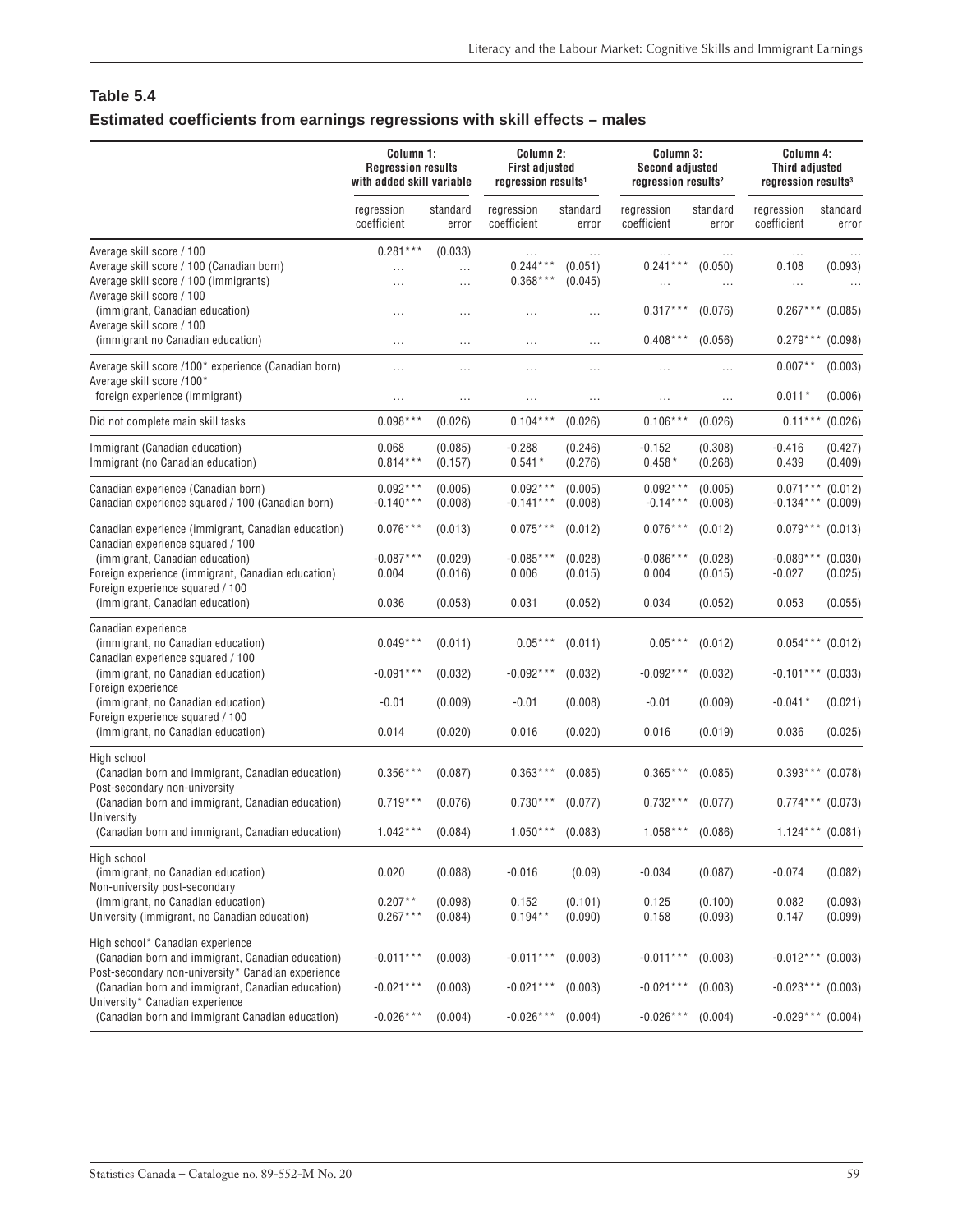### <span id="page-59-0"></span>**Table 5.4**

### **Estimated coefficients from earnings regressions with skill effects – males** (concluded)

|                                        | Column 1:                 |          | Column 2:                       |          | Column 3:                       |          | Column 4:                       |          |
|----------------------------------------|---------------------------|----------|---------------------------------|----------|---------------------------------|----------|---------------------------------|----------|
|                                        | <b>Regression results</b> |          | <b>First adjusted</b>           |          | <b>Second adjusted</b>          |          | <b>Third adjusted</b>           |          |
|                                        | with added skill variable |          | regression results <sup>1</sup> |          | regression results <sup>2</sup> |          | regression results <sup>3</sup> |          |
|                                        | regression                | standard | regression                      | standard | rearession                      | standard | regression                      | standard |
|                                        | coefficient               | error    | coefficient                     | error    | coefficient                     | error    | coefficient                     | error    |
| First language not English or French   | $-0.027$                  | (0.045)  | $-0.021$                        | (0.046)  | $-0.018$                        | (0.045)  | $-0.020$                        | (0.044)  |
| United States or United Kingdom origin | 0.031                     | (0.099)  | $-0.003$                        | (0.094)  | $-0.004$                        | (0.094)  | 0.004                           | (0.094)  |
| European origin                        | $0.173**$                 | (0.080)  | $0.159*$                        | (0.082)  | $0.161*$                        | (0.083)  | $0.155*$                        | (0.084)  |
| Asian origin                           | $-0.015$                  | (0.050)  | $-0.024$                        | (0.052)  | $-0.022$                        | (0.052)  | $-0.030$                        | (0.057)  |
| Number of observations                 | 4.551                     | $\cdots$ | 4.551                           | $\cdots$ | 4.551                           | $\cdots$ | 4.551                           | $\cdots$ |
| R-squared                              | 0.450                     | $\cdots$ | 0.450                           | $\cdots$ | 0.450                           | $\cdots$ | 0.450                           | $\cdots$ |

… not applicable

\* coefficient significant at 10% significance level

\*\* coefficient significant at 5% significance level

\*\*\* coefficient significant at 1% significance level

1. Allowing differing returns to skills between immigrants and Canadian-born.

2. Allowing differing returns to skill across Canadian-born, foreign- and Canadian-educated immigrants.

3. With interactions of average skill scores with education and experience.<br>**Note:** Regressions include indicators for province of residence. **Note:** Regressions include indicators for province of residence.

### **Table 5.5**

### **Estimated coefficients from earnings regressions with skill effects – females**

|                                                                                                                                         |                           | Column 1:<br><b>Regression results</b><br>with added skill variable |                                      | Column 2:<br><b>First adjusted</b><br>regression results <sup>1</sup> |                           | Column 3:<br><b>Second adjusted</b><br>regression results <sup>2</sup> | Column 4:<br><b>Third adjusted</b><br>regression results <sup>3</sup> |                    |
|-----------------------------------------------------------------------------------------------------------------------------------------|---------------------------|---------------------------------------------------------------------|--------------------------------------|-----------------------------------------------------------------------|---------------------------|------------------------------------------------------------------------|-----------------------------------------------------------------------|--------------------|
|                                                                                                                                         | regression<br>coefficient | standard<br>error                                                   | regression<br>coefficient            | standard<br>error                                                     | regression<br>coefficient | standard<br>error                                                      | regression<br>coefficient                                             | standard<br>error  |
| Average skill score / 100<br>Average skill score / 100 (Canadian born)<br>Average skill score / 100 (immigrants)                        | $0.281***$<br>$\cdots$    | (0.038)<br>.<br>$\cdots$                                            | $\ldots$<br>$0.281***$<br>$0.283***$ | (0.045)<br>(0.041)                                                    | $0.278***$                | (0.046)<br>.                                                           | .<br>0.125<br>$\ldots$                                                | (0.099)            |
| Average skill score / 100<br>(immigrant, Canadian education)<br>Average skill score / 100<br>(immigrant, no Canadian education)         | $\cdots$                  | $\cdots$                                                            |                                      | $\cdots$                                                              | $0.196***$<br>$0.373***$  | (0.064)<br>(0.064)                                                     | $0.192***$<br>$-0.077$                                                | (0.064)            |
| Average skill score / 100* experience (Canadian born)                                                                                   | $\cdots$<br>.             | $\cdots$<br>$\cdots$                                                | $\cdots$<br>$\cdots$                 | $\sim$<br>$\cdots$                                                    | $\cdots$                  | .                                                                      | $0.008*$                                                              | (0.234)<br>(0.004) |
| Average skill score / 100* high school<br>(immigrant, no Canadian education)                                                            |                           | $\cdots$                                                            |                                      |                                                                       |                           | $\cdots$                                                               | $0.515**$                                                             | (0.202)            |
| Average skill score / 100* non-university post-secondary<br>(immigrant, no Canadian education)<br>Average skill score / 100* university | .                         | .                                                                   |                                      |                                                                       |                           | .                                                                      | 0.345                                                                 | (0.266)            |
| (immigrant, no Canadian education)                                                                                                      | $\cdots$                  | $\cdots$                                                            | $\cdots$                             | $\cdots$                                                              | $\cdots$                  | .                                                                      | $0.708**$                                                             | (0.314)            |
| Did not complete main skill tasks                                                                                                       | 0.015                     | (0.041)                                                             | 0.015                                | (0.041)                                                               | 0.018                     | (0.041)                                                                | 0.01                                                                  | (0.042)            |
| Immigrant (Canadian education)<br>Immigrant (no Canadian education)                                                                     | $0.197**$<br>$0.842***$   | (0.078)<br>(0.245)                                                  | 0.189<br>$0.836***$                  | (0.163)<br>(0.267)                                                    | $0.428*$<br>$0.654***$    | (0.21)<br>(0.234)                                                      | $-0.036$<br>$1.033**$                                                 | (0.269)<br>(0.501) |
| Canadian experience (Canadian born)<br>Canadian experience squared / 100 (Canadian born)                                                | $0.074***$<br>$-0.114***$ | (0.005)<br>(0.013)                                                  | $0.074***$<br>$-0.114***$            | (0.005)<br>(0.013)                                                    | $0.074***$<br>$-0.114***$ | (0.005)<br>(0.013)                                                     | $0.049***$<br>$-0.106***$                                             | (0.013)<br>(0.013) |
| Canadian experience (immigrant, Canadian education)<br>Canadian experience squared / 100                                                | $0.074***$                | (0.007)                                                             | $0.074***$                           | (0.007)                                                               | $0.074***$                | (0.007)                                                                | $0.078***$                                                            | (0.007)            |
| (immigrant, Canadian education)<br>Foreign experience (immigrant, Canadian education)<br>Foreign experience squared / 100               | $-0.113***$<br>$-0.010$   | (0.018)<br>(0.012)                                                  | $-0.113***$<br>$-0.010$              | (0.018)<br>(0.011)                                                    | $-0.115***$<br>$-0.015$   | (0.017)<br>(0.012)                                                     | $-0.118***$<br>$-0.016$                                               | (0.018)<br>(0.013) |
| (immigrant, Canadian education)                                                                                                         | $0.084*$                  | (0.043)                                                             | $0.084*$                             | (0.041)                                                               | $0.094**$                 | (0.046)                                                                | $0.099**$                                                             | (0.046)            |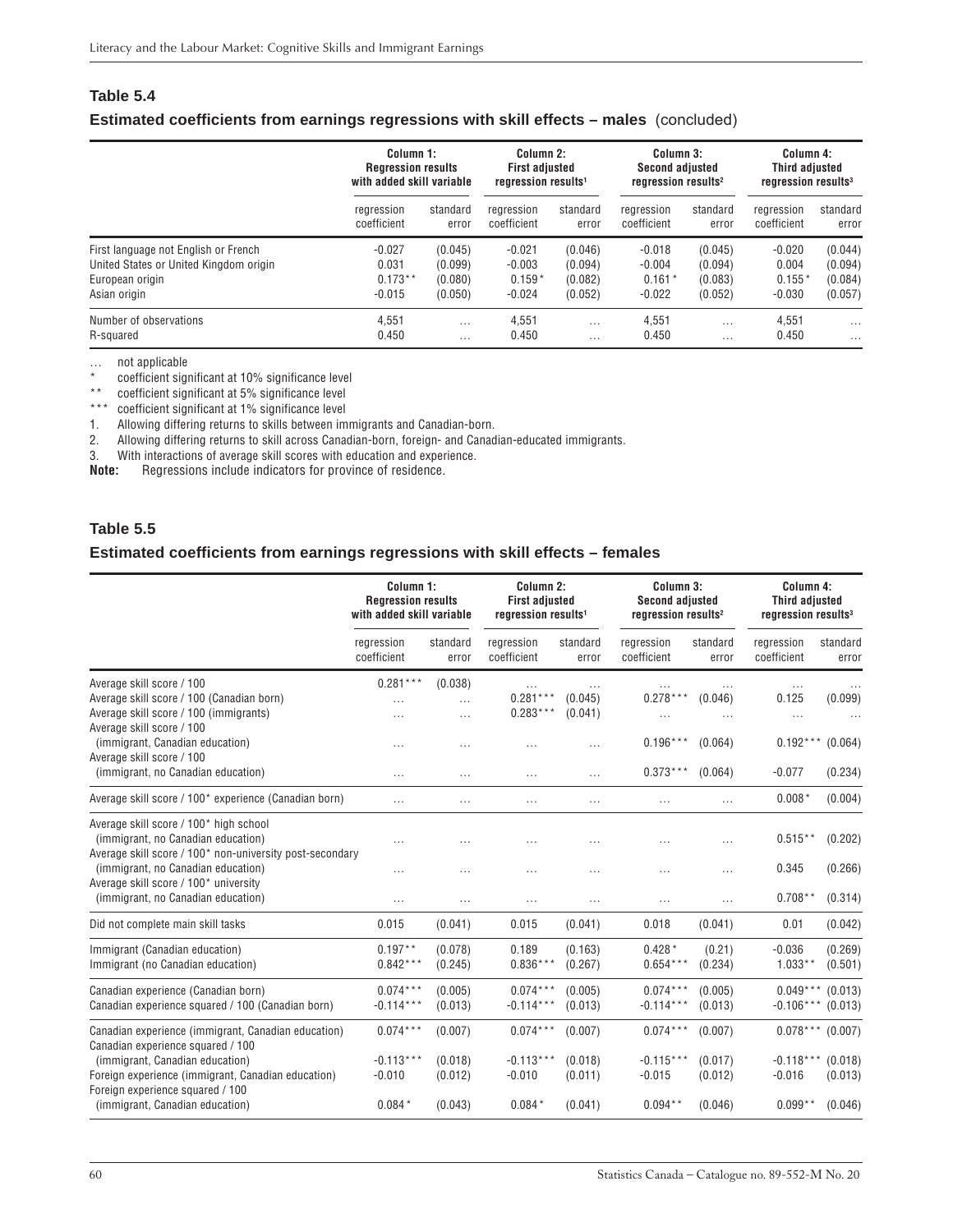### **Table 5.5 Estimated coefficients from earnings regressions with skill effects – females** (concluded)

|                                                                                                                                             | Column 1:<br><b>Regression results</b><br>with added skill variable |                                          | Column 2:<br><b>First adjusted</b><br>regression results <sup>1</sup> |                                          | Column 3:<br><b>Second adjusted</b><br>regression results <sup>2</sup> |                                          | Column 4:<br><b>Third adjusted</b><br>regression results <sup>3</sup> |                                          |
|---------------------------------------------------------------------------------------------------------------------------------------------|---------------------------------------------------------------------|------------------------------------------|-----------------------------------------------------------------------|------------------------------------------|------------------------------------------------------------------------|------------------------------------------|-----------------------------------------------------------------------|------------------------------------------|
|                                                                                                                                             | regression<br>coefficient                                           | standard<br>error                        | regression<br>coefficient                                             | standard<br>error                        | rearession<br>coefficient                                              | standard<br>error                        | rearession<br>coefficient                                             | standard<br>error                        |
| Canadian experience (immigrant, no Canadian education)<br>Canadian experience squared / 100                                                 | $0.040**$                                                           | (0.015)                                  | $0.040**$                                                             | (0.015)                                  | $0.040***$                                                             | (0.014)                                  | $0.041***$ (0.014)                                                    |                                          |
| (immigrant, no Canadian education)<br>Foreign experience (immigrant, no Canadian education)<br>Foreign experience squared / 100             | $-0.079**$<br>$0.031*$                                              | (0.033)<br>(0.016)                       | $-0.079**$<br>$0.031*$                                                | (0.033)<br>(0.016)                       | $-0.079**$<br>$0.033*$                                                 | (0.033)<br>(0.016)                       | $-0.083**$<br>$0.035*$                                                | (0.032)<br>(0.017)                       |
| (immigrant, no Canadian education)                                                                                                          | $-0.081*$                                                           | (0.046)                                  | $-0.081*$                                                             | (0.046)                                  | $-0.083*$                                                              | (0.046)                                  | $-0.099*$                                                             | (0.049)                                  |
| High school (Canadian born and<br>immigrant, Canadian education)<br>Non-university post-secondary (Canadian                                 | $0.546***$                                                          | (0.088)                                  | $0.546***$                                                            | (0.088)                                  | $0.551***$                                                             | (0.088)                                  | $0.581***$ (0.084)                                                    |                                          |
| born and immigrant, Canadian education)<br>University (Canadian born and immigrant,                                                         | $0.938***$                                                          | (0.129)                                  | $0.938***$                                                            | (0.129)                                  | $0.946***$                                                             | (0.130)                                  | $0.979***$ (0.132)                                                    |                                          |
| Canadian education)                                                                                                                         | $1.280***$                                                          | (0.083)                                  | $1.280***$                                                            | (0.083)                                  | $1.289***$                                                             | (0.084)                                  | $1.355***$ (0.090)                                                    |                                          |
| High school<br>(immigrant, no Canadian education)<br>Non-university post-secondary                                                          | $-0.0001$                                                           | (0.132)                                  | $-0.001$                                                              | (0.133)                                  | $-0.049$                                                               | (0.153)                                  | $-1.007***$ (0.346)                                                   |                                          |
| (immigrant, no Canadian education)<br>University (immigrant, no Canadian education)                                                         | 0.092<br>0.179                                                      | (0.144)<br>(0.139)                       | 0.090<br>0.178                                                        | (0.142)<br>(0.139)                       | 0.025<br>0.101                                                         | (0.166)<br>(0.165)                       | $-0.514$<br>$-1.402*$                                                 | (0.446)<br>(0.701)                       |
| High school* Canadian experience (Canadian born<br>and immigrant, Canadian education)<br>Non-university post-secondary* Canadian experience | $-0.011***$                                                         | (0.003)                                  | $-0.011***$                                                           | (0.003)                                  | $-0.011***$                                                            | (0.003)                                  | $-0.013***$                                                           | (0.003)                                  |
| (Canadian born and immigrant, Canadian education)<br>University* Canadian experience (Canadian born                                         | $-0.021***$                                                         | (0.005)                                  | $-0.021***$                                                           | (0.005)                                  | $-0.021***$                                                            | (0.005)                                  | $-0.023***$ (0.005)                                                   |                                          |
| and immigrant, Canadian education)                                                                                                          | $-0.021***$                                                         | (0.003)                                  | $-0.021***$                                                           | (0.003)                                  | $-0.021***$                                                            | (0.003)                                  | $-0.025***$                                                           | (0.004)                                  |
| First language not English or French<br>United States or United Kingdom origin<br>European origin<br>Asian origin                           | $-0.048$<br>$-0.119$<br>$-0.100$<br>$-0.063$                        | (0.052)<br>(0.126)<br>(0.074)<br>(0.067) | $-0.048$<br>$-0.119$<br>$-0.100$<br>$-0.063$                          | (0.051)<br>(0.126)<br>(0.074)<br>(0.067) | $-0.049$<br>$-0.129$<br>$-0.101$<br>$-0.054$                           | (0.051)<br>(0.125)<br>(0.075)<br>(0.067) | $-0.048$<br>$-0.131$<br>$-0.101$<br>$-0.038$                          | (0.051)<br>(0.131)<br>(0.078)<br>(0.071) |
| Number of observations<br>R-squared                                                                                                         | 5,003<br>0.380                                                      | $\cdots$<br>$\cdots$                     | 5,003<br>0.380                                                        | .<br>.                                   | 5,003<br>0.380                                                         | $\cdots$<br>$\cdots$                     | 5,003<br>0.380                                                        | $\ldots$                                 |

… not applicable

coefficient significant at 10% significance level

\*\* coefficient significant at 5% significance level

\*\*\* coefficient significant at 1% significance level

1. Allowing differing returns to skills between immigrants and Canadian-born.

2. Allowing differing returns to skill across Canadian-born, foreign- and Canadian-educated immigrants.

3. With interactions of average skill scores with education and experience.<br>**Note:** Regressions include indicators for province of residence.

**Note:** Regressions include indicators for province of residence.

As discussed earlier, a major question of interest is whether returns to skills are lower for immigrants. To investigate this issue we report in column 2 estimates based on a specification that allows the returns to skills to differ between immigrants and native-born Canadians, but does not allow interactions between skills and human capital inputs like education and experience. As discussed previously, in the absence of such interaction effects differences in the coefficient on the average skill measure between immigrants and the Canadian born can be interpreted as a clear measure of discrimination. The estimates in column 2 provide no evidence of discrimination in the sense of immigrants receiving a lower return to cognitive skills. Indeed, male immigrants receive a rate of return that is about 50% greater than that experienced by Canadian-born men (earnings gains for immigrants of 37% associated with a 100 point increase in cognitive skills, versus 24% for native-born Canadians) while female immigrants receive returns equal to those of native-born women – earnings gains of approximately 28%.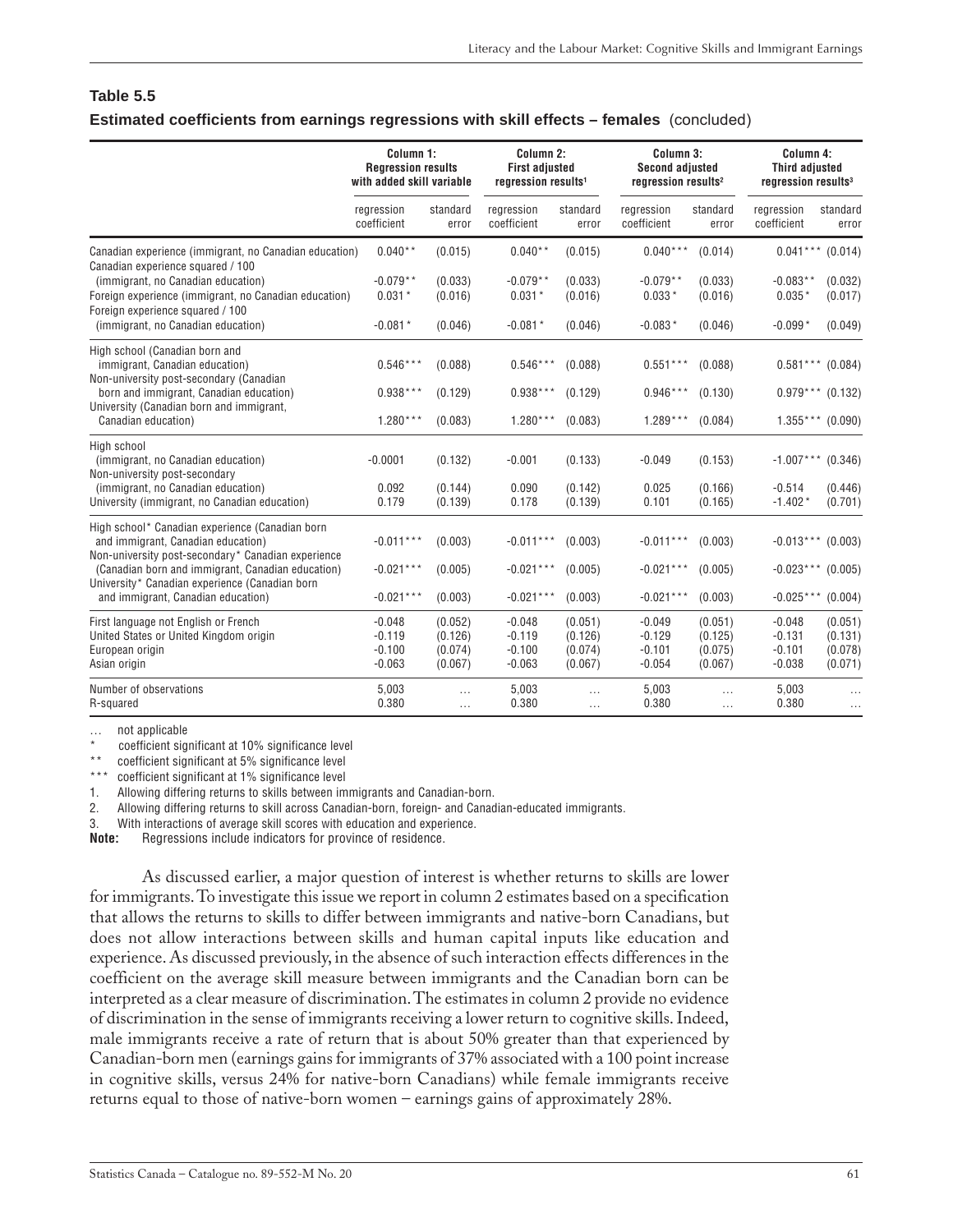In column 3 we report a more general specification that allows returns to skills to differ across the three groups, again estimated without interactions with skills. Among males, foreigneducated immigrants receive the largest returns to skills, followed by immigrants with Canadian education, and native-born Canadians receive the lowest (although still substantial) returns. The differences in returns between Canadian-born and foreign-educated immigrants are statistically significant, but the pair-wise differences between the other two groups (nativeborn Canadians versus Canadian-educated immigrants, Canadian-educated versus foreigneducated immigrants) are not statistically significant at conventional levels. A test of the hypothesis that all three coefficients equal each other cannot be rejected at the 10% level. Among females, foreign-educated immigrants also experience the greatest returns, followed by native-born Canadians, with Canadian-educated immigrants receiving the lowest returns. The three coefficients are also not significantly different from each other at the 10% level. However, in a pair-wise comparison of Canadian and foreign-educated immigrants, we can reject equality of earnings impacts at the 10% level.

Once we allow the impact of cognitive skills on earnings to differ across the three groups, returns to education decline markedly for foreign-educated immigrants, and remain much smaller than for the Canadian born. Indeed, for both male and female foreign-educated immigrants the coefficients on educational attainment are no longer significantly different from zero. Immigrants who finished their education prior to arrival in Canada receive substantially greater returns to skills than do native-born Canadians but lower returns to formal education after we control for skills. Within our analytical framework, the implication is that education acquired abroad produces cognitive skills such as literacy, numeracy and problem solving skills (since the educational attainment coefficients change substantially with the introduction of the skill variable) but does not produce other skills that are valued in the Canadian labour market (since the educational attainment coefficients are not significantly different from zero once we control for skills).

In summary, when we allow the impacts of skills on earnings to differ across the three groups, we find no evidence that the returns to skills for native-born Canadians exceed those for Canadian-educated or foreign-educated immigrants. Indeed, among foreign-educated immigrant men the earnings gains associated with additional skills are significantly greater than those for native-born Canadians, while those for Canadian-educated immigrants are not significantly different from those for natives. Among women the skills-related earnings gains received by the Canadian born are not significantly different from those received by Canadianeducated or foreign-educated immigrants. Thus these estimates provide no evidence of discrimination in the sense of employers paying immigrants less for the same skills as Canadianborn workers. It is worth emphasizing that this result refers to what we call "usable" skills. Immigrants may have higher cognitive skill scores if tested in their native language and one could argue that those skills are being undervalued. But immigrants are receiving returns to skills as measured in English or French that are no worse than those obtained by Canadianborn workers.

The last specification in column 4 is the result of a specification search involving interactions of average skill scores with education and experience. The results indicate some interaction of skills with experience for Canadian-born men and women and for male (but not female) immigrants. The two immigrant groups are pooled in this case because the (foreign) experience-skills interaction effects of the two groups were not significantly different from each other. These interaction effects are positive, suggesting that immigrant men and Canadianborn men and women with higher skill levels receive greater returns to work experience. The interaction effects are moderate in size; for example, an extra 25 skill points raises the returns to experience by about 2 percentage points. For men the interaction is somewhat larger among immigrants than native-born Canadians, but this is not the case for women as there is no evidence of an interaction between experience (Canadian or foreign) and skills for immigrant women.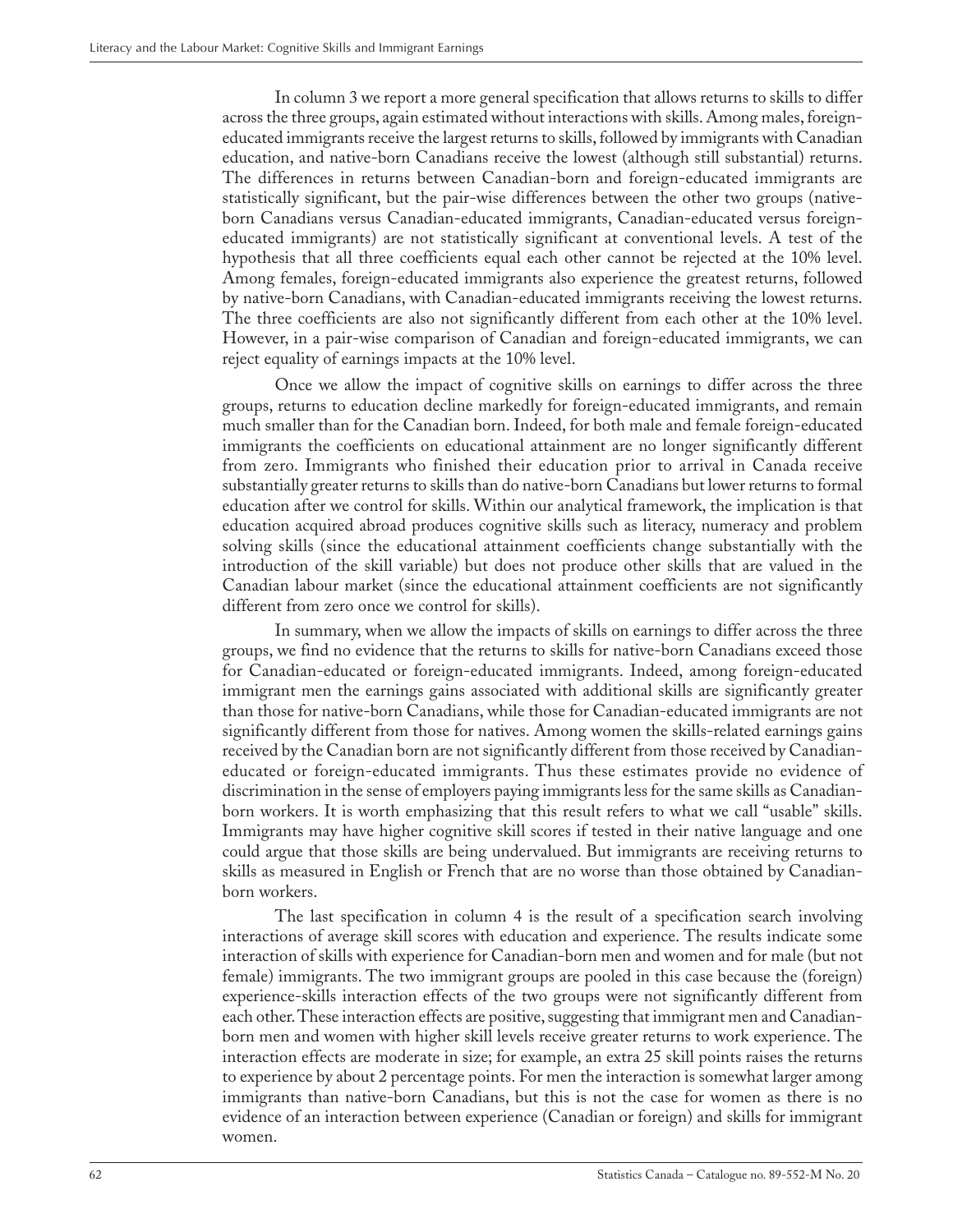<span id="page-62-0"></span>Perhaps the most interesting implication from the fourth column is the strong evidence of a positive interaction between education and skills for female immigrants educated outside Canada. The magnitude of this effect is largest at the university level, followed by the high school graduate level. Including these interaction terms results in the coefficient on the average skill score of foreign-educated female immigrants falling to zero. This implies that women with less than a high school education receive zero returns to additional skills, while women with at least a high school education experience earnings gains from a 100-point increase in skills in the order of 35% (in the case of non-university post-secondary graduates) to 71% (for university graduates). However, returns to skills do not vary with educational attainment for Canadian-born women and Canadian-educated immigrant women. The interaction terms between education and skills were also not statistically significant among men. The reasons for these differences between foreign-educated immigrants and the other two groups in the way skills and education interact in influencing earnings – and the differences in the nature of these interactions between men and women – warrant further analysis.

Finally, the dummy variable corresponding to men whose skill scores were imputed indicates that inability (or unwillingness) to complete the main test is positively associated with earnings. These men, many of whom are immigrants, earn approximately 10% more than one would anticipate given their imputed skill scores and other characteristics. This positive coefficient is consistent with results in other studies indicating the importance of immigrant enclaves in allowing immigrants to do better than expected when they do not acquire the host country language (Edin et. al. (2003)). However, the result does not hold for females, for whom there is no difference in earnings associated with not completing the main tasks.

To aid in the interpretation of the results in the fourth column of Tables 5.4 and 5.5, we repeat the exercise of forming fitted average log earnings for various types of workers but, in this case, holding the average skill score constant at 283 (the sample weighted average value for men and women). The results are contained in Table 5.6. Comparing these results to those in Table 5.3, one sees patterns similar to those when skills are not held constant.

|                                                                                  |                                            |                   | <b>Males</b>                                |                   |                                             |                   |                                            |                   | <b>Females</b>                              |                   |                                             |                   |
|----------------------------------------------------------------------------------|--------------------------------------------|-------------------|---------------------------------------------|-------------------|---------------------------------------------|-------------------|--------------------------------------------|-------------------|---------------------------------------------|-------------------|---------------------------------------------|-------------------|
|                                                                                  | Canadian<br>experience<br>(years)<br>$= 0$ | standard<br>error | Canadian<br>experience<br>(years)<br>$= 10$ | standard<br>error | Canadian<br>experience<br>(years)<br>$= 20$ | standard<br>error | Canadian<br>experience<br>(years)<br>$= 0$ | standard<br>error | Canadian<br>experience<br>(years)<br>$= 10$ | standard<br>error | Canadian<br>experience<br>(years)<br>$= 20$ | standard<br>error |
| Canadian born<br>(less than high school)<br>Immigrant<br>(less than high school) | 0.31                                       | (0.26)            | 1.08                                        | (0.28)            | 1.59                                        | (0.29)            | 0.35                                       | (0.28)            | 0.97                                        | (0.29)            | 1.38                                        | (0.29)            |
| Foreign experience $= 0$<br>Foreign experience = 10                              | 1.23<br>1.16                               | (0.33)<br>(0.33)  | 1.66<br>1.59                                | (0.30)<br>(0.31)  | 1.90<br>1.82                                | (0.30)<br>(0.31)  | 0.81<br>1.06                               | (0.44)<br>(0.39)  | 1.14<br>1.39                                | (0.40)<br>(0.36)  | 1.30<br>1.54                                | (0.39)<br>(0.35)  |
| Canadian born (high school)<br>Immigrant (foreign high school)                   | 0.70                                       | (0.28)            | 1.35                                        | (0.30)            | 1.74                                        | (0.30)            | 0.93                                       | (0.30)            | 1.43                                        | (0.30)            | 1.71                                        | (0.31)            |
| Foreign experience $= 0$<br>Foreign experience $= 10$                            | 1.15<br>1.08                               | (0.32)<br>(0.32)  | 1.59<br>1.52                                | (0.29)<br>(0.30)  | 1.82<br>1.75                                | (0.29)<br>(0.30)  | 1.26<br>1.51                               | (0.33)<br>(0.32)  | 1.59<br>1.84                                | (0.31)<br>(0.30)  | 1.75<br>1.99                                | (0.31)<br>(0.30)  |
| Canadian born (university)<br>Immigrant (foreign university)                     | 1.43                                       | (0.26)            | 1.92                                        | (0.27)            | 2.13                                        | (0.28)            | 1.71                                       | (0.26)            | 2.08                                        | (0.28)            | 2.23                                        | (0.30)            |
| Foreign experience $= 0$<br>Foreign experience $= 10$                            | 1.38<br>1.30                               | (0.31)<br>(0.32)  | 1.81<br>1.74                                | (0.29)<br>(0.31)  | 2.04<br>1.97                                | (0.29)<br>(0.31)  | 1.42<br>1.66                               | (0.35)<br>(0.32)  | 1.74<br>1.99                                | (0.33)<br>(0.30)  | 1.90<br>2.15                                | (0.34)<br>(0.31)  |

### **Table 5.6**

### **Fitted returns to immigrants and native born by experience and education with skill effects**

**Note:** Estimates are fitted log weekly earnings based on the parameter estimates in the final column of Tables 5.4 and 5.5, respectively, and differenced relative to the base case. The base group consists of English or French speaking native born workers with average skill score, less than high school education, and experience normalized to zero.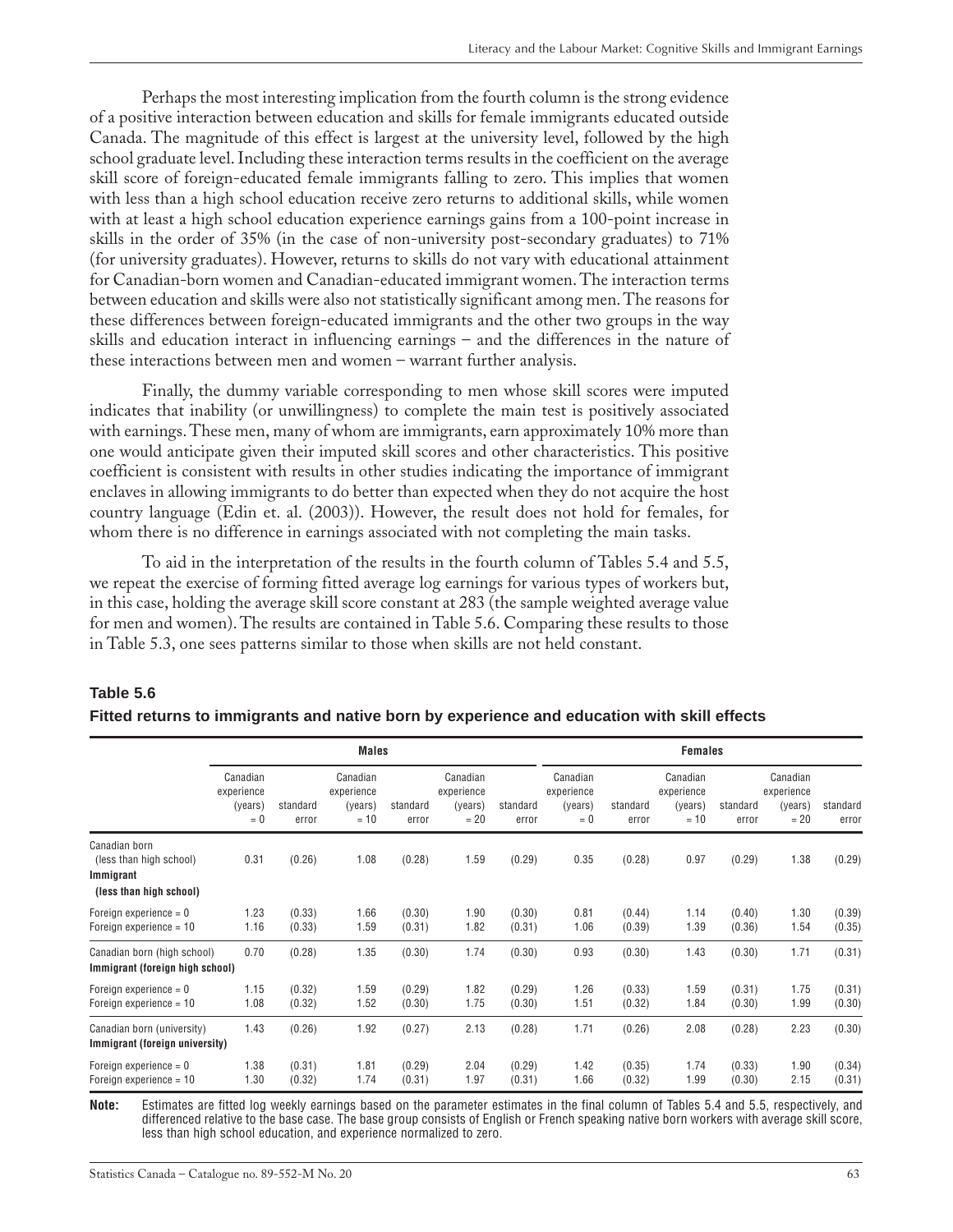One interesting question arising out of these estimates is the relative importance of lower immigrant skill levels in explaining immigrant/Canadian-born earnings differentials. To investigate this, we constructed a series of fitted average earnings differentials, all based on the fourth column in Tables 5.4 and 5.5. We first construct an estimate of average log earnings for immigrants and the Canadian born separately using the estimated coefficients in conjunction with the appropriate average values for the regressors.<sup>20</sup> Those estimates imply an overall average immigrant earnings disadvantage of 11 log points over the Canadian born among high school educated men and an immigrant advantage of 1 log point among high school educated women. The corresponding estimates among those with university education imply an immigrant disadvantage of 22 log points for men and 19 log points for women. We next repeated this exercise but gave immigrants the same return to foreign experience as the Canadian born receive for their Canadian experience. The result is a shift from the immigrant disadvantage of 11 log points to an advantage of 46 log points for high school educated men – a net change of 57 percentage points in the earnings gap – and a shift from the immigrant advantage of 1 log point to an immigrant advantage of 13 log points for high school educated women – a net change of 12 percentage points. Among the university educated the immigrant disadvantage changes from 22 log points to an immigrant advantage of 28 log points for men – a net change of 50 percentage points in the earnings gap, and from an immigrant disadvantage of 19 log points to a disadvantage of 8 log points for women, a net change of 11 percentage points. These estimates fit with results in earlier papers, described above, indicating that lower returns to foreign experience play an important role in understanding immigrant/Canadian-born earnings differentials, especially for men. The importance of low returns to foreign experience is much more important for men than for women, but for each gender is similar across education groups.

In our next counterfactual, we set the returns to foreign experience back to their original values but gave immigrants the average skill scores observed for Canadian-born workers with the same level of education. For high school educated men, this reduces the immigrant disadvantage from the 11 log points mentioned above to an advantage of 5 log points, a net change of 16 percentage points, and among high school educated women it increases the immigrant advantage from 1 log point to 14 log points, a net change of 13 percentage points. For the university educated, it reduces the immigrant disadvantage from 22 log points to 11 log points for males and from 19 log points to 1 log point for females, net changes of 11 and 18 percentage points respectively. Again, the changes in the earnings differential are similar across the two education groups. Low skills thus appear to be an important factor for understanding male immigrant earnings differentials, though not nearly as important as low returns to foreign experience. However, for females low skills are a somewhat more important factor in explaining immigrant – Canadian-born earnings differences than are low returns to foreign experience.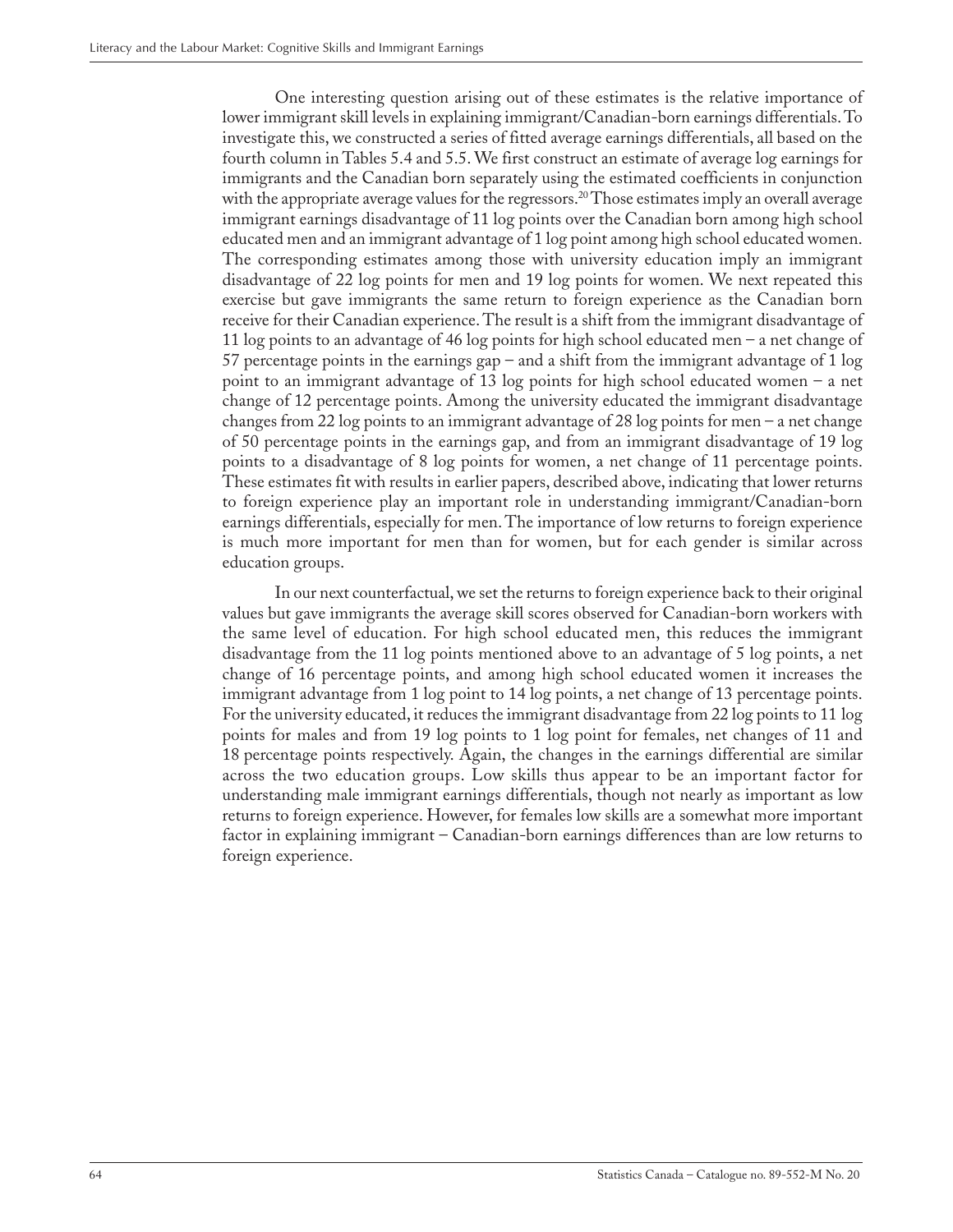# <span id="page-64-0"></span>**6. Conclusions**

At the outset of the paper, we posed four questions related to immigrant skills and earnings. First, do the cognitive skills of immigrants differ from those of the Canadian born? Second, do immigrant – Canadian-born skill differences depend on where immigrant human capital was acquired? Third, do immigrants receive a different return to those skills than observationally equivalent Canadian-born workers? Fourth, can differences in levels and returns to cognitive skills help explain differences in earnings between immigrant and Canadian-born workers? Based on an examination of data that include both earnings and skill test scores for immigrants and the Canadian born, the answer to the first question is clearly yes. The Canadian-born cognitive skill distributions first order stochastically dominate the distributions for immigrants. This is not just a reflection of differences in observable characteristics such as education since immigrants have lower average test scores than observationally equivalent Canadian-born workers. These differences in measured skills may partially reflect host country language proficiency. As a result, the test scores should be interpreted as reflecting cognitive skills that are "usable" in the Canadian economy.

The answer to the second question is clearly yes. We find substantial differences in behaviour and outcomes between immigrants who obtained their education prior to arrival in Canada and immigrants with Canadian education. Foreign-educated immigrants have much lower skills and earnings than immigrants with Canadian education. Indeed, the latter group is in many respects more similar to the Canadian born than to foreign-educated immigrants.

The answer to the third question is a resounding no. There is no evidence that immigrants receive a lower return to the types of cognitive skills measured in IALSS than otherwise equivalent Canadian-born workers. If we rely on Becker's notion of discrimination (i.e., equally productive workers being paid unequally) this indicates that immigrant/Canadianborn earnings differentials cannot be explained by discrimination, at least in this dimension.

Cognitive skills have a significant impact on earnings. A 100-point increase in the literacy score (equivalent to approximately one and a half standard deviations in the literacy distribution) raises earnings of men and women by almost 30 percent. Introducing the average skill score into a standard earnings regression reduces estimated education differentials by about 10-20 percent for the Canadian born, and by substantially more for foreign-educated immigrants.

The result that cognitive skills have a significant impact on earnings implies that lower immigrant skill levels may help in understanding immigrant/Canadian-born earnings differentials. This is indeed the case. If immigrants had the same average skills as the Canadian born, the earnings differential between high school educated immigrants and native-born Canadians would narrow by about 13-16 percentage points. This change would turn the 11% earnings disadvantage of immigrant men with high school education into a 5% advantage, and would raise the advantage of high school educated female immigrants to almost three times that magnitude. Similarly, this change would reduce by half the immigrant earnings disadvantage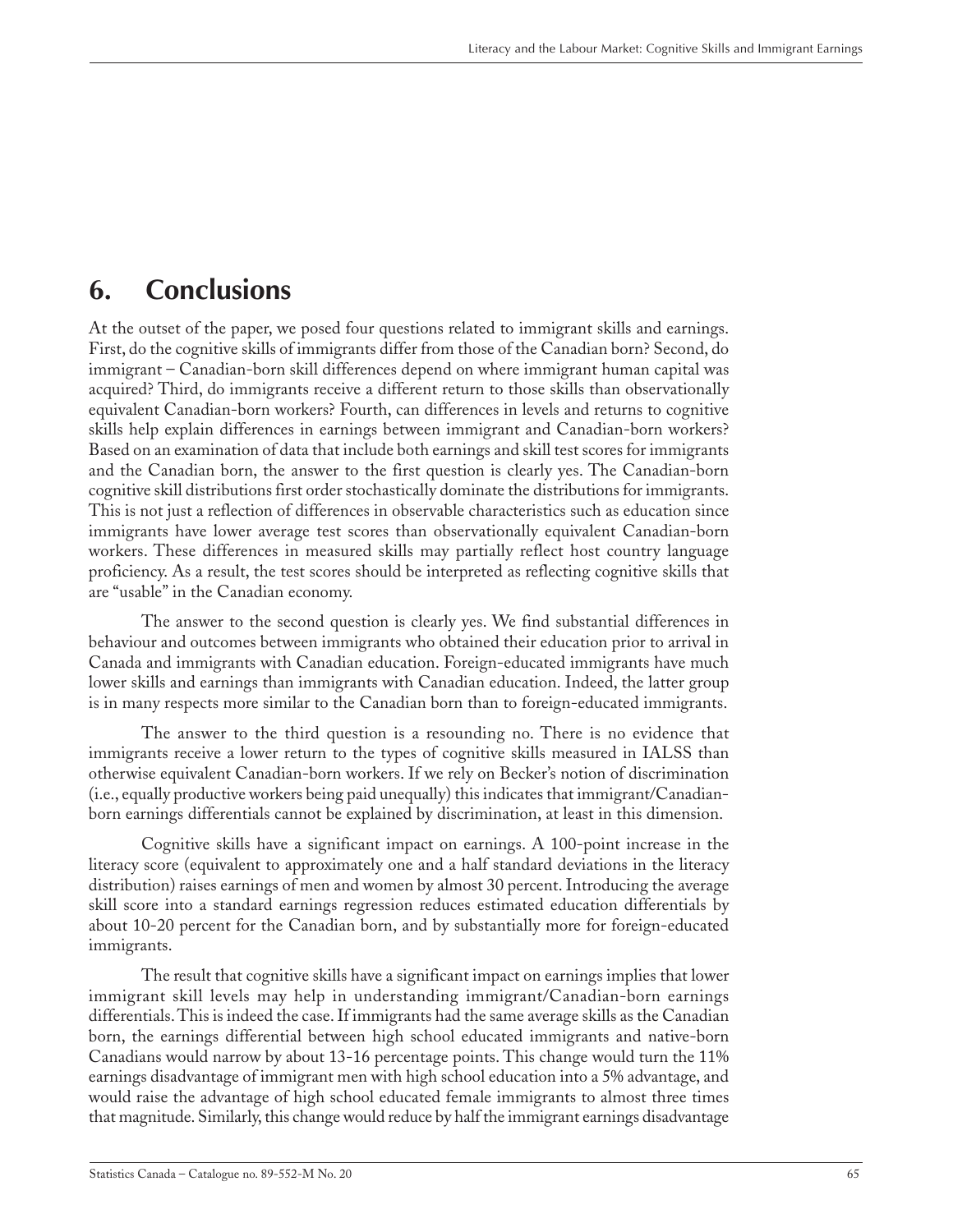among university educated men and would eliminate the 19 percentage point disadvantage among university educated women. It is worth noting, as well, that controlling for cognitive skills does not affect the relative patterns of returns to foreign and Canadian acquired experience. Thus, this important dimension of immigrant earnings patterns is not related to workers' cognitive skills.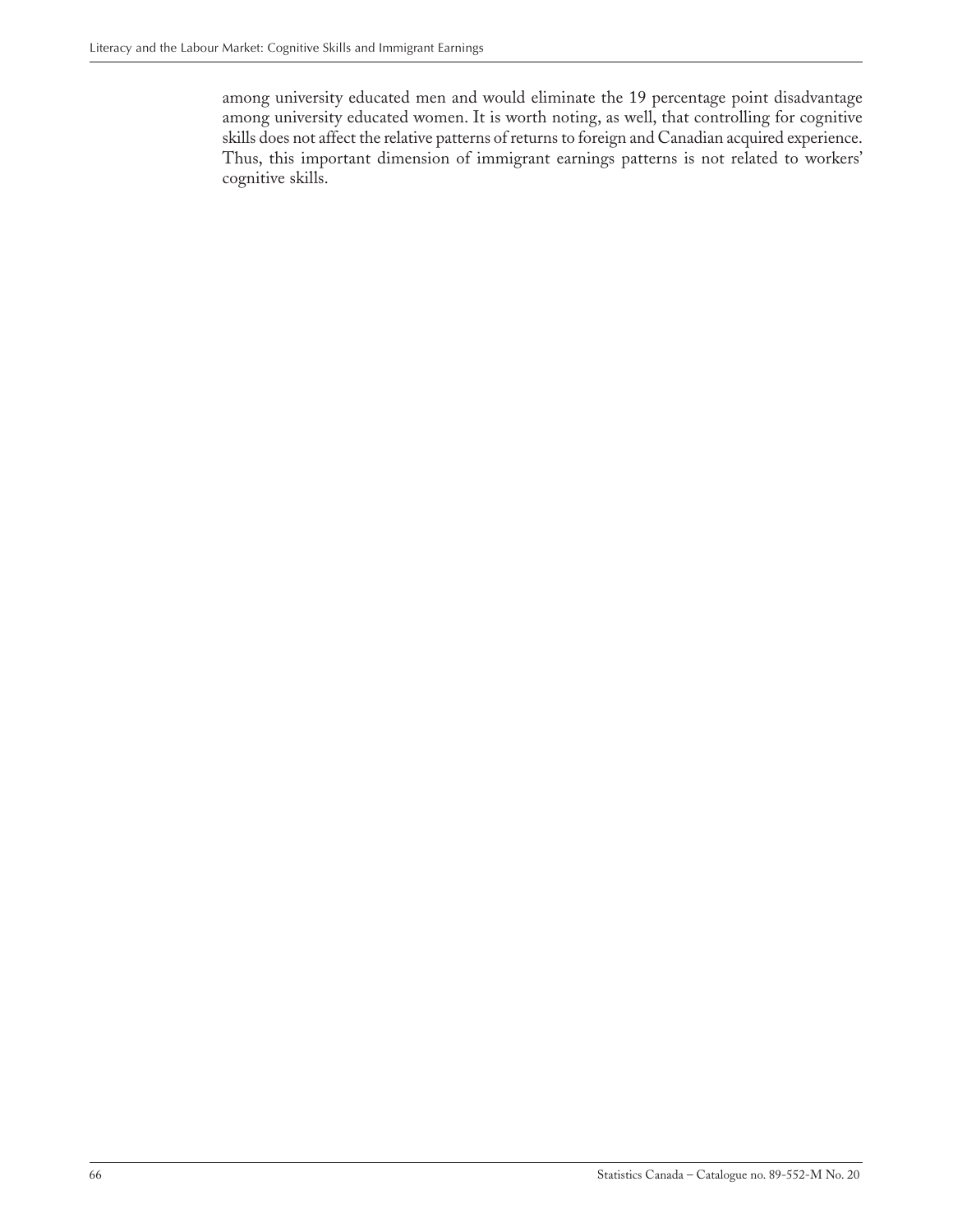## <span id="page-66-0"></span>**References**

- Aydemir, A. and M. Skuterud "Explaining the deteriorating entry earnings of Canada's immigrant cohorts, 1966-2000" *Canadian Journal of Economics* 38 (May 2005) 641-671.
- Alboim, N., Finnie, R. and Meng, R. "Immigrants' Skills in the Canadian Labour Market: Empirical Evidence and Policy Issues" mimeo, University of Windsor, May 2003.
- Baker, M. and Benjamin**,** D."The Performance of Immigrants in the Canadian Labor Market" *Journal of Labor Economics* 12 ( July 1994) 369-405.
- Barrett, G. and S.G. Donald. "Consistent Tests for Stochastic Dominance" *Econometrica* 71 ( January 2003) 71-104.
- Berman, E., K. Lang and E. Siniver. "Language-skill complementarity: returns to immigrant language acquisition" *Labour Economics* 10 ( June 2003) 265-290.
- Bloom, D., Grenier, G. and Gunderson, M. "The Changing Labour Market Position of Canadian Immigrants" *Canadian Journal of Economics* 12 (November 1995) 987-1005.
- Borjas, G.J."Assimilation, Changes in Cohort Quality and the Earnings of Immigrants". *Journal of Labor Economics* 3 (October 1985) 463-89.
- Borjas, G.J. "Assimilation and Changes in Cohort Quality Revisited: What Happened to Immigrant Earnings in the 1980s?" *Journal of Labor Economics* 13 (April 1995a) 201- 245.
- Bowles, S., H. Gintis and M. Osborne. "The determinants of earnings: a behavioral approach" *Journal of Economic Literature* 34 (December 2001) 1137-1176.
- Chiswick, B.R."The Effect of Americanization on the Earnings of Foreign Born Men", *Journal of Political Economy* 86 (1978) 897-921.
- Chiswick, B.R. "Speaking, Reading, and Earnings among Low-skilled Immigrants," *Journal of Labor Economics 9(2)* (1991) 149-170.
- Chiswick, B.R. and P.W. Miller "The Endogeneity between Language and Earnings: International Analyses", *Journal of Labor Economics 13(2)* (1995) 246-288.
- Dustmann, C. and F. Fabbri. "Language Proficiency and Labour Market Performance of Immigrants in the UK" *Economic Journal* 113 ( July 2003) 695-717.
- Edin, P., P. Fredriksson and O. Aslund. "Ethnic Enclaves and the Economic Success of Immigrants: Evidence from a Natural Experiment" *Quarterly Journal of Economics* 118 (February 2003) 329-357.
- Ferrer, A. and W. C. Riddell. "Education, Credentials and Immigrant Earnings" *Canadian Journal of Economics*, forthcoming 2008.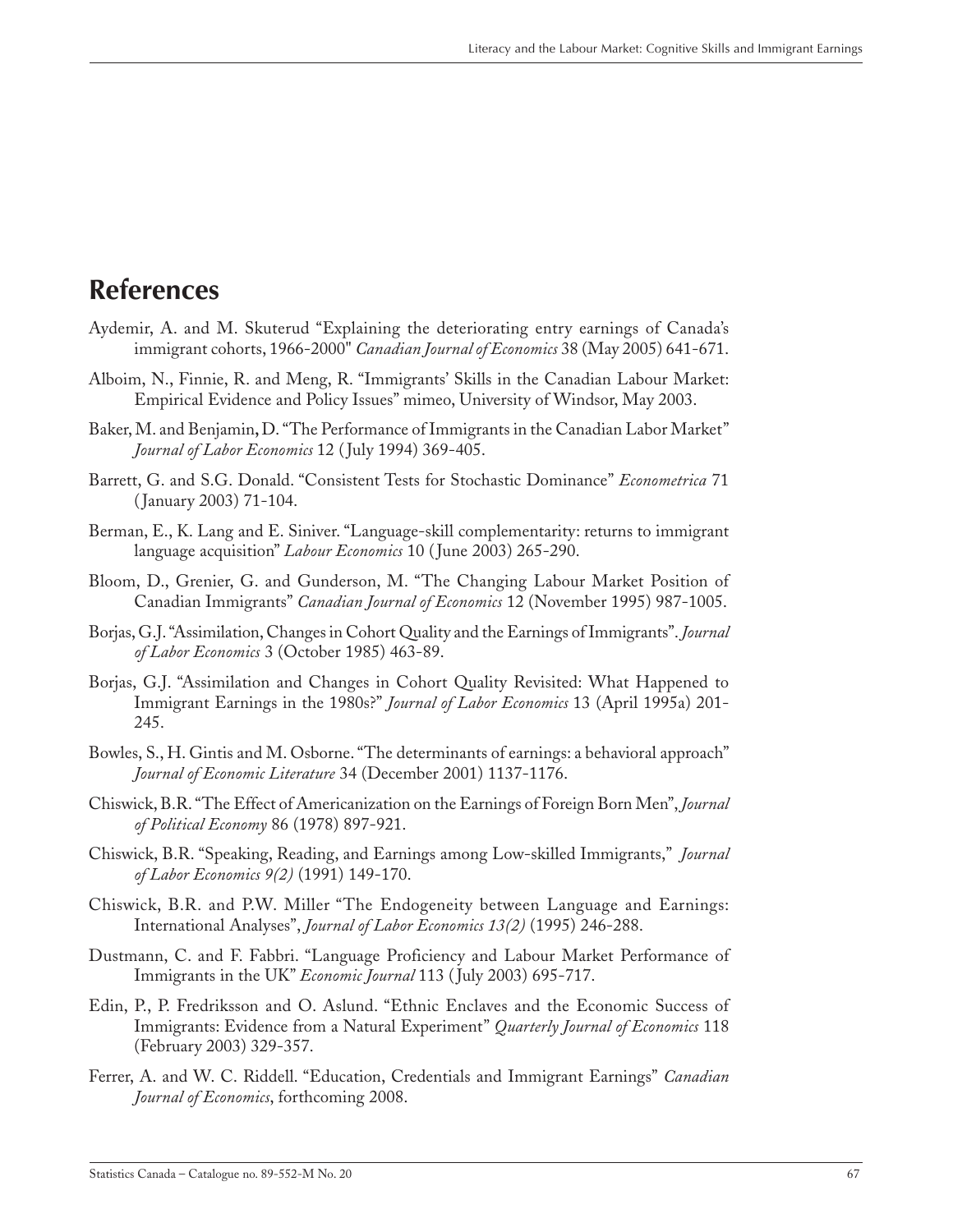- Ferrer, A., D. Green and W.C. Riddell. "The effect of literacy on immigrant earnings" *Journal of Human Resources* 41 (Spring 2006) 380-410.
- Friedberg, R. "You can't take it with you? Immigrant Assimilation and the Portability of Human Capital", *Journal of Labor Economics* 18 (April 2000) 221-251.
- Grant, M. "Evidence on new immigrant assimilation in Canada", *Canadian Journal of Economics* 32 (August 1999) 930-955.
- Green, D.A. and W.C. Riddell. "Literacy and Earnings: An Investigation of the Interaction of Cognitive and Unobserved Skills in Earnings Generation," *Labour Economics* 10 (April 2003) 165-84.
- Green, D.A. and W.C. Riddell. *Literacy and the Labour Market: The Generation of Literacy and Its Impact on Earnings for Native Born Canadians.* Ottawa: Statistics Canada, 2007.
- Green, D.A. and Worswick, C. "Earnings of Immigrant Men in Canada: The Roles of Labour Market Entry Effects and Returns to Foreign Experience" Study prepared for Citizenship and Immigration Canada, 2002.
- Murray, T. Scott, Yvan Clermont and Marilyn Binkley. *Measuring Adult Literacy and Life Skills: New Frameworks for Assessment*. Ottawa: Statistics Canada, 2005.
- Schaafsma, J. and Sweetman, A. "Immigrant Earnings: Age at Immigration Matters". *Canadian Journal of Economics* 34 (November 2001) 1066-99.
- Statistics Canada. *Reading the Future: A Portrait of Literacy in Canada*. Ottawa, 1996.
- Willms, J.D. and T.S. Murray. *Gaining and Losing Literacy Skills Over the Lifecourse*. Ottawa: Statistics Canada, 2007.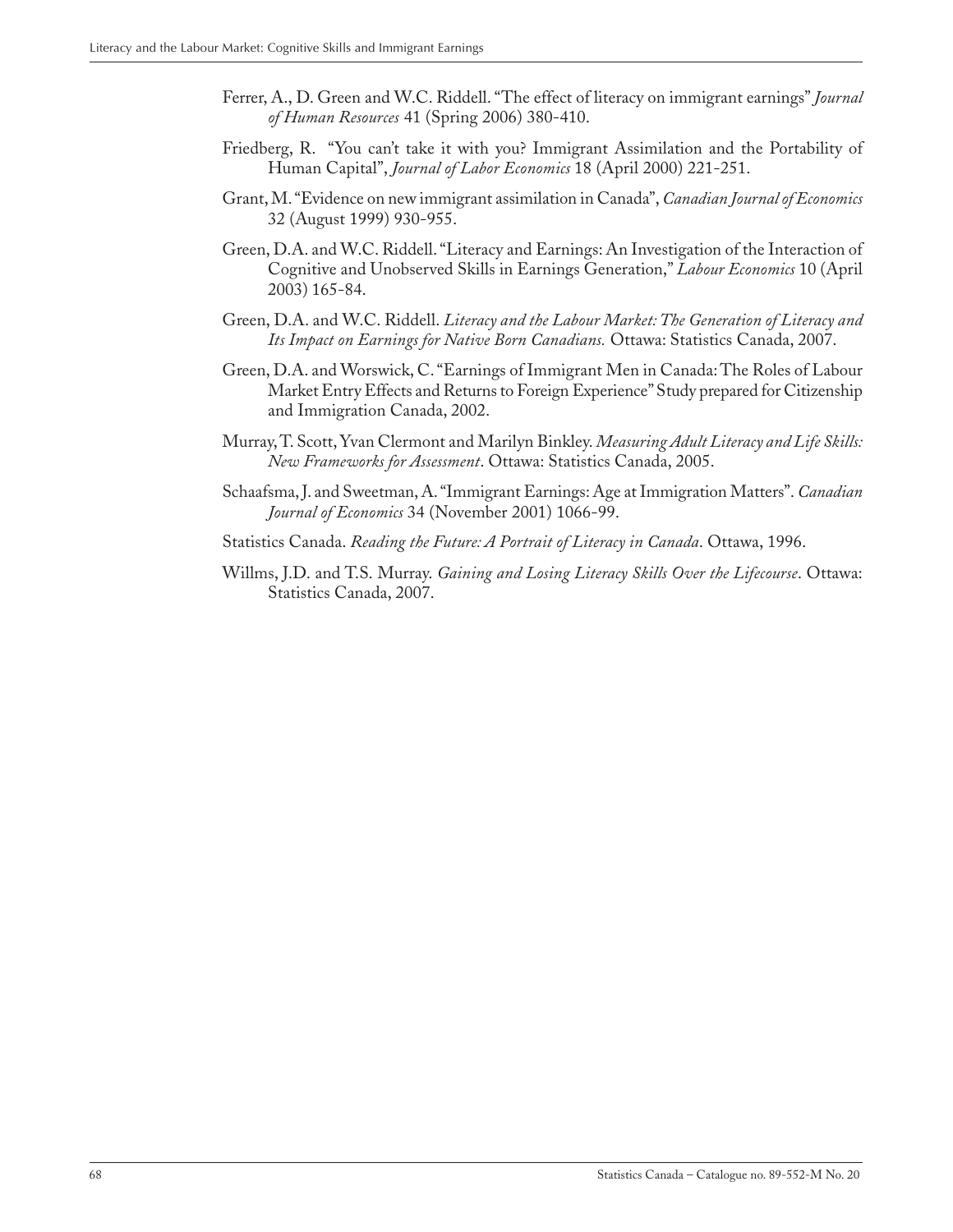# <span id="page-68-0"></span>**Endnotes**

- 1. The IALSS study is known internationally as the Adult Literacy and Life Skills Survey (ALL).
- 2. The Canadian Census of Population the data used in most previous immigration studies has no information about the origin of human capital. In addition, the age of arrival variable is coded in bracketed intervals. This enormously complicates the imputation of measures of pre- and post-migration experience.
- 3. To put this in perspective, the mean skill score among high school graduates is approximately 280, whereas that among university graduates is approximately 320, a differential of 40 points.
- 4. We omit higher order interaction terms because they do not enter our specifications.
- 5. We have, however, left out further interactions of Canadian obtained education with source country variables since they turn out not to be important in our empirical analysis.
- 6. The IALSS builds on the IALS survey that was carried out in several countries during the period 1994 to 1998. Two of the skill domains – prose literacy and document literacy – are defined and measured in the same manner in IALS and IALSS.
- 7. Foreign experience = age at arrival foreign years of schooling 6 if positive, zero otherwise. Canadian experience  $=$  age  $-$  age at arrival  $-$  (total years of schooling – foreign years of schooling) if positive and age at arrival  $>=6$ . Canadian experience  $=$  age – total years of schooling – 6 if age at arrival  $<6$ .
- 8. Individuals with some but not completed post-secondary education are classified as high school graduates.
- 9. We also examined finer breakdowns of the source country but these had little effect on the results.
- 10. We estimate the kernel density functions with the density function in Stata, using the Epanechnikov kernel and Stata's default bandwidth formula.
- 11. More precisely, we cannot reject the null hypothesis that the Canadian born CDF first order stochastically dominates the immigrant CDF at conventional significance levels, using the test for first order stochastic dominance described in Barrett and Donald (2003).
- 12. For example, the median skill score of female immigrants without Canadian education is 54 points below that of natives (Canadian born), while that of female immigrants with Canadian education is 16 points below that of natives. The story for males is similar: a differential in the median skill score of 45 points between foreign-educated immigrants and native Canadians versus a differential of 17 points between Canadianeducated immigrants and natives.
- 13. As noted previously these estimates should not be given a causal interpretation. The positive association between education and skills may (or may in part) arise because education exerts a causal influence on skill formation. However, the association could also arise because both educational attainment and cognitive skills are correlated with unobserved factors such as innate ability.
- 14. Note, however, that the regressions control for the respondent's first language being other than English or French, so any additional effect of language on skills would need to arise for reasons that are not captured in our language variable.
- 15. See Green and Riddell (2007) for an analysis of cohort and aging effects among native-born Canadians using the 1994 IALS data and the 2003 IALSS data, and Willms and Murray (2007) for an analysis of skill loss and gain over time. In future work we plan to examine cohort effects using the 1998 OILS data and the Ontario observations in the 2003 IALSS data.
- 16. However, Green and Worswick (2002) point out that Canadian-born earnings can also be organized in a cohort format and that doing so provides insights into the cross-cohort patterns in immigrant cohorts. In particular, they find that approximately 60% of the cross-cohort decline in immigrant earnings in the 1980s can be attributed to general declines across cohorts of new entrants of all kinds into the Canadian labour market.
- 17. Note that all of these statements are based on interpreting coefficients on Canadian experience as reflecting true returns to experience rather than cohort effects.